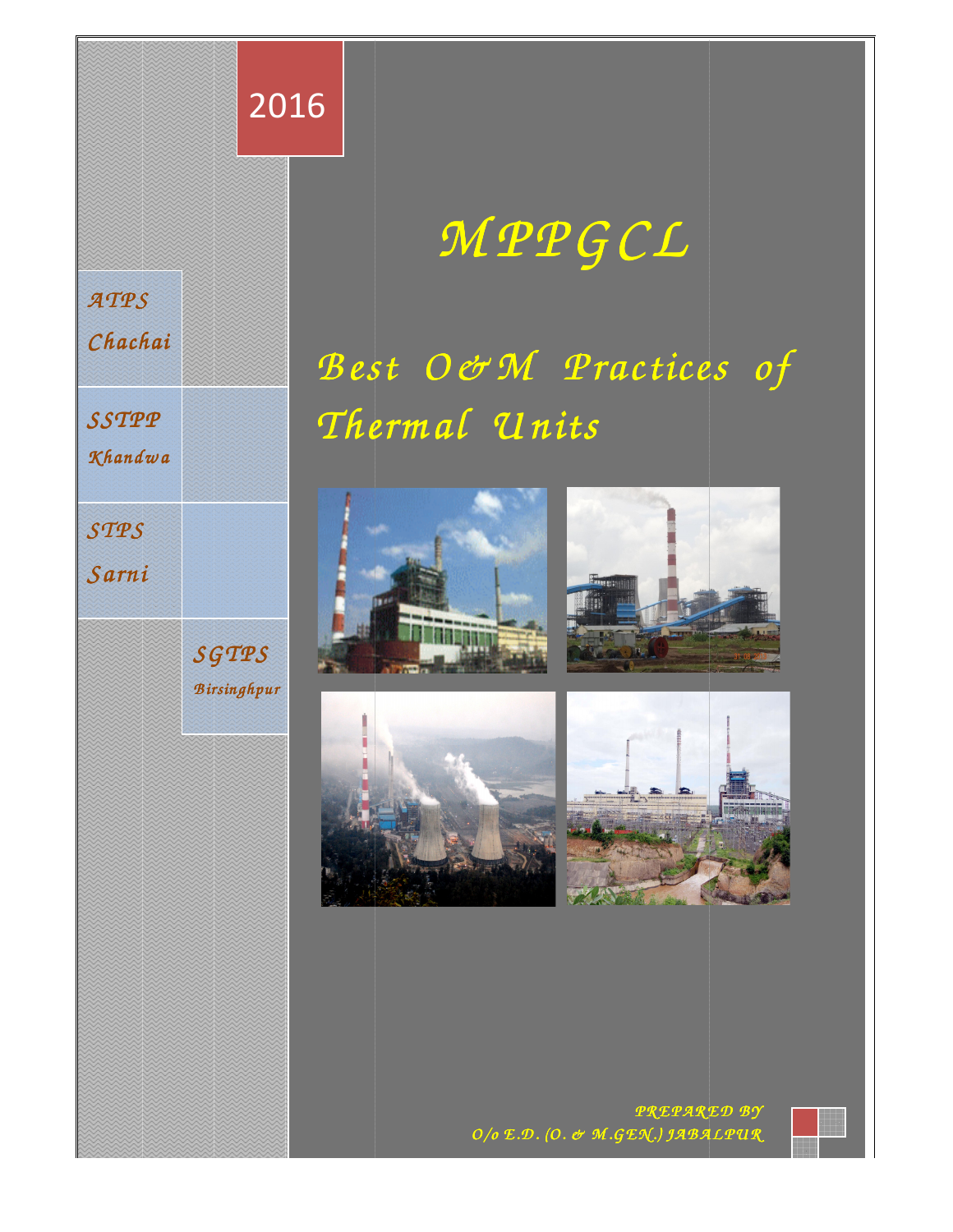# **BEST O&M PRACTICES**

## **IN**

# **THERMAL UNITS OF M.P.P.G.C.L.**

#### **TABLE OF CONTENTS**

| S. No.         | <b>Particulars</b>                                                       | Page No.       |
|----------------|--------------------------------------------------------------------------|----------------|
| $\mathbf 1$    | Objective of Adopting Best O&M Practices in MPPGCL                       | 1              |
| $\overline{2}$ | <b>Focal Points of Best O&amp;M Practices</b>                            | $\overline{2}$ |
| 3              | <b>Operation Management</b>                                              |                |
|                | Daily Review<br>i.                                                       | 3              |
|                | $\overline{ii}$ .<br><b>Weekly Review</b>                                | 3              |
|                | $\overline{\text{iii}}$ .<br><b>Monthly Review</b>                       | 3              |
|                | iv.<br><b>Tripping Analysis</b>                                          | 4              |
|                | Efficiency Monitoring & Analysis<br>V.                                   | 4              |
|                | vi.<br><b>Overhaul Facilitation from Operations</b>                      | 5              |
| 4              | Maintenance Management                                                   |                |
|                | Short and Long Term Preventive Maintenance<br>i.                         | 6              |
|                | $\overline{ii}$ .<br><b>Overhaul Preparedness</b>                        | 7              |
|                | <b>Breakdown Maintenance</b><br>iii.                                     | 8              |
| 5              | <b>Quality Management</b>                                                | 8              |
| 6              | Health & Safety- Human Resources                                         | 9              |
| $\overline{7}$ | Training and Knowledge Upgradation                                       | 10             |
| 8              | <b>Best Practice Centre</b>                                              | 10             |
| 9              | Annexure- Practices to be adopted                                        |                |
|                | Measures To Minimize Boiler Tube Failure<br>i.                           | 12             |
|                | ii.<br>Sample Check Lists for Maintenance activities                     | 14             |
|                | $\overline{\text{iii}}$ .<br>Sample Check Lists for Operation activities | 20             |
|                | iv.<br>Practices To Reduce Furnace Pressure Tripping                     | 25             |
|                | Operational Support Features for Mill Maintenance<br>V.                  | 25             |
|                | vi.<br>Practices To Prevent Barring Gear Stalling                        | 26             |
|                | Practices On Hydrogen Leakage Problem<br>vii.                            | 27             |
|                | viii.<br><b>Best Practices For Electrical Failure Reduction</b>          | 28             |
|                | Arrangements For Overhaul Of Units<br>ix.                                | 30             |
|                | <b>Practices In Chemical Treatment</b><br>X.                             | 34             |
|                | Practices in Operation and Maintenance of Locomotives<br>xi.             | 35             |
|                | xii.<br><b>Weather Specific Precautions</b>                              | 38             |
|                | Energy Efficiency Measures During Normal O&M<br>xiii.                    | 39             |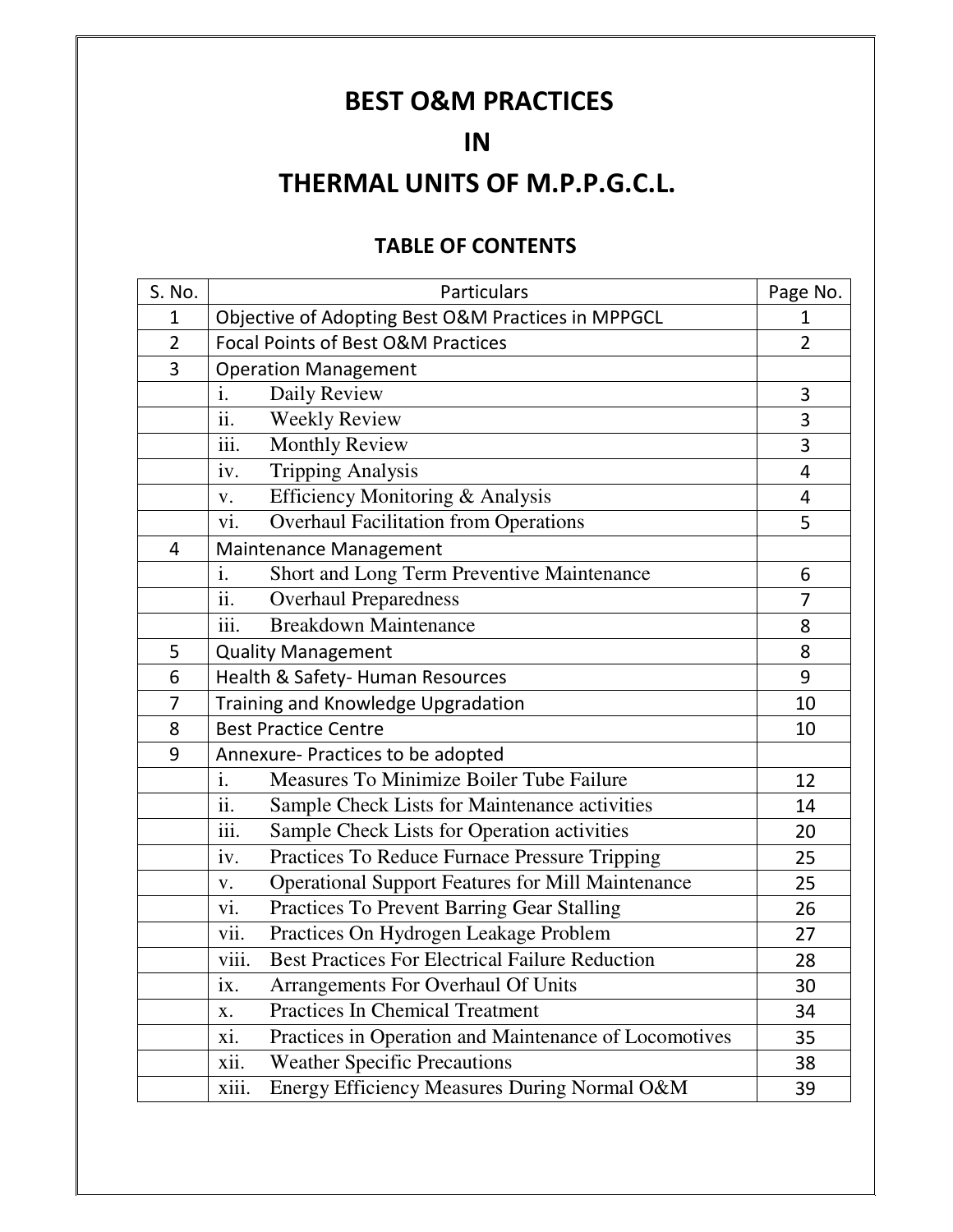# **BEST O&M PRACTICES IN THERMAL UNITS OF M.P.P.G.C.L.**

#### **OBJECTIVE**

- To maximize reliability and availability of power generating units
- To minimize inputs of fuel, auxiliary power, make up water, maintenance cost etc.
- To bring unit's down time to minimum.
- To carryout maintenance jobs qualitatively and effectively as per laid down procedures within stipulated time.
- To carryout operation while maintaining rated parameters (performance  $\&$ chemistry) keeping in view life of the equipment.
- To carryout optimized startups and shutdowns.
- To keep records and have a learning mechanism from them.
- To plan for overhauls, statutory inspection and their effective execution.
- To have effective overhaul monitoring mechanism.
- To ensure sustainable O&M and preserving environment.
- To ensure industrial health and safety.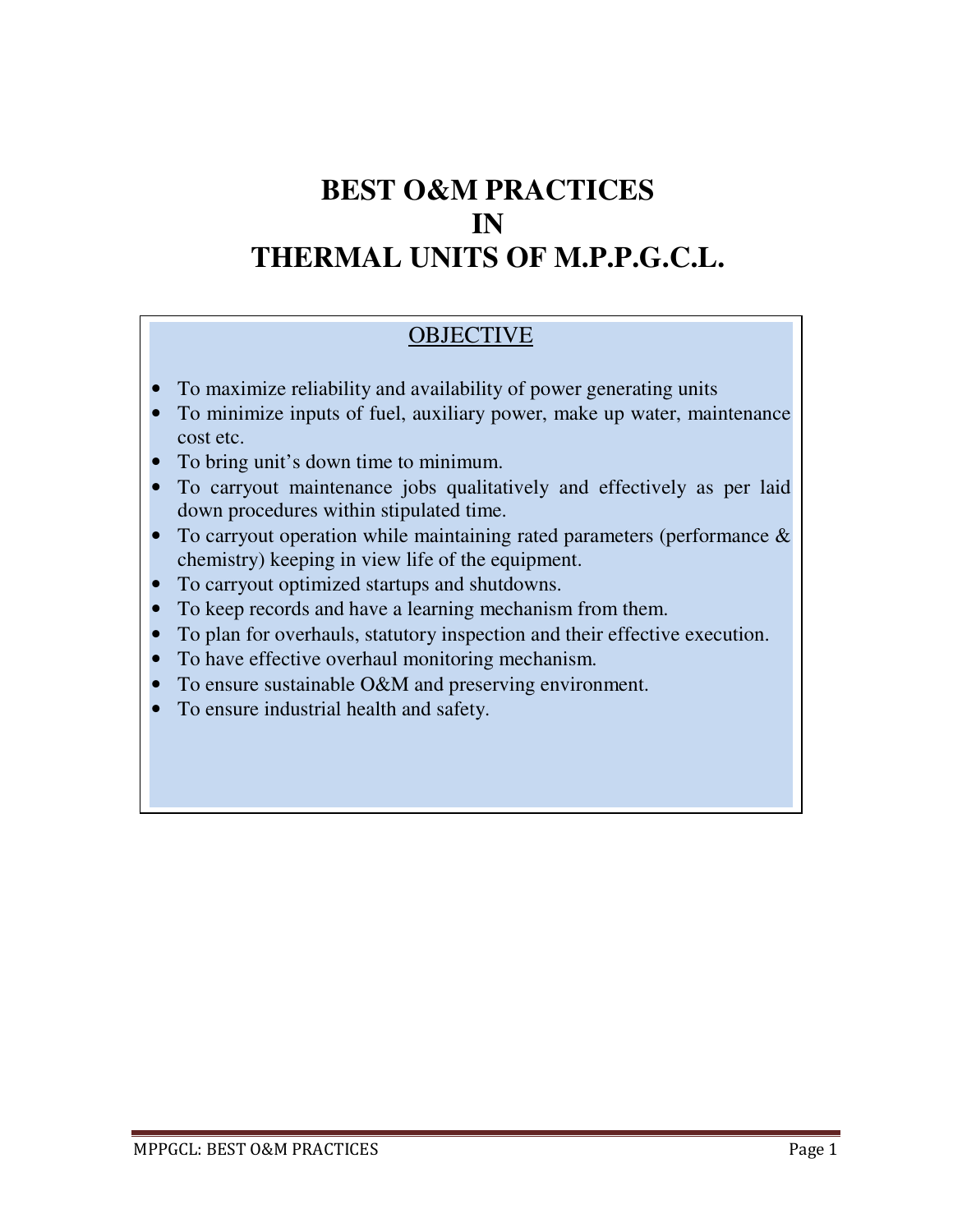Process Optimization through Best O&M Practices is a journey and not the destination. However, it is an effective tool to improve overall performance. Therefore, Focal Points and Objectives of Best Practices for O&M are as below-

| <b>S. NO.</b>           | <b>FUNCTIONAL AREA</b>                                     |
|-------------------------|------------------------------------------------------------|
| 1                       | <b>PLANT PERFORMANCE</b>                                   |
| $\overline{2}$          | PLANT AVAILABILITY & RELIABILITY                           |
| 3                       | <b>OPERATIONAL PRACTICES</b>                               |
| $\overline{4}$          | <b>EFFICIENCY MANAGEMENT</b>                               |
| $\overline{\mathbf{5}}$ | <b>MAINTENANCE PRACTICES</b>                               |
| 6                       | <b>OVERHAULING</b>                                         |
| $\overline{7}$          | <b>HEALTHCARE &amp; SAFETY</b>                             |
| 8                       | <b>ENVIRONMENT MANAGEMENT &amp;</b><br><b>HOUSEKEEPING</b> |
| 9                       | <b>OUALITY MANAGEMENT</b>                                  |
| 10                      | <b>KNOWLEDGE SHARING AND</b><br><b>UPGRADATION</b>         |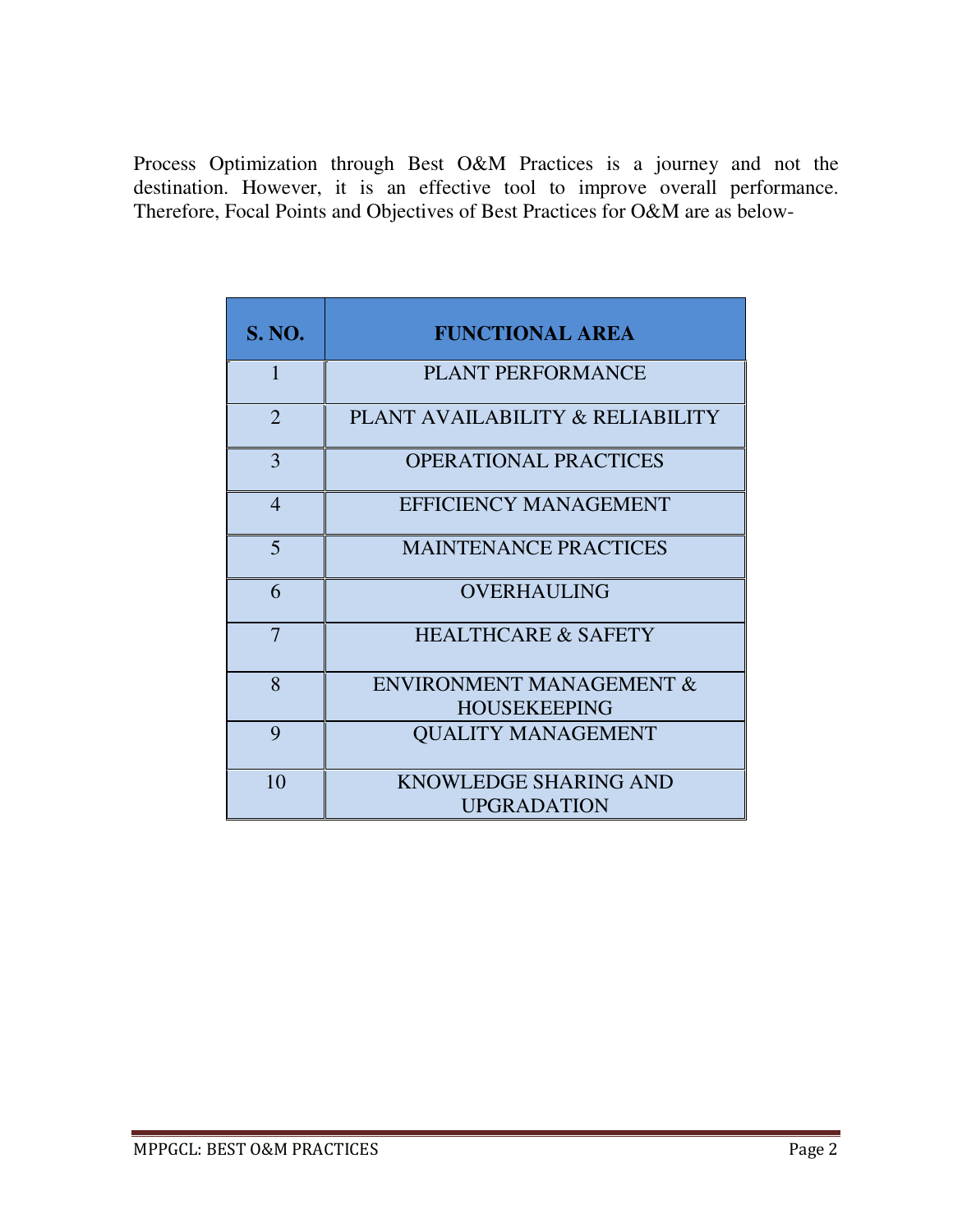# **PROPER OPERATION AND MAINTENANCE MANAGEMENT**

In order to achieve the objective of best O&M practices, it is necessary to attain quality during operation, maintenance and re-commissioning through proper-

- i. Operation Management.
- ii. Maintenance Management.

### **OPERATION MANAGEMENT**:

Daily Site Meeting with all Head of the sections to take stock of plant performance and daily action to be taken on following points:-

- Review of previous day's Performance vis-à-vis Performance parameters
- Shortcomings such as Partial Loss and High Fuel, DMW & other Consumptions
- Separate discussion on Auxiliary Power Consumption.
- Defects and reasons of unit/ equipments outages and the ways out
- Discuss health of the equipments and plan for their maintenance
- To fix target for present day (in line with monthly and yearly targets)
- Review of previous day's meeting minutes
- DG set trial status, TG Lub oil and seal oil system auto cut in trial status.

#### Weekly Site Meetings for discussion/ actions to be done on following issues:-

- Effective analysis of unforeseen occurrence and practices to be adopted.
- Develop & Display of instructions to tackle various kinds of emergencies.
- Status of instrumentation, auto loops, annunciation, protection and inter locks.
- Good housekeeping. Site specific Scrap Management system to be devised/ reviewed.
- Walk down checks.
- Updation on various issues and training.
- Stack emission/ effluent quality control. Environmental waste management system healthiness.

#### Monthly operation Review team meeting (ORT) at site:

• Review of O&M issues and plant performance to be discussed in the presence of Station Head along with functional heads' team.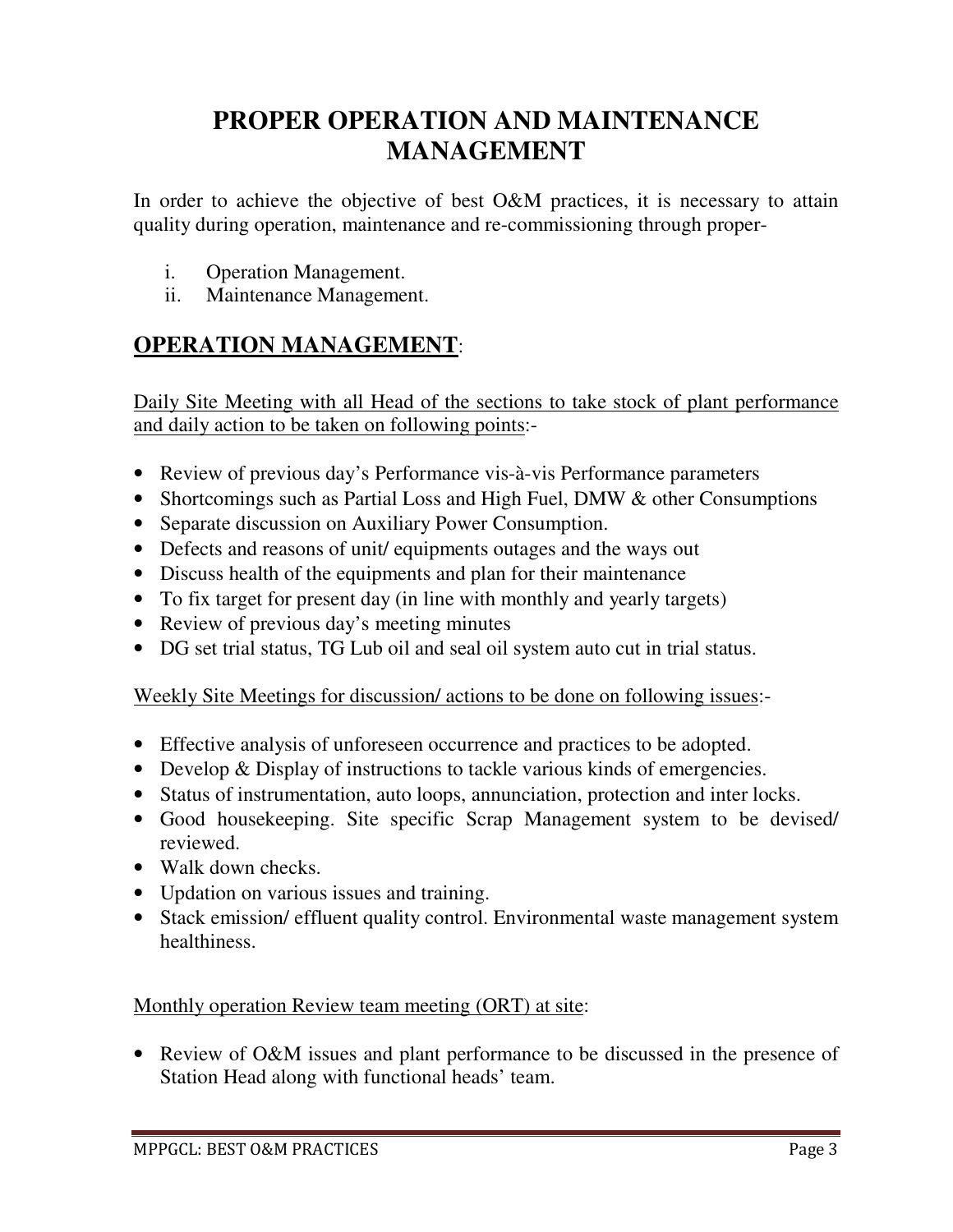- Detailed operation performance review, analysis of shortcomings (including trippings) & ways of optimization.
- Status of critical and non-critical spares.
- Status of safety compliances along with fire protection system.
- Targets of main operational parameters like Availability, PLF, Heat rate, APC etc. are fixed on monthly basis after discussion considering the constraints and annual targets.
- Site visit of different areas of station and check the same with respect to safety and reliability of plant/ equipment by ORT Coordinator.
- Exception report of ORT of all the stations is reviewed by senior functionaries.
- On issues where difficulty is felt by stations, same is taken up by ORT coordinator with Engineering, PRG, MM and other groups at HQ.

#### Tripping Analysis-

Trippings to be minimized through following means:-

- Proper analysis of the tripping at site and reporting to HQ
- Review of compliance status.
- Implementation of recommendation of the analysis for avoiding recurrence.
- Feed back to other stations about the incidence and the recommendation to avoid the recurrence.

#### Efficiency Monitoring & Analysis -

Daily Meeting to discuss the following efficiency issues-

- Daily heat rate deviation report
- Daily parameter deviation report including the following-
	- $\checkmark$  Main Steam pressure and temperature.
	- $\checkmark$  Reheat steam temperature.
	- $\checkmark$  SH & RH spray flow.
	- $\checkmark$  Condenser vacuum.
	- $\checkmark$  APH flue gas outlet temperature
	- $\checkmark$  Oxygen % in flue gas.
	- $\checkmark$  Unburnt carbon in fly ash and bottom ash.
	- $\checkmark$  Feed water temperature at economizer inlet.
	- $\checkmark$  Make up water flow.
	- $\checkmark$  Auxiliary Power Consumption
- Monitoring and comparison with historical data of unit/ other similar auxiliaries of controllable parameters, which affect plant energy efficiency.
- Insulation survey to be done as and when possible
- Intelligent soot blowing to be adopted as it avoids excess use of steam, variation in MS & HRH temperature and erosion of tubes.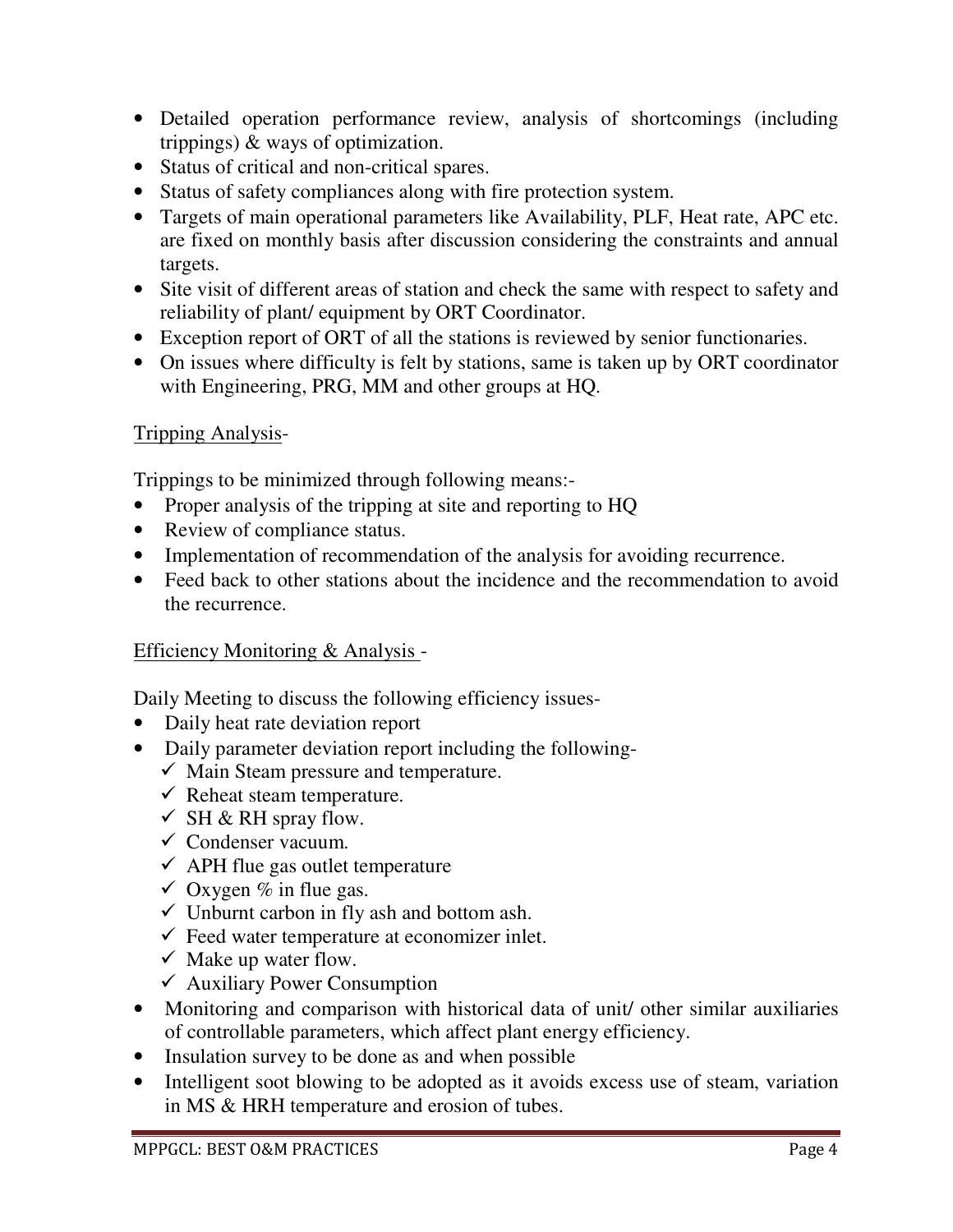#### Monthly (and need based) Efficiency/ other Tasks-

- Efficiency test of each unit.
- Performance test with special purpose instruments viz. clean air and dirty air flow test.
- Condenser performance test.
- APH performance test.
- HP Heaters' performance test.
- Fire fighting mock drill.

Overhaul related following actions to be taken from Operation Management perspective-

- Efficiency test to be carried out before overhaul. The test results to be analyzed and proper recommendations to be made so that works can be carried out during overhaul. Comparisons of post overhaul efficiency analysis data with pre-overhaul data and the outcome to be recorded and circulated.
- Unit Re-commissioning: During overhauling to restore equipments to their normal function after completion of maintenance work, a dedicated team to be formed to bring back the unit in a safe and systematic way through:-
	- $\checkmark$  Better coordination.
	- $\checkmark$  Interlock/ Protection checking and recording in formats.
	- $\checkmark$  Trial Runs
	- $\checkmark$  Filling of Checklists (To be prepared at site after discussion at various levels and across various departments)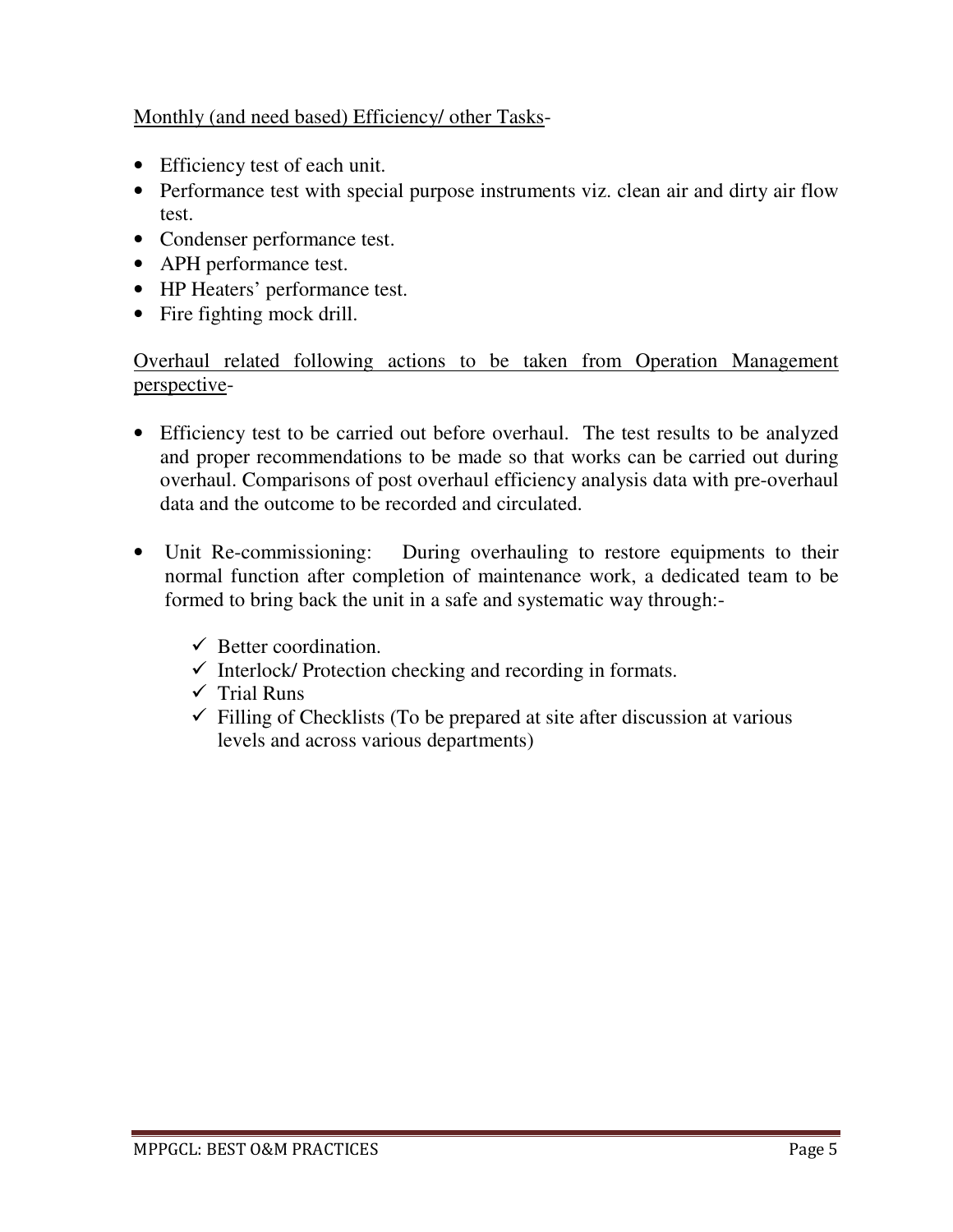### **MAINTENANCE MANAGEMENT:**

#### PLANNING:

- A. Preventive Maintenance:
- 1. Short Term Planning:
- To develop preventive maintenance schedule and follow up.
- To organize the daily planning meeting and plan for maintenance based on Feedback from operation such as-
	- $\checkmark$  Operation groups.
	- $\checkmark$  Condition monitoring cell reports and
	- $\checkmark$  Progress of previous day's work and
	- $\checkmark$  Plant Maintenance schedule.
- Review and improve methods of maintenance practices and Revise work specifications accordingly.
- Adoption of Modular Maintenance Technology.
- Co-ordinations amongst operation, maintenance and planning.
- Ensure that the history of equipments is being maintained (to be enabled through ERP system)
- Planning for Opportunistic maintenance.

#### 2. Long Term Planning:

- Annual Overhaul Schedule finalization based on statutory boiler license renewal, running hours, OEM recommendation and Condition of the equipment, 4-6 months before start of next financial year.
- Preparation of 5 Year rolling plan considering business target (Business Plan), reviewed annually.
- Planning of the availability of Critical spares, materials, special tools and tackles e.g. sky climbers, scaffolding materials etc. and work orders with required scope, before start of overhaul.
- Engineering declaration.
- Outage committee with specific responsibility of meeting time schedule and ensuring monitoring.
- Detailed activity scheduling and monitoring  $&$  control through bar chart etc.
- Mobilization of contractors before overhaul.
- Co-ordinate with materials, finance, operation and other maintenance department apart from MPC.
- Human Safety.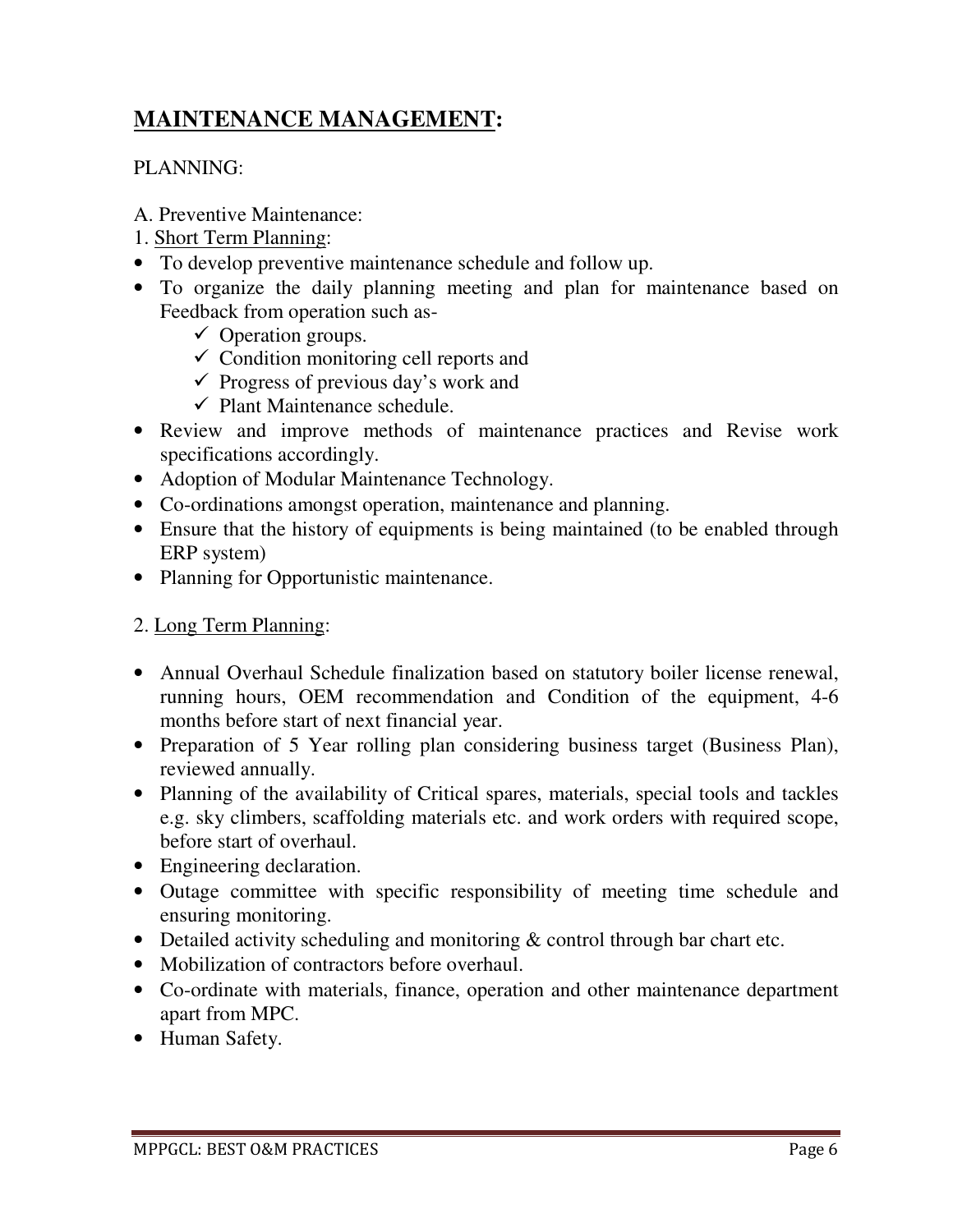#### Overhaul Effectiveness through Adequate Overhaul Preparedness and Monitoring-

- The overhauling (AOH/ COH) of units is a comprehensive exercise which has to be done with spares need identification and planning 2 to 3 years in advance. These include techno-statutory scopes such as RLA study of boiler pressure parts, Comprehensive RLA study, NDT of turbine components and spare part planning based on above.
- Overhaul of units with financial management: It includes preparation of annual Repair & Maintenance (R&M) revenue budget as well as capital budget along with 5 years business plan.
- Pre-OH activities are main feature for successful overhaul these include Surveys, Testing, Unit data collection etc.
- Identification of defects, planning of activities and its inclusion in engg. Declaration.
- Overhaul work scope finalization based on Integrated inputs from Work Requisition Analysis, operational performance degradation & GAP, Energy Audit recommendations, OEM's recommendations etc.
- Monitoring cycle of spares, consumables and contracts 12 to 24 months in advance to ensure availability of material for overhauls 6 months in advance.
- Optimization of Overhaul duration and Intervals based on
	- $\checkmark$  Keeping the modules for replacement readily available.
	- $\checkmark$  Learning from previous OH (Proper recording and retrieving to be ensured)
	- $\checkmark$  Operational parameters, performance parameters and equipment condition between two overhauls for taking appropriate decision.
- Activity Protocols & Check list for-
	- $\checkmark$  Monitoring work during overhauling
	- $\checkmark$  Overhauling meetings
	- $\checkmark$  Quality checks for completion of all activities during overhaul/ before commissioning etc. **(Some of such checklists are given in Annexure at P-14 )**
	- $\checkmark$  Monitoring by cross area station
- Study of sustenance of performance improvement after OH based on-
	- $\checkmark$  Pre and post OH O&M Data
	- $\checkmark$  Cost Benefit Analysis and its validation
	- $\checkmark$  Overhauling Reports

#### B. Predictive Maintenance Planning:

Condition Monitoring Cell is to be a part of planning department and with the help of diagnostic instruments. Selected equipments are to be monitored as per schedule and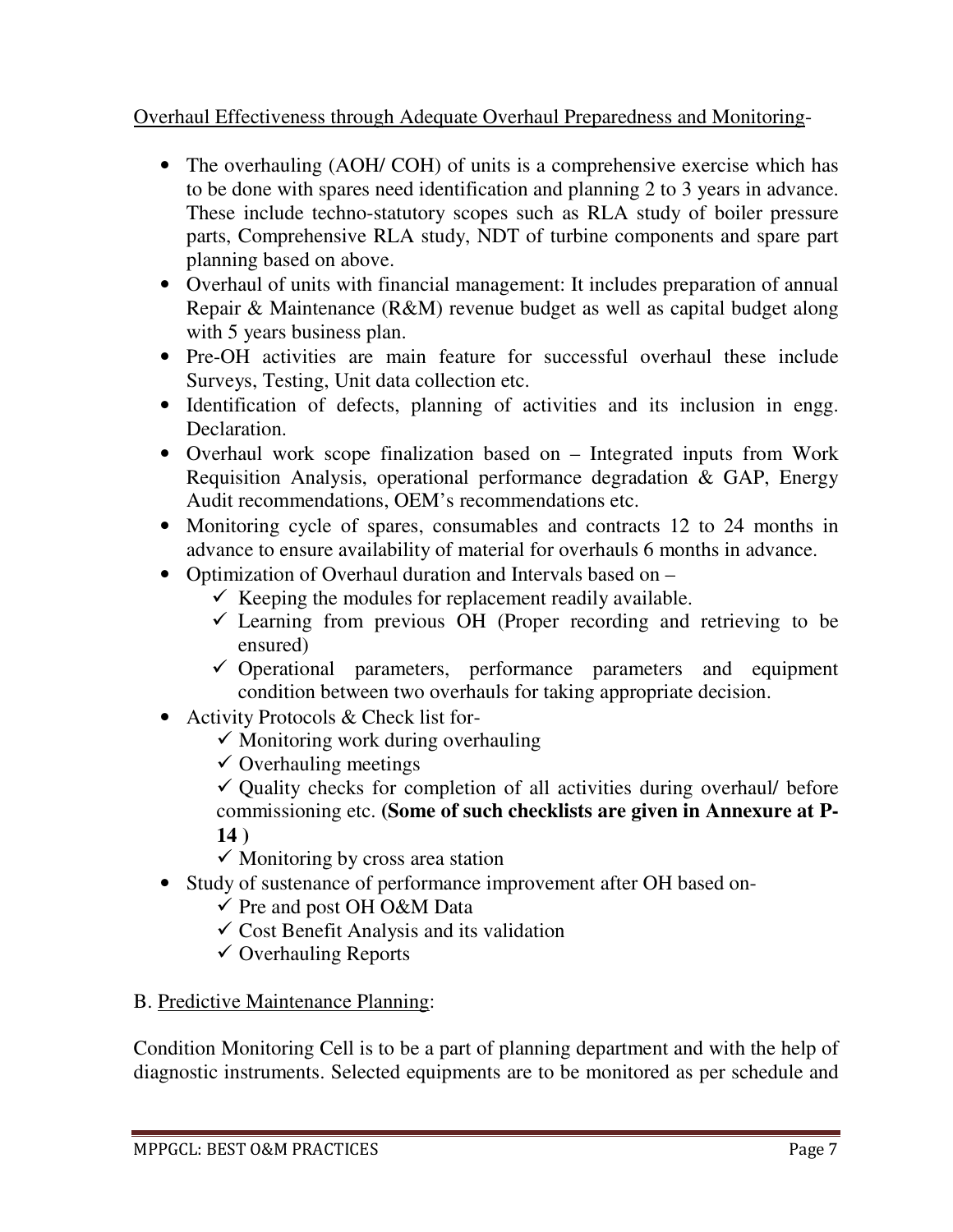recommendation, so as to facilitate finalizing daily predictive maintenance activities during daily planning meeting.

Some of the Condition monitoring techniques are as below:-

- Vibration Analysis
- Oil Analysis
- Temperature Trend Analysis
- Coal Mills Sieve Analysis
- DGA for Generator transformers
- Infrared Thermography
- Motor current analysis
- Noise level monitoring
- Water chemistry monitoring
- RLA Tests

#### C. BREAKDOWN MAINTENANCE

Equipment failure analysis

- Failure report by area engineer and analysis by experts/ senior functionaries.
- Recommendations/ remedial measures to avoid repeated failure. Planning viz. spare procurement and services required.
- Connect with similar previous failure and lessons from them. Add any other learning from present failure to those records.
- Adoption of Modular Maintenance approach, as it is vital for reduction in down time.

Boiler Tube Leakage Analysis at Power Stations through following steps-

- Initial site report by BMD Engineer.
- Mapping of location of failure on boiler drawing with frequency of failure.
- BTL analysis-Root cause and material testing (if needed).
- Implementation of recommendations.
- Forwarding of BTL report with plan to reduce the same to HQ.

#### Quality Management:

Adoption of New Technologies in maintenance is the need of the hour. Maintenance Quality Monitoring is to be taken care through FQA group at site and surveillance by team during overhauling.

• Field Quality Assurance at Power Station through dedicated groups doing: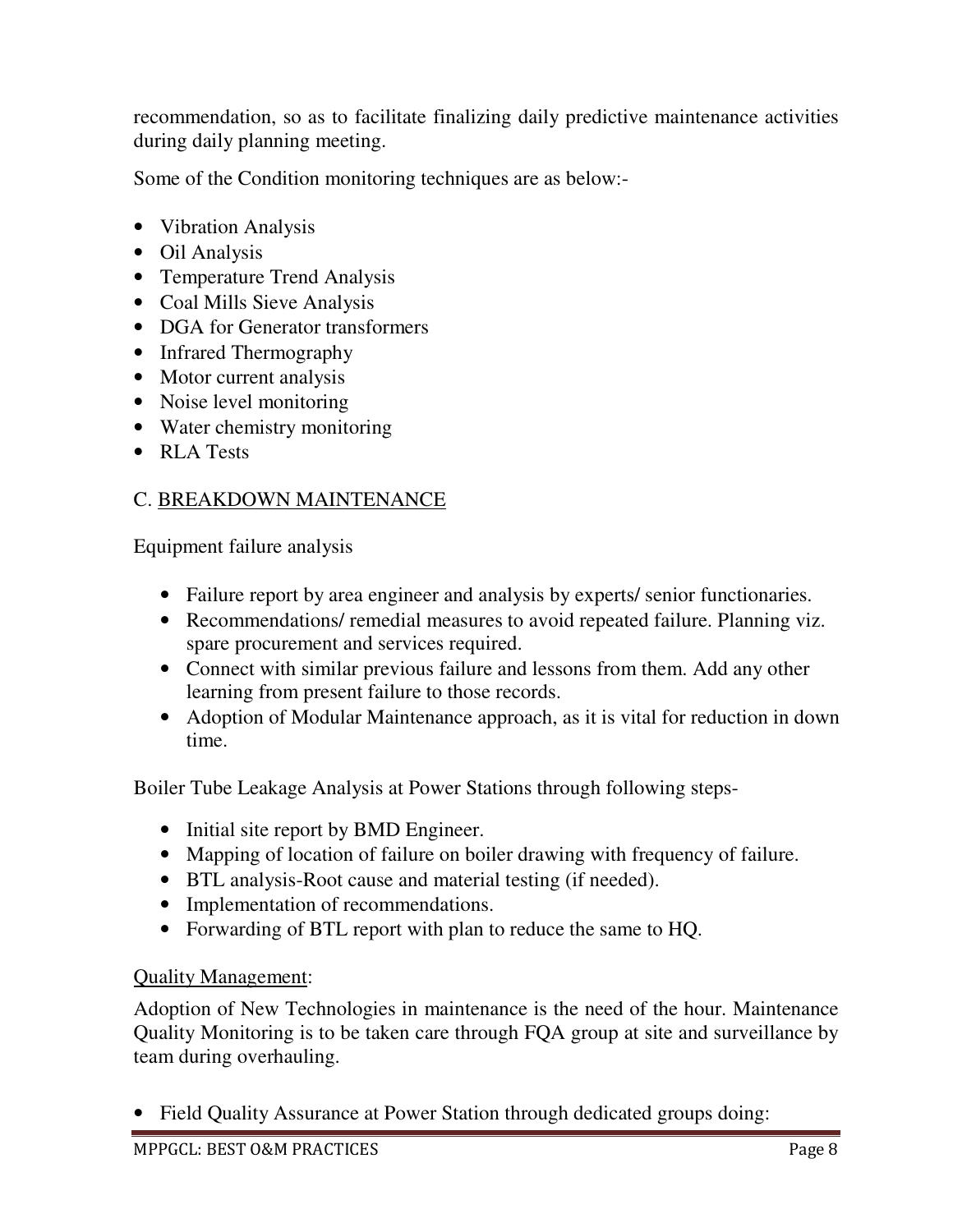- NDT and destructive testing.
- Maintaining Radiography source with and certified person, to operate it.
- Involvement of FQA during overhaul as well as routine maintenance including breakdown of major equipments.
- Involvement in critical checks Turbine/Boiler/Elect./C&I.
- Preparation of quality plan with the help of site engineers and ensure its implementation.
- Involvement in plant betterment studies, RLA and R&M.
- Involvement in spare parts inspection, storage  $\&$  preservation in store as well as at site.
- Involvement in Quality Management regarding purchase order/contracts award and Pre-delivery Inspection at site and works.
- QA Group involvement during Overhauling: where the extents of forced outages are more, QA experts' team to visit site for review and guidance during overhauling.

#### HEALTH & SAFETY

MPPGCL is committed to provide System of Safe working and Healthy working Environment to all employees, while complying with all Occupational Health and Safety regulations and other requirements.

Safety (PTW system): To ensure safety of human beings and equipment while carrying out work, Maintenance (Service function) seeks written permission from Operation (Owner) section on a specific format before start of work. A fully fledged system (being envisaged for further strengthening and implementation through computer software) operates involving isolation, lockout box etc.

#### HUMAN RESOURCES

Message of Profit & loss are sent by SMS daily to specific officers for use in decision making and to other concerned to improve awareness about organization commercial performance.

#### Training Calendar:

A 'Training Calendar' to be prepared every year in the month of April covering various available training programs.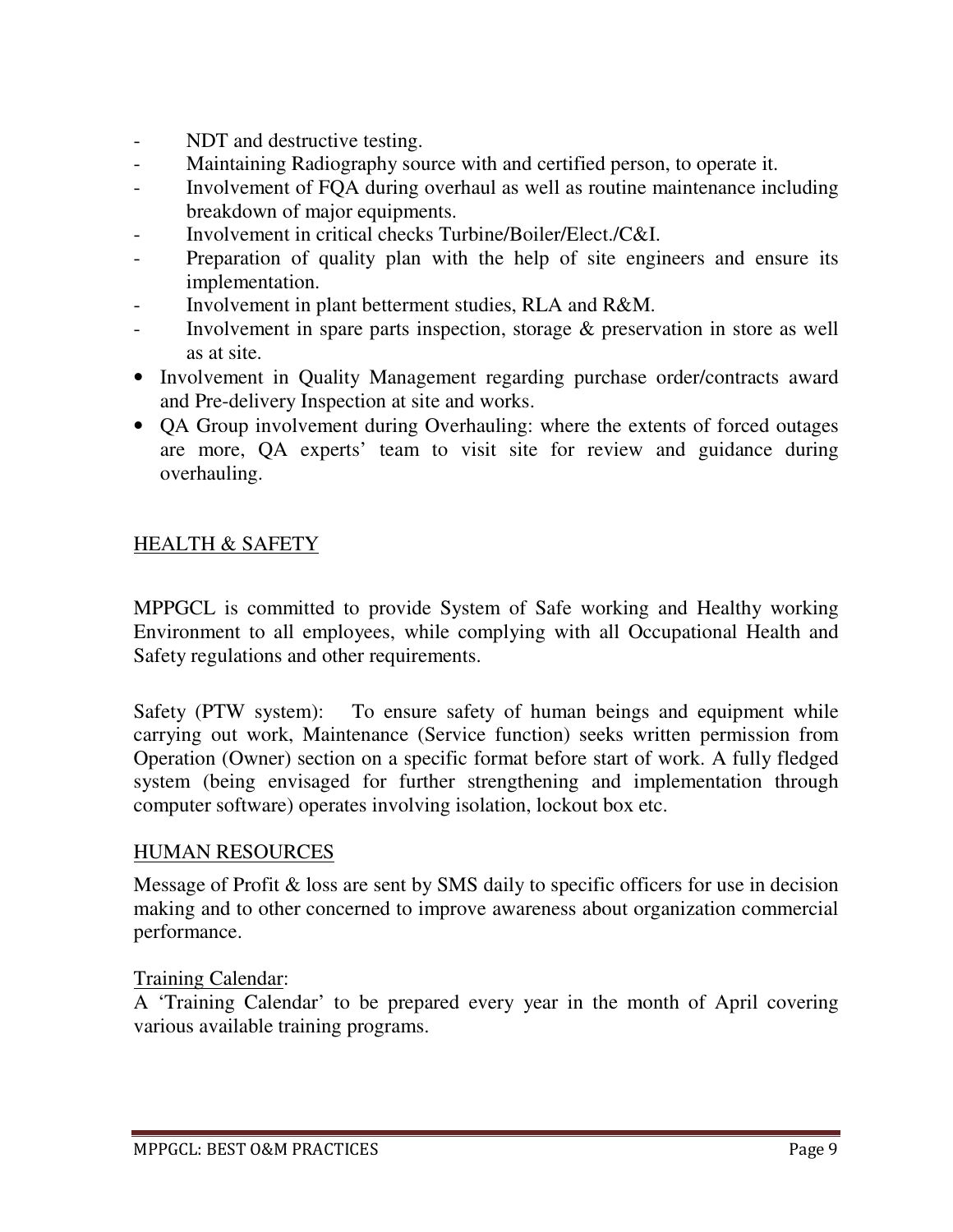#### Training Need Identification:

Training Need Identification is a vital part of employee development activities. A training format is filled up by the concerned employee and thereafter signed by his reporting officer and Head of Department (HOD) in annual C.R. The training need column of concerned executive may be filled up by his reporting officer after discussion. These can be utilized by departmental training coordinators.

#### Technical Knowledge Up gradation Program:

MPPGCL is envisaging introducing knowledge up-gradation program for its employees. Regarding HR our mission has to be, "To keep on developing human resources to meet organizational needs." Subjects of such program could be large in number and varied in quality depending upon the field, level and work responsibilities. Some of such programs may be the following-

- Operation engineer to be rendered simulator training. Power plant familiarization in new and advanced technologies.
- O&M personnel to be rendered training, refresher program at various training centers or at the manufacturer's work or by attending different seminars/ workshop at national & international level.
- Inter generators conferences and knowledge sharing visits to be arranged for frequent exchange of knowledge and experiences.
- Interaction with various knowledge bodies such as "Knowledge Exchange Platform- KEP" of BEE and "Energy Enhancement Centre- EEC" and making the literature available to all the O&M engineers.
- Management skill development programs for managerial level.

#### Best Practice Review

Process Optimization through Best O&M Practices is a journey and not the destination.

1. Various power stations have their own best practices. There are the practices, which need to be shared between various stations so that they can benefit other stations also. Compilation of 'Best Practices' could be one such step. At the station level also there are best practices, which can be shared among various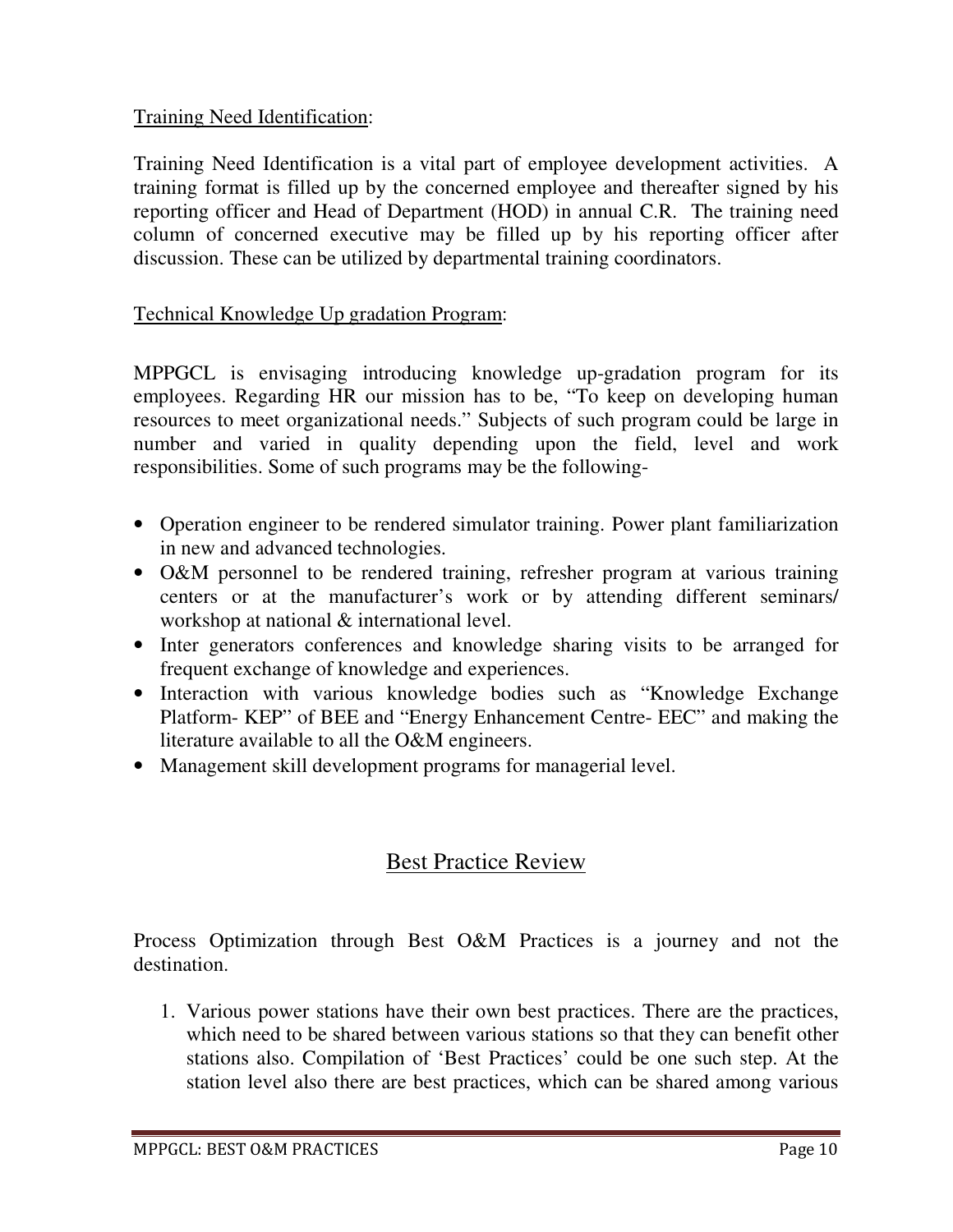departments. These can also be shared with colleagues from other stations, various guests and dignitaries who visit the station.

- 2. Since the 'Best Practices' do keep on becoming 'Common Practices' as the knowledge is shared, there will be a plan for annual updating of the best practices so that the old and common practices are replaced with new ones and the same shall be shared among all power engineers of MPPGCL. Suggestions for further improvement of these practices shall be separately invited.
- 3. All the power stations are required to make comprehensive checklists for operation, maintenance and overhauling of various equipments after detailed interaction amongst the experts, user and service departments.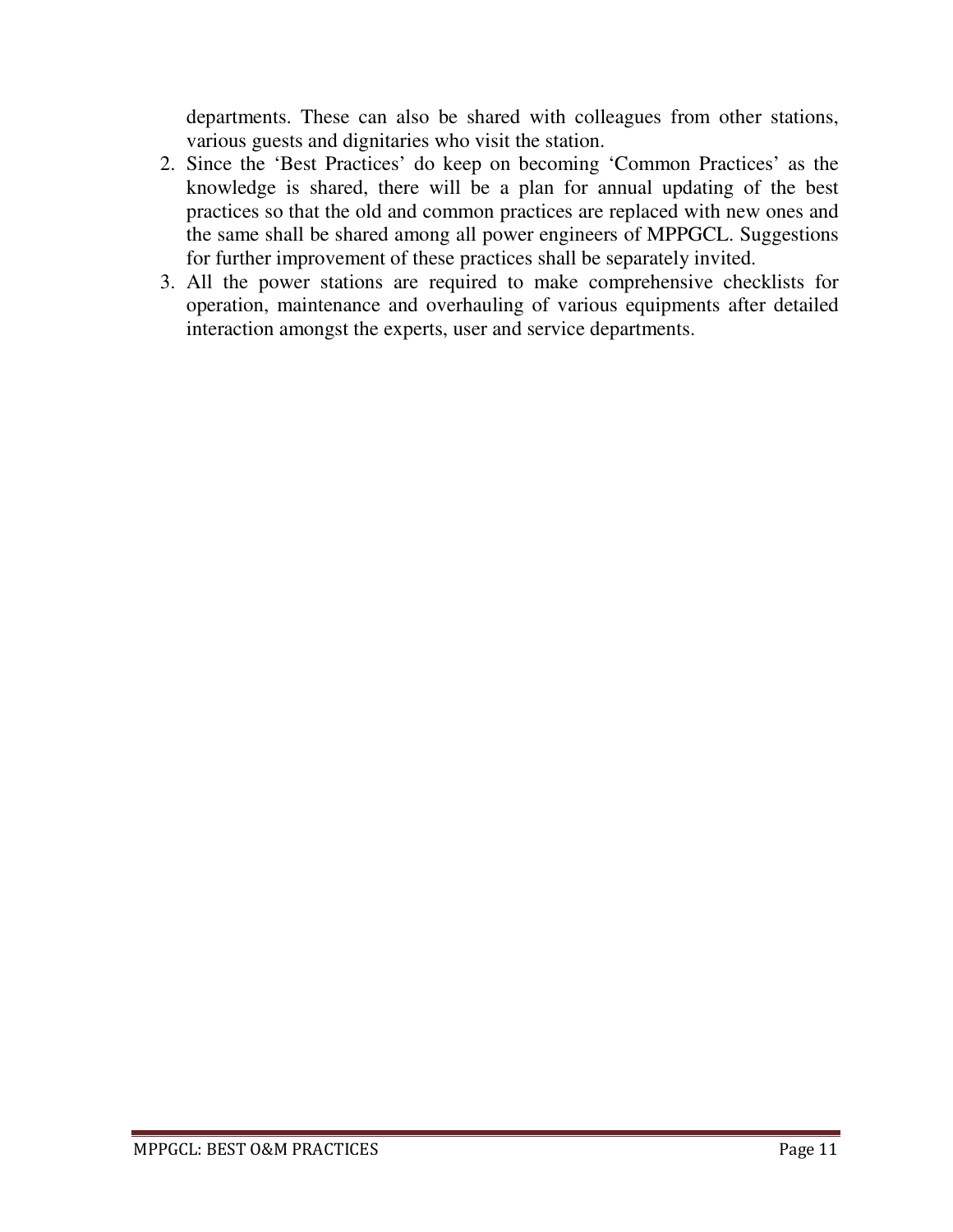# **ANNEXURE**

### **SOME IMPORTANT PRACTICES TO BE ADOPTED**

#### **1. Measures To Minimize Boiler Tube Failure**

#### General Measures:

Following general measures to be adopted in thermal power station to minimize the boiler tube failures:

- Visual inspection of heating surface to be carried out to identify type of failure viz. eroded tube, deformation, swelling, bulging of tube etc.
- Shielding of tubes / bends in identified highly erosion prone areas to be done to reduce erosion due to gas velocity in second pass.
- Tube thickness survey and thickness mapping in all identified areas to be carried out.
- 100% welding inspection to be carried out to ensure quality weld joints. Involvement of experience IBR welders to be ensured for pressure parts welding works.
- Emphasis to be given to prevent flue gas / ash erosion. Erosion prone areas are to be extensively inspected and protected by providing shield / baffles, refractory etc.

#### Preventive techniques to minimize tube failures:

Following innovative measures may be adopted in thermal power stations to minimize the boiler tube failures:

- Extensive Inspection of Pressure Parts as below-
	- $\checkmark$  During annual overhaul, inspection of LTSH/ Economiser banks on left and right sides to be carried out after removing skin casing and cutting fins at places based on experience.
	- $\checkmark$  Economiser coils to be lifted on both sides for inspection and to assess healthiness of tubes.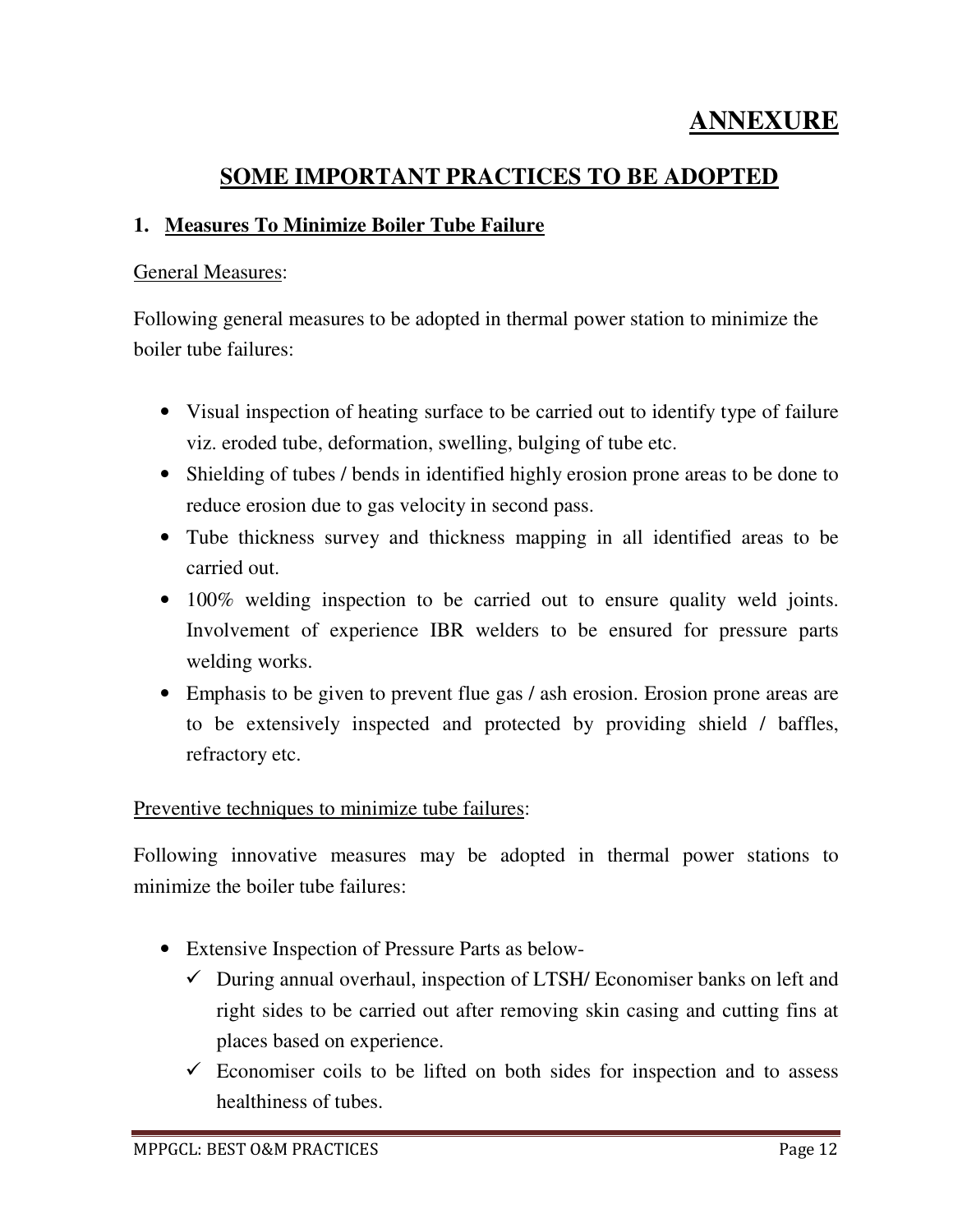- $\checkmark$  Annual inspection of Platen super heaters and Re-heater bank bends to be done by arranging sky climber and platforms.
- $\checkmark$  Inspection of Roof tubes: Final super heater tubes and Super heater terminal tubes to be carried out by arranging multi tier platforms.
- Shielding the Tubes at Critical Zones
- To avoid ash erosion failures, shrouding / sacrificial shields to be provided for water wall screen/ extended water wall, Super heater screen tubes, extended steam cooled wall, LRSB's opening bends, LTSH terminal tubes/ ECO hanger tubes, LTSH straight tube, ECO coil straight tubes and rear side straight tubes. LTSH supply tube 90 deg. bends/ offset bends etc.
- Cassette baffles to be provided for bends of LTSH and ECO coil assembly to reduce erosion.

#### Importance of Boiler Tube Stoppers-

- The alignment of all coil assemblies and tubes in the horizontal pass and second pass to be thoroughly checked.
- Stoppers (locking arrangement) to prevent movement of steam-cooled spacers to be provided for Platen and Re-heater coil assemblies.
- Tubes that come out of connectors / distorted attachment can cause failure and hence to be corrected during boiler overhaul.
- Vibration arrestors/ clamps get deformed and make dent on tubes. They are to be repaired as and when noticed.

#### Quality Welding:

- Welding electrodes to be procured as per the recommendation of manufacturer and preserved as per standards.
- 100% Radiography of weld joints to be carried out

#### Maintenance of Flue Gas Path:

• Through inspection of refractory to be made to avoid flue gas diversion and impingement on bends and headers.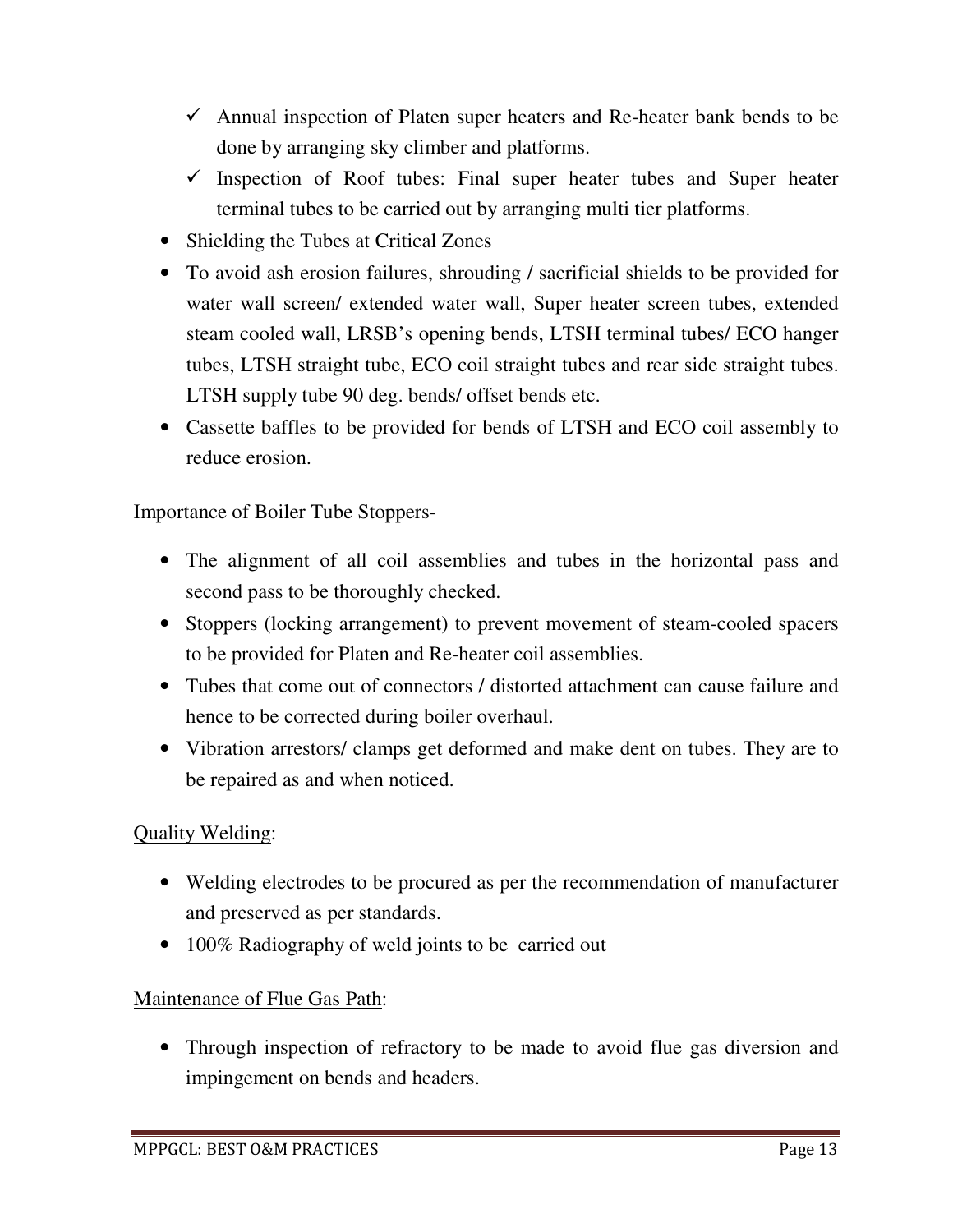• Refractory linings to be provided in areas of high ash erosion where shielding of tubes is difficult.

#### Expert Analysis of Tube Failure:

• Failure analysis to be carried out through manufacture's experts and metallurgical laboratories to identify root cause of tube failure as and when required.

Post Operational Chemical Cleaning:

- With continued operation over a period of time the magnetite layer grows in thickness due to slow corrosion of boiler steel tubes. Also carryovers from condensers and pre-boiler systems deposited on the inner surface of boiler tubes where the heat transfer is high.
- This growth of oxides and carryovers result in loss of heat transfer and accelerated corrosion of boiler tubes. This makes the boiler less efficient and more prone to localized heating. At times it may lead to tube failure. Therefore, importance to be given for chemical cleaning of boilers.

#### **2. Check Lists for various O&M activities**

Check lists are to be prepared to check completion of all pre-decided activities. These are required to be done to ensure that all pre-requisite step in the maintenance or operation/ start up of the Auxiliaries. Some of such activities are given here under. It is required that all field engineers should actively participate in the preparation of all major and micro level activities. Some of such check lists are given here under as example to aid the process of preparation of these check lists at site level.

#### **2.1 WORKS CARRIED OUT: CHECK LIST**

| S.No. | <b>Work Description</b> | <b>Mill</b> | Mill | Mill | Mill | Mill | Mill | Mill | <b>Mill</b> |
|-------|-------------------------|-------------|------|------|------|------|------|------|-------------|
|       |                         |             | в    |      |      |      |      |      | $\bf H$     |
| 01    | Venturi outlet Repl.    | Done        | Done | Done | Done | Done | Done | Done | - Ok        |
|       | By New outlet/repair    |             |      |      |      |      |      |      |             |
| 02    | Venturi collar Repl.    | Done        | Done | Done | Done | Done | Done | Done | - Ok        |
|       | by New collar Repl.     |             |      |      |      |      |      |      |             |

#### **2.1.1 EQUIPMENT: XRP-1003 MILLS DETAILS**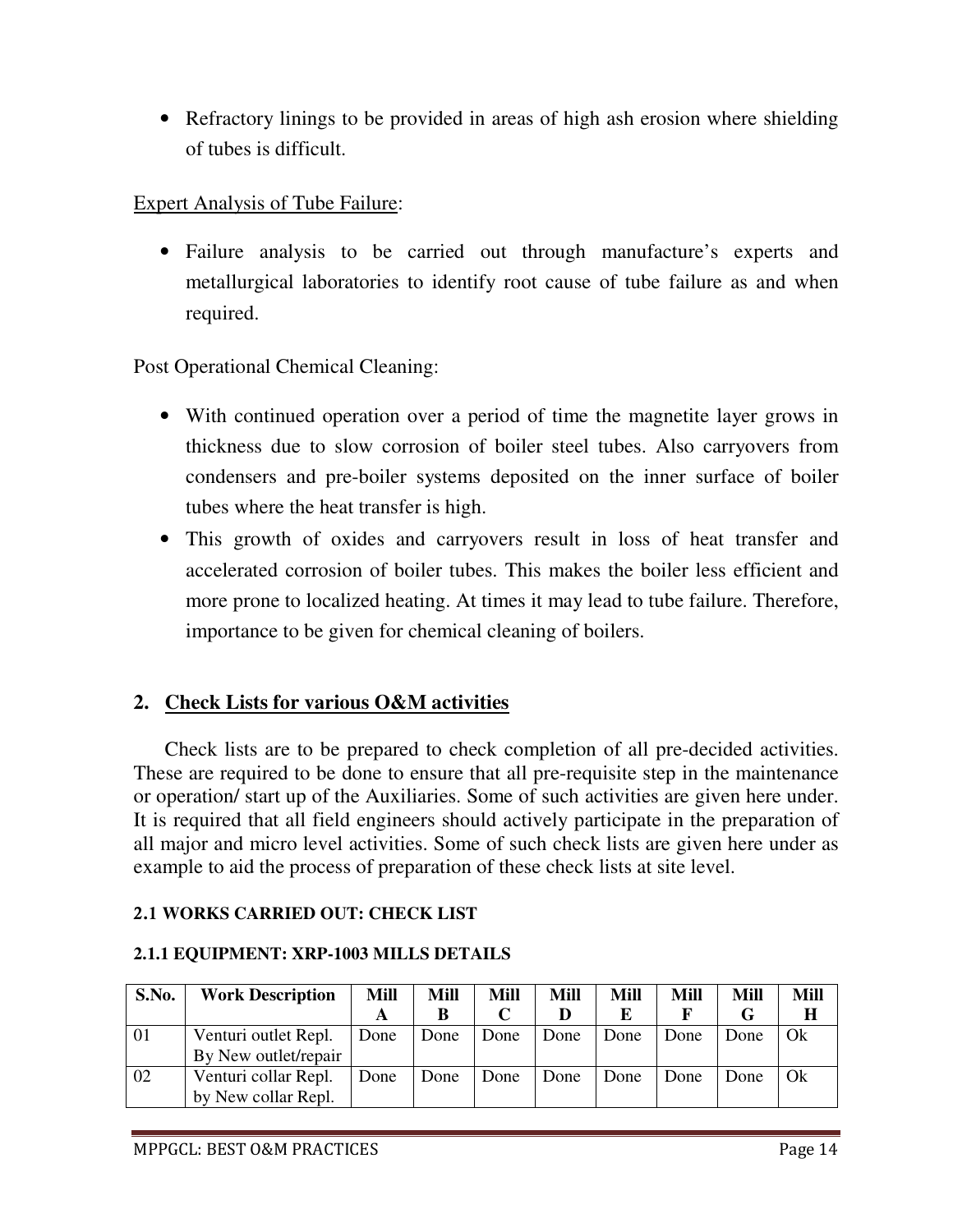| 03<br>$20$ "<br>20"<br>20"<br>20"<br>$20$ "<br>$20$ "<br>Venturi collar height                         | 20"<br>20                                  |
|--------------------------------------------------------------------------------------------------------|--------------------------------------------|
| maintained at:                                                                                         |                                            |
| 04<br>MPO base plate<br>Done<br>Done<br>Done<br>Done<br>Done<br>Reconditioning:                        | Ok<br>Ok<br>Done                           |
| 05<br>Venturi vanes<br>Done<br>Done<br>Done<br>Done<br>Done                                            | Ok<br>Done<br>Done                         |
| replaced by ceramic<br>04 No<br>04No<br>04No                                                           | 04N <sub>0</sub>                           |
| lined vanes:                                                                                           |                                            |
| 06<br><b>MPO</b> Replacement                                                                           | Ok                                         |
| 04N <sub>0</sub><br>by (a) New MPO<br>---<br>$-$                                                       |                                            |
| 04 No<br>04N <sub>0</sub><br>(b) Recond. MPO<br>04No<br>04No<br>$-$                                    | 04No<br>04N <sub>0</sub>                   |
| 07<br>Mill discharge Valve<br>Done<br>Done<br>Done<br>Done<br>Done                                     | Ok<br>Done<br>Done                         |
| door servicing                                                                                         |                                            |
| 08<br>Ok<br>Mill dis. valve disc<br>Ok<br>Ok<br>Ok<br>Ok<br>Ok                                         | Ok<br>Ok                                   |
| plate repl.                                                                                            |                                            |
| $\overline{09}$<br>MDV repl. by                                                                        |                                            |
| 04 No<br>04No<br>$(a)$ New<br>04No<br>04No<br>$-$                                                      | 04No<br>04N <sub>0</sub><br>Ok             |
| (b) Reconditione<br>04No<br>$-$<br>$-$<br>$-$<br>$- -$<br>$-$                                          | $-$                                        |
| d                                                                                                      |                                            |
| Coal pipe orifices<br>03No<br>10<br>03No<br>03No<br>03No<br>03No                                       | 03No<br>03No<br>03No                       |
| repl. (new set)                                                                                        |                                            |
| 11<br>07No<br>07No<br>07No<br>Victaulic gaskets<br>07No<br>07No                                        | 07N <sub>0</sub><br>07No<br>07No           |
| repl.                                                                                                  |                                            |
| 12<br>Spring assembly,<br>Done<br>Done<br>Done<br>Done<br>Done                                         | Done<br>Done<br>Done                       |
| servicing                                                                                              |                                            |
| 13<br>Spring assly brase<br>01 No<br>01N <sub>0</sub><br>02No<br>Ok<br>01N <sub>0</sub>                | 01N <sub>0</sub><br>01N <sub>0</sub><br>Ok |
| sleeve repl. (nos.)                                                                                    |                                            |
| 14<br>1600<br>1600<br>1600<br>1600<br>1600<br>Spring compression                                       | 1600<br>1600<br>1600                       |
| <b>PSI</b><br><b>PSI</b><br><b>PSI</b><br><b>PSI</b><br><b>PSI</b><br><b>PSI</b><br>set at:            | <b>PSI</b><br><b>PSI</b>                   |
| Vertical shaft upper<br>15<br>0.25<br>020<br>0.20<br>$\overline{a}$<br><u></u><br>$-$                  | $-$<br>$\overline{\phantom{a}}$            |
| radial brg clearance<br>$\rm mm$<br>mm<br>mm                                                           |                                            |
| (D)                                                                                                    |                                            |
| Vertical shaft oil<br>16<br>Done<br>Done<br>Done<br>Done<br>$\overline{\phantom{m}}$<br>$\overline{a}$ | $\overline{a}$<br>$\overline{\phantom{m}}$ |
| seals replacement:                                                                                     |                                            |
| 17<br>0.60<br>0.60<br>0.50<br>0.60<br>Seal air housing<br>$\qquad \qquad -$<br>$-$                     | $-$<br>$\overline{\phantom{m}}$            |
| adjustment & seal<br>mm<br>mm<br>mm<br>$\rm mm$                                                        |                                            |
| air gap:                                                                                               |                                            |
| 18<br>Dust guard<br>2.50<br>2.50<br>2.50<br>2.50<br>$-\,-$<br>$-$                                      | $\overline{\phantom{a}}$<br>$-\,-$         |
| adjustment &<br>mm<br>mm<br>$\rm mm$<br>$\rm mm$                                                       |                                            |
| clearance<br>19<br>Insulation cover<br>Ok<br>Ok<br>Done                                                | Ok<br>Ok                                   |
| Done<br>Done<br>Done<br>08<br>02<br>01<br>04                                                           |                                            |
| plate resetting/<br>adjustment                                                                         |                                            |
| PA Duct Insulation<br>Ok<br>20<br>Done<br>Done<br>Ok<br>Done<br>Done                                   | Ok<br>Ok                                   |
| cover plate                                                                                            |                                            |
| 21<br>Ok<br>Scrapper box body<br>Ok<br>Done<br>Done<br>Done<br>Done                                    | Ok<br>Ok                                   |
| liner repair or                                                                                        |                                            |
| replacement                                                                                            |                                            |
| 22<br>Scrapper box bottom<br>Ok<br>Done<br>Done<br>Done<br>Done<br>Ok                                  | Ok<br>Ok                                   |
| liner replacement                                                                                      |                                            |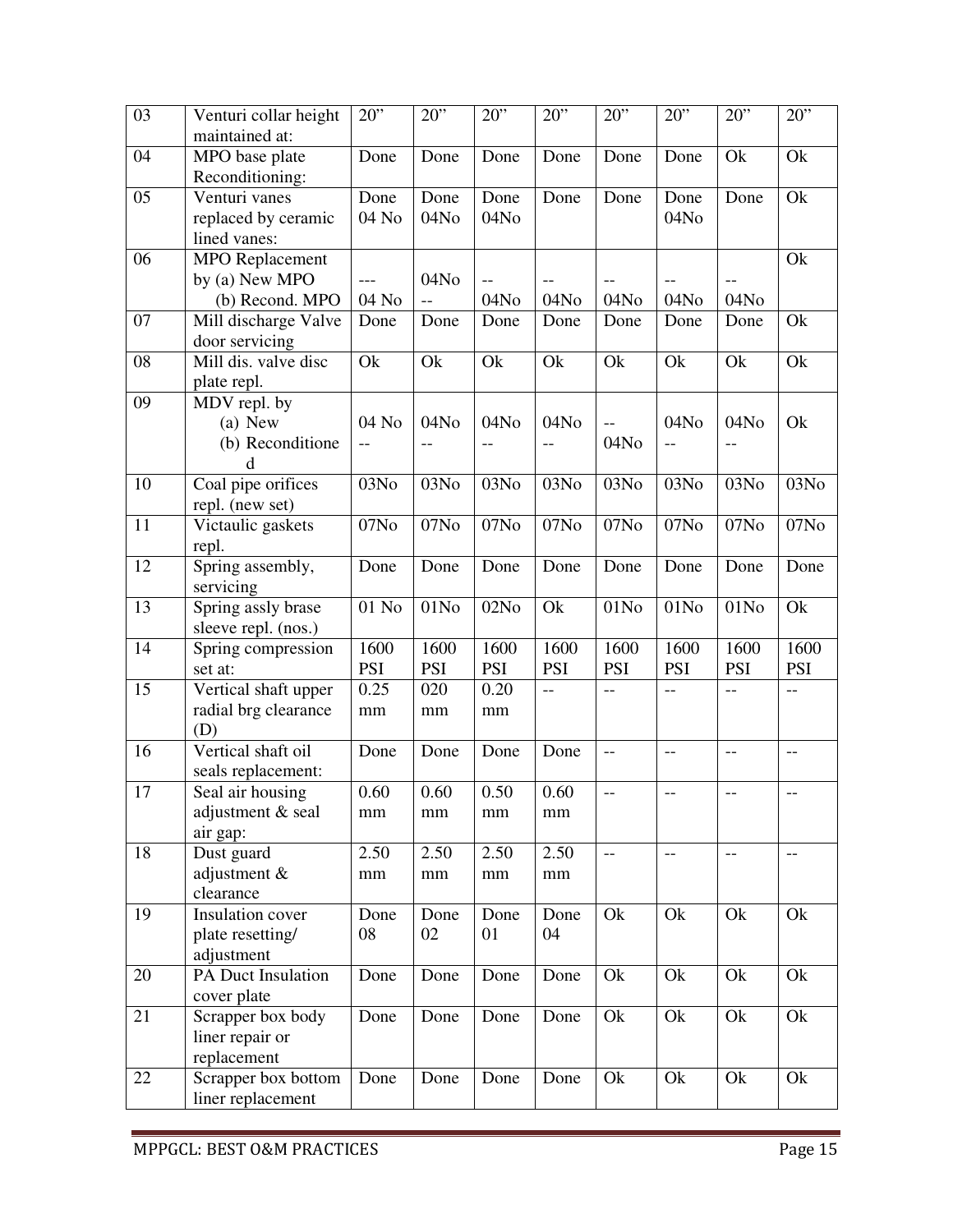| $\overline{23}$ | Scrapper box dust<br>guard repair                                                | Done         | Done                     | Done                     | Done                     | Ok                       | Ok                       | Ok                       | Ok                       |
|-----------------|----------------------------------------------------------------------------------|--------------|--------------------------|--------------------------|--------------------------|--------------------------|--------------------------|--------------------------|--------------------------|
| 24              | Lower skirt<br>assembly repla. by<br>new set                                     | Done         | Done                     | Done                     | Done                     | Ok                       | Ok                       | Ok                       | Ok                       |
| 25              | PA duct guide vanes<br>replacement                                               | Done         | Done                     | Done                     | Done                     | Ok                       | Ok                       | Ok                       | Ok                       |
| 26              | Scrapper assly.<br>rectification                                                 | Done         | Done                     | Done                     | Done                     | Done                     | Done                     | Done                     | Done                     |
| 27              | Pyrite hopper top<br>spout replacement                                           | Ok           | Ok                       | Ok                       | Ok                       | Ok                       | Ok                       | Ok                       | Ok                       |
| 28              | Pyrite hopper top<br>assly. replacement                                          | Done         | Done                     | Done                     | Done                     | Done                     | Done                     | Done                     | Done                     |
| 29              | Pyrite hopper bottom<br>spool pipe repair                                        | Ok           | Ok                       | Ok                       | Ok                       | Ok                       | Ok                       | Ok                       | Ok                       |
| 30              | Pyrite hopper bottom<br>gate valve servicing<br>and plate repla. by<br>new plate | Done<br>01No | Done<br>01N <sub>0</sub> | Done<br>01N <sub>0</sub> | Done<br>01N <sub>0</sub> | Done<br>01N <sub>0</sub> | Done<br>01N <sub>0</sub> | Done<br>01N <sub>0</sub> | Done<br>01N <sub>0</sub> |
| 31              | Grinding rolls and<br>bullring segments<br>replacement                           | ---          | ---                      | ---                      |                          | Done                     | ---                      |                          | ---                      |
| 32              | Mill internal patch<br>repair work                                               | Ok           | Ok                       | Done                     | Done                     | Done                     | Done                     | Done                     | Ok                       |
| 33              | Mill Lub oil pump<br>servicing/repl.                                             | Ok           | Ok                       | Ok                       | Ok                       | Ok                       | Ok                       | Ok                       | Ok                       |
| 34              | Mill Lub oil pump<br>coup[ling servicing                                         | Done         | Done                     | Done                     | Done                     | Done                     | Done                     | Done                     | Done                     |
| 35              | Mil Lub oil filters<br>cleaning                                                  | Done         | Done                     | Done                     | Done                     | Done                     | Done                     | Done                     | Done                     |
| 36              | Mill coal inlet pipe<br>length replacement                                       | Ok           | Ok                       | Ok                       | Ok                       | Ok                       | Ok                       | Ok                       | Ok                       |
| 37              | Mill classifier cone<br>manhole door repla.                                      | Done         | Done                     | Ok                       | Ok                       | Ok                       | Ok                       | Ok                       | Ok                       |
| 38              | Mill scrapper box<br>door frame<br>rectification                                 | Done         | Done                     | Done                     | Done                     | Ok                       | Ok                       | Ok                       | Ok                       |
| 39              | Mill worm shaft<br>seals topping up                                              | Ok           | Ok                       | Ok                       | Ok                       | Ok                       | Ok                       | Ok                       | Ok                       |
| 40              | Mill gear box oil<br>level topping up                                            | Ok           | Ok                       | Ok                       | Ok                       | Ok                       | Ok                       | Ok                       | Ok                       |
| 41              | Mill motor to gear<br>box shaft alignment                                        | Done         | Done                     | Done                     | Done                     | Done                     | Done                     | Done                     | Done                     |
| 42              | Mill coupling oil<br>changing                                                    | Done         | Done                     | Done                     | Done                     | Done                     | Done                     | Done                     | Done                     |
| 43              | Roller to bowl gap<br>adjustment                                                 | Done         | Done                     | Done                     | Done                     | Done                     | Done                     | Done                     | Done                     |
| 44              | Spring seat gap<br>adjustment                                                    | Done         | Done                     | Done                     | Done                     | Done                     | Done                     | Done                     | Done                     |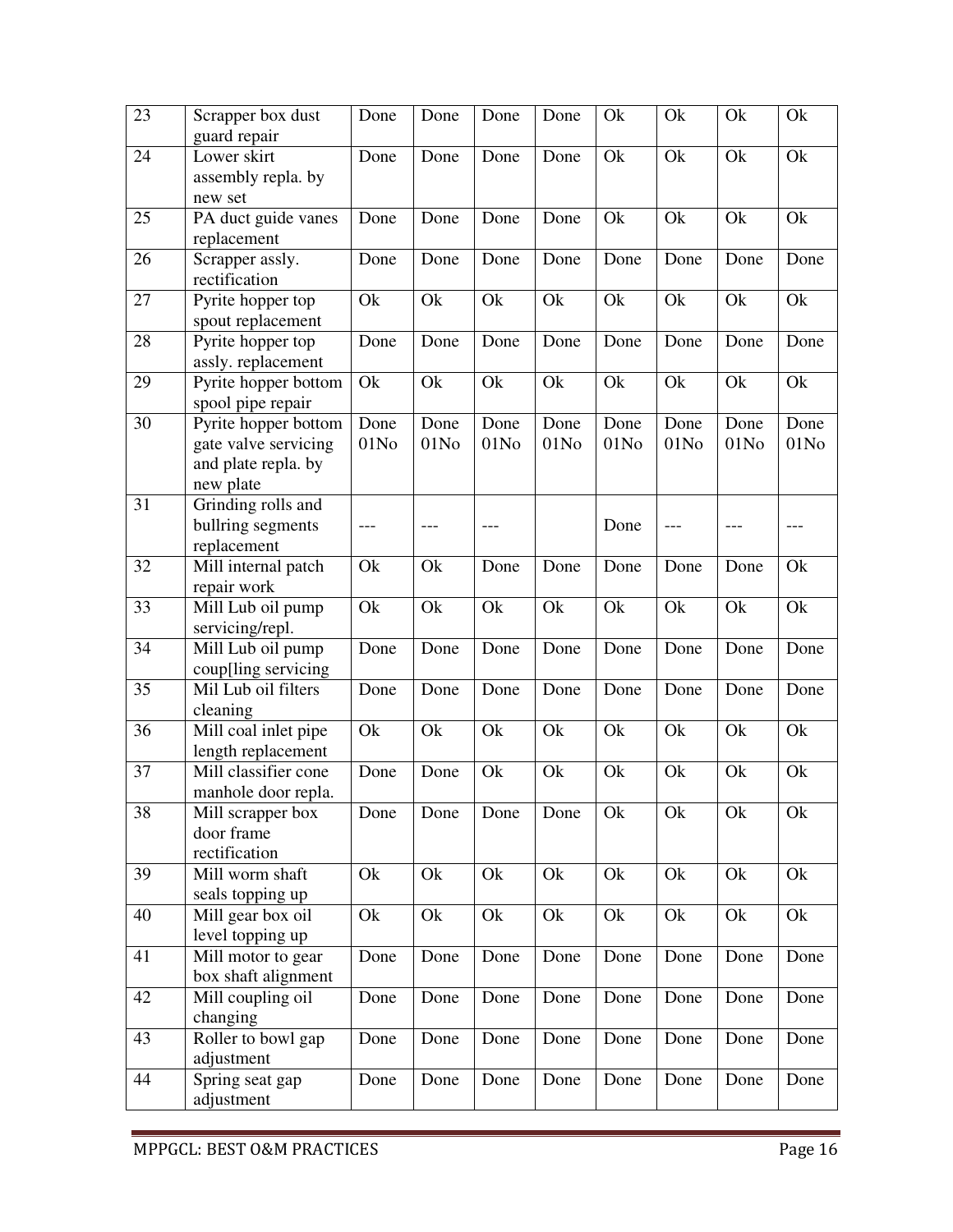| 45 | Classifier vane<br>position seat<br>(position no) | 03   | 05   | 06   | 05   | 06   | 05   | 06   | 03   |
|----|---------------------------------------------------|------|------|------|------|------|------|------|------|
| 46 | Mill seal air valves<br>servicing                 | Ok   | Ok   | Ok   | Ok   | Ok   | Ok   | Ok   | Ok   |
| 47 | Cold air Damper<br>servicing                      | Done | Done | Done | Done | Done | Done | Done | Done |
| 48 | Cold air gate<br>servicing                        | Done | Done | Done | Done | Done | Done | Done | Done |
| 49 | Hot air gate<br>servicing                         | Done | Done | Done | Done | Done | Done | Done | Done |
| 50 | Hot air damper<br>servicing                       | Done | Done | Done | Done | Done | Done | Done | Done |

#### **2.1.2 EQUIPMENT: GRAVIMETRIC FEEDERS:**

| S.N | <b>Work Description</b>                                    |                  |                  |                  |                    | <b>FEEDER NO</b> |                  |                     |                  |
|-----|------------------------------------------------------------|------------------|------------------|------------------|--------------------|------------------|------------------|---------------------|------------------|
|     |                                                            | 4A               | 4B               | 4C               | 4D                 | 4E               | <b>4F</b>        | 4G                  | 4G               |
| 01  | Internals removal,<br>general servicing and<br>fixing back | Done             | Done             | Done             | Done               | Done             | Done             | Done                | Done             |
| 02  | Feeder belt<br>replacement.                                | Repla<br>ced     | Ok               | Ok               | Ok                 | Ok               | Ok               | Ok                  | Ok               |
| 03  | Take up pulley<br>replacement                              | Ok               | Repla<br>ced     | Ok               | Ok                 | Ok               | Ok               | Ok                  | Ok               |
| 04  | Take up pulley brg<br>replaced                             | 02 No            | 01 No            | 01 No            | Ok                 | Ok               | Ok               | Ok                  | Ok               |
| 05  | Head pulley<br>replacement                                 | Ok               | Ok               | Ok               | Ok                 | Ok               | Ok               | Ok                  | Ok               |
| 06  | Head pulley beg<br>replacement                             | Ok               | 01 No            | 01 No            | Ok                 | 01 No            | Ok               | Ok                  | Ok               |
| 07  | Head pulley studs<br>replacement                           | 14 No            | 14 No            | 14 No            | 14 No              | 14 No            | 14 No            | 06 No               | Ok               |
| 08  | Head pulley bushes<br>replacement                          | 14 No            | 14 No            | 14 No            | 14 No              | 14 No            | 14 No            | 06 No               | Ok               |
| 09  | Head pulley coupling<br>half replacement                   | 01 No            | Ok               | 01 No            | Ok                 | Ok               | Ok               | Ok                  | Ok               |
| 10  | Inlet span roller repl.                                    | 04 No            | $02$ No $\,$     | 04 No            | $01$ $\mathrm{No}$ | 07 No            | 03 No            | $\overline{0}$ 7 No | 04 No            |
| 11  | Inlet span roller brg<br>replacement                       | 08 No            | 04 No            | 08 No            | 02 No              | 14 No            | 06 No            | 14 No               | 08 No            |
| 12  | Weight span roller<br>replacement                          | 01 No            | 01 NO            | 02 No            | 03 NO              | 01 No            | 02 No            | 01 No               | Ok               |
| 13  | Brg 6204 replacement                                       | 02 No            | 02<br>Nos.       | 04<br>Nos.       | Ok                 | 01 No            | 01 No            | 02 No               | Ok               |
| 14  | Side skirt plate<br>replacement                            | Ok               | 02<br>Nos.       | 02<br>Nos.       | Ok                 | Ok               | Ok               | Ok                  | Ok               |
| 15  | Shear pin/bolt repl.                                       | 01N <sub>0</sub> | 01N <sub>0</sub> | 01N <sub>0</sub> | 01N <sub>0</sub>   | 01N <sub>0</sub> | 01N <sub>0</sub> | 01N <sub>0</sub>    | 01N <sub>0</sub> |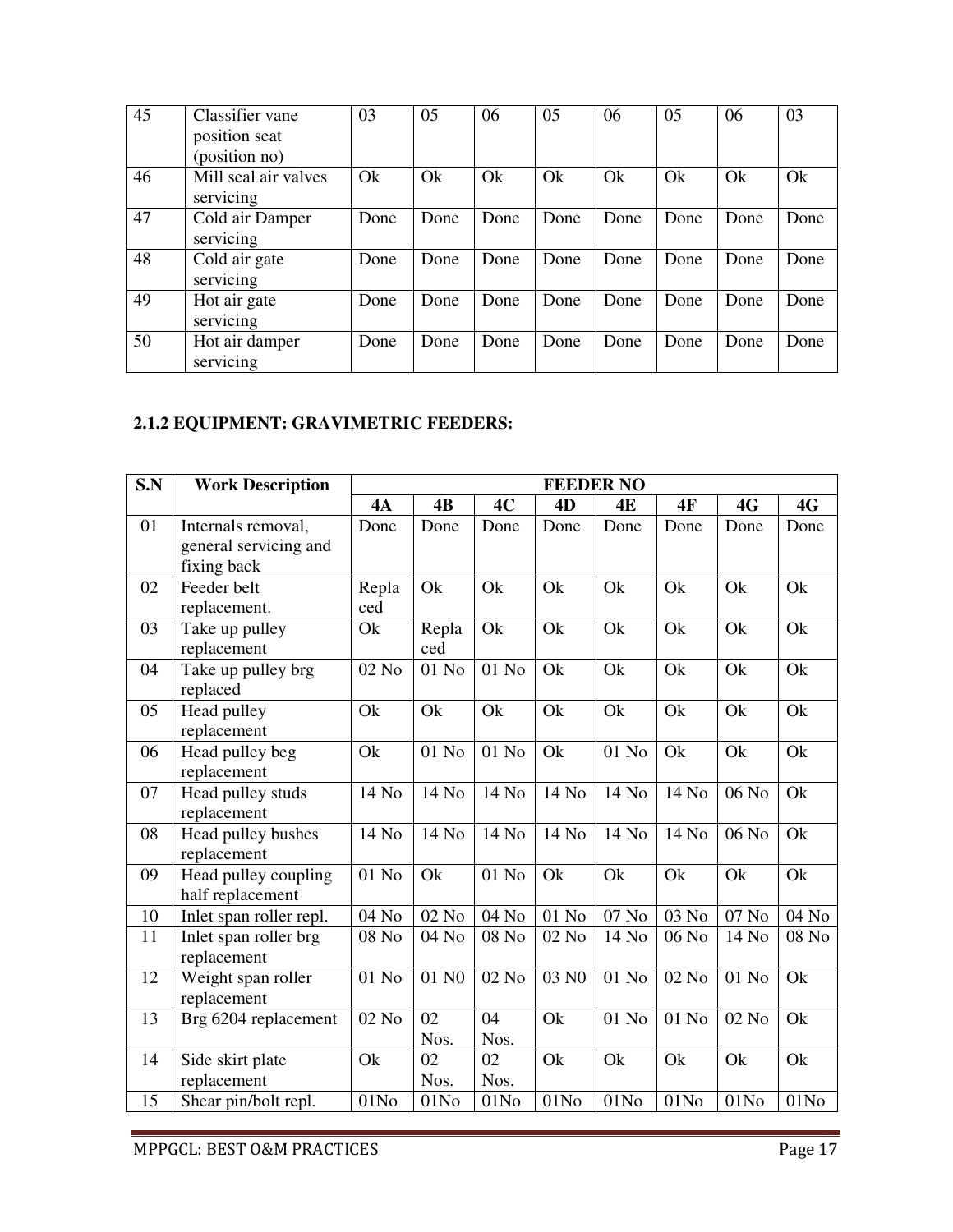| 16 | Feeder gear box<br>servicing                                 | Done         | Done             | Done       | Done       | Done             | Done       | Done       | Done |
|----|--------------------------------------------------------------|--------------|------------------|------------|------------|------------------|------------|------------|------|
| 17 | Brg Timken 552/360 a<br>replacement                          | Ok           | 01<br>Set        | 01 Set     | Ok         | 01 Set           | Ok         | Ok         | Ok   |
| 18 | Gear box output shaft<br>replacement                         | Ok           | Ok               | 01 No      | Ok         | 01 No            | Ok         | Ok         | Ok   |
| 19 | Intermediate gear box<br>shaft repla.                        | Ok           | 01 No            | Ok         | Ok         | 01 No            | Ok         | Ok         | Ok   |
| 20 | Brg 6206 replacement                                         | Ok           | 01N <sub>0</sub> | Ok         | Ok         | 01N <sub>0</sub> | Ok         | Ok         | Ok   |
| 21 | Intermediate gear box<br>bearing 6307 repl                   | Ok           | 01N <sub>0</sub> | Ok         | Ok         | 01N <sub>0</sub> | Ok         | Ok         | Ok   |
| 22 | Feeder clean out<br>conveyor                                 | Done         | Done             | Done       | Done       | Done             | Done       | Done       | Done |
| 23 | Feeder gate & bunker<br>gate servicing                       | Done         | Done             | Done       | Done       | Done             | Done       | Done       | Done |
| 24 | Feeder gate<br>rectification and side<br>rack replacement.   | Done         | Ok               | Ok         | Ok         | Ok               | Done       | Ok         | Ok   |
| 25 | Feeder gate side rack<br>requirement                         | Ok           | Ok               | Ok         | Ok         | Ok               | 62No       | Ok         | Ok   |
| 26 | Feeder outlet chute<br>preventive shielding<br>with SS plate | Done         | Done             | Done       |            |                  |            | Done       |      |
| 27 | Feeder gate stud<br>bearing CF 6526<br>replacement           | $08$ No $\,$ | 08<br>Nos.       | 08<br>Nos. | 08<br>Nos. | 06<br>Nos.       | 06<br>Nos. | 04<br>Nos. | Ok   |
| 28 | Feeder front and rear<br>doors servicing                     | Done         | Done             | Done       | Done       | Done             | Done       | Done       | Done |
| 29 | Feeder gate shaft<br>bearing 6207 repla.                     | 02 No        | Ok               | Ok         | Ok         | Ok               | Ok         | Ok         | Ok   |

#### **2.1.3 EQUIPMENT: FD & PA FANS:**

| S.No. | <b>DESCRIPTION</b>          | <b>FD FAN</b> | <b>FD FAN</b> | PA FAN | PA FAN |
|-------|-----------------------------|---------------|---------------|--------|--------|
|       |                             | A             | B             | A      | в      |
| 01    | Fan cleaning and inspection |               |               |        |        |
| 02    | Silencer cleaning           |               |               |        |        |
| 03    | <b>SCAPH</b> cleaning       |               |               |        |        |
| 04    | Servicing Lube of unit      |               |               |        |        |
| 05    | Servicing of Main bearing   |               |               |        |        |
|       | housing                     |               |               |        |        |
| 06    | Servicing of Servo motor    |               |               |        |        |
| 07    | Servicing of Rotors         |               |               |        |        |
| 08    | Alignment of motor of fan   |               |               |        |        |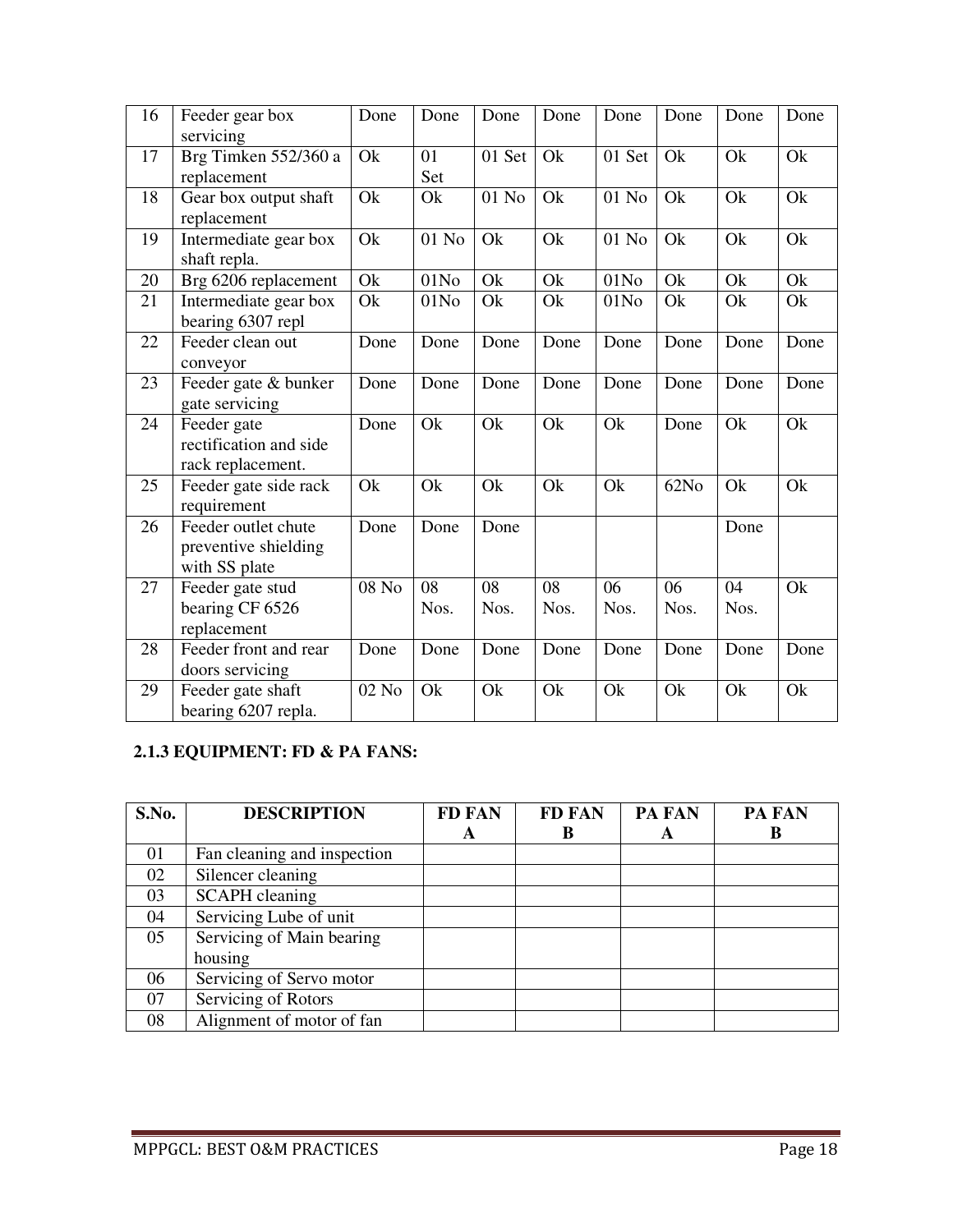#### **2.1.4 EQUIPMENT: ID FANS**

| S.No. | <b>DESCRIPTION</b>                                       | <b>ID FAN A</b> | <b>ID FAN B</b> |
|-------|----------------------------------------------------------|-----------------|-----------------|
| 01    | Internal cleaning                                        |                 |                 |
| 02    | $\overline{\text{NDT}}$ or critical weld joints of shaft |                 |                 |
| 03    | Both bearings servicing                                  |                 |                 |
| 04    | Shaft leveling                                           |                 |                 |
| 05    | Alignment of voith to fan                                |                 |                 |
| 06    | Alignment of motor to voith                              |                 |                 |
| 07    | Lub oil coolers servicing                                |                 |                 |
| 08    | Servicing of water lines                                 |                 |                 |
| 09    | Inlet vane operation                                     |                 |                 |
|       | <b>Spare &amp; Consumables Used</b>                      |                 |                 |
| 01    | SS 150 oil                                               | 80 Lt           | 80Lt            |
| 02    | ST <sub>10</sub> oil                                     | 100 Lt.         | 100 Lt.         |
| 03    | M16X65 bolts with nut                                    | 30 Nos.         | 30 Nos.         |
| 04    | 8 mm packing rope                                        | $5$ Kg          | $5$ Kg          |

#### **2.1.5 EQUIPMENT: AIR PRE-HEATERS**

| S.No. | <b>DESCRIPTION</b>                  | <b>SAPH</b> | <b>SAPH</b> | <b>PAPH</b> | <b>PAPH</b> |
|-------|-------------------------------------|-------------|-------------|-------------|-------------|
|       |                                     | A           | B           | A           | B           |
| 01    | Cleaning and inspection             |             |             |             |             |
| 02    | Support bearing inspection          |             |             |             |             |
| 03    | Guide bearing inspection and rotor  |             |             |             |             |
|       | leveling                            |             |             |             |             |
| 04    | Sector plate leveling               |             |             |             |             |
| 05    | Checking and connection of T-bar    |             |             |             |             |
| 06    | Axial seal plates checking $\&$     |             |             |             |             |
|       | correction                          |             |             |             |             |
| 07    | Bypass seal angle correction        |             |             |             |             |
| 08    | Broded bypass scals replacement     |             |             |             |             |
| 09    | Seals setting including replacement |             |             |             |             |
| 10    | Kaowool packing replacement         |             |             |             |             |
| 11    | Patch up work                       |             |             |             |             |
| 12    | Tabs welding                        |             |             |             |             |
| 13    | Lube oil unit servicing             |             |             |             |             |
| 14    | Drive unit servicing                |             |             |             |             |
| 15    | Water washing line vales servicing  |             |             |             |             |
| 16    | General servicing of ALCS           |             |             |             |             |
| 17    | Removal of Jamming in push rod      |             |             |             |             |
| 18    | <b>Baskets replacement</b>          |             |             |             |             |
| 19    | <b>Basket reversal</b>              |             |             |             |             |
| 20    | Duct & Bracing repair               |             |             |             |             |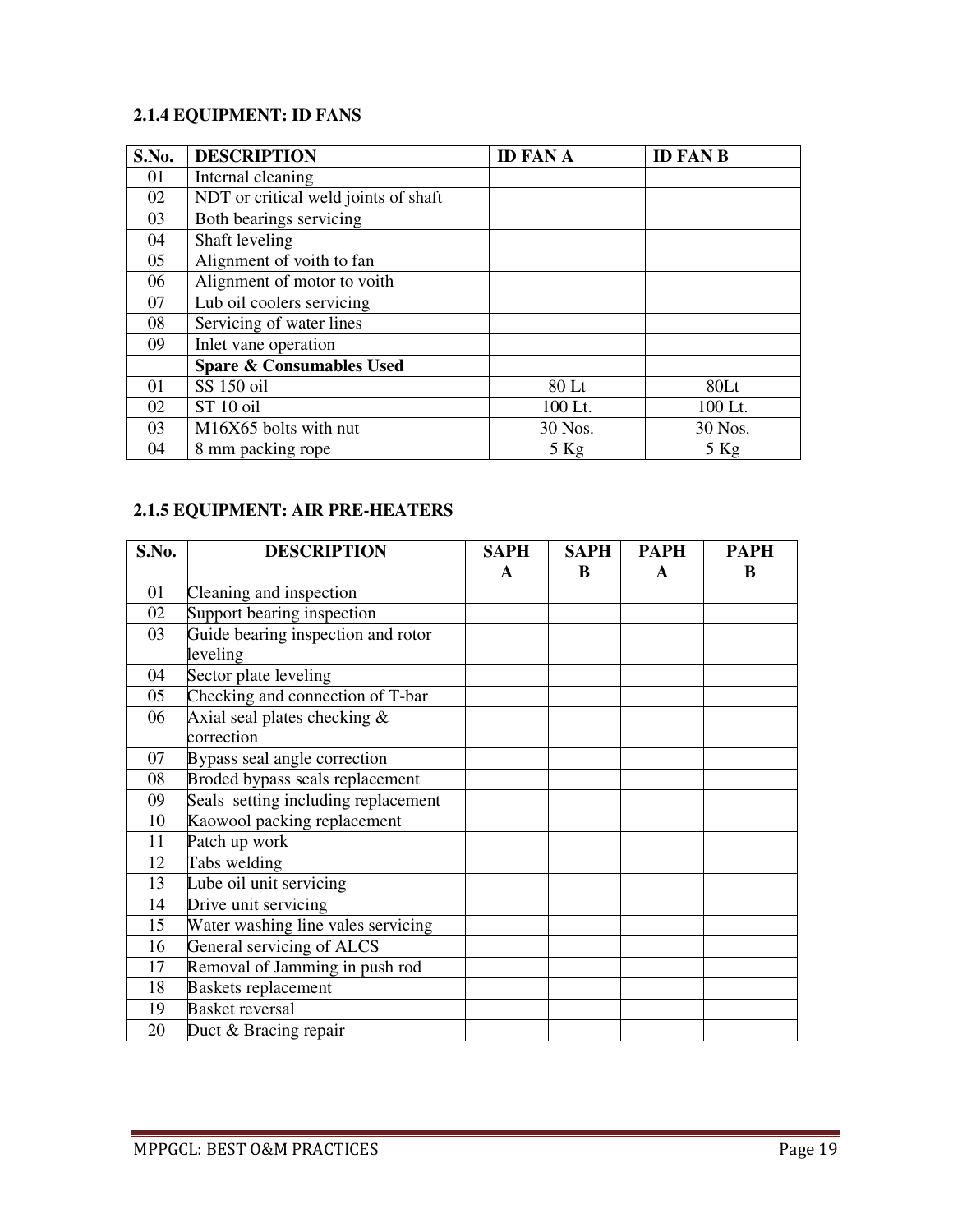#### **OPERATION: CHECKLIST FOR UNIT STARTUPS**

Checklists earlier developed for STPS units No. 6 and 7 are produced here under as samples. Similarly, checklists for all operations are to be developed and followed in all units, for implementation of best practices.

#### **UNIT START UP CHECK LIST (WARM STATE STARTUP)**

#### **SAMPLE – Unit No. 6/7 210 MW, STPS SARNI. BOILER LIGHT UP**

#### **DATE**

| S. No.            | <b>Activity</b>                                                                                                                                                                        | <b>Time</b> | <b>Action</b> |
|-------------------|----------------------------------------------------------------------------------------------------------------------------------------------------------------------------------------|-------------|---------------|
| 1.01              | All permits should be cancelled.                                                                                                                                                       |             |               |
| 1.02              | Check water level in CS tank. It should be normal i.e. above 4.5 M.                                                                                                                    |             |               |
| 1.2(a)            | Ensure bunker level Normal.                                                                                                                                                            |             |               |
| 1.03              | Check air vents, M.S., CRH, HRH line drains are open and Boiler                                                                                                                        |             |               |
|                   | stop valve is closed.                                                                                                                                                                  |             |               |
| 1.04              | Check S/H drains and start up valves are open.                                                                                                                                         |             |               |
| 1.05              | Start filing pump $&$ take water in boiler through low point drains up<br>to 4 ports.                                                                                                  |             |               |
| 1.06              | Check supply to FSSS panel is ON                                                                                                                                                       |             |               |
| 1.07              | Check C.W. Pumps are running normal.                                                                                                                                                   |             |               |
| 1.08              | Check Two BABP pumps are running normal.                                                                                                                                               |             |               |
| 1.09              | Check cooling water for ID, FD, PA and mills and check furnace<br>sealing.                                                                                                             |             |               |
| $\overline{1.10}$ | Check Two BCW pumps & TABP pumps are running.                                                                                                                                          |             |               |
| 1.11              | Run instrument and plant air compressor, check air pressure 5.5 to<br>6.0 Kg./cm <sup>2</sup> .                                                                                        |             |               |
| 1.12              | Run: LOP's of ID check auto start of LOP's.                                                                                                                                            |             |               |
| 1.13              | Run LOP of FD & PA check other pumps comes on auto when the<br>running LOP trips.                                                                                                      |             |               |
| 1.14              | Run LOP of PA fan and check other pump comes on auto when<br>running pump trips.                                                                                                       |             |               |
| 1.15              | Run LOP of air heaters, furnace sealing, ESP, A/H hopper sealing.                                                                                                                      |             |               |
| 1.16              | Run ID & FD air fans, igniter air fans and scanner air fan.                                                                                                                            |             |               |
| 1.17              | Light oil guns are ready in AB elevation.                                                                                                                                              |             |               |
| 1.18              | Check following boiler protection and see that boiler trips by.<br>a) Tripping of both ID<br>b) Tripping of both FD<br>c) Furnace Pressure high<br>d) Loss of D.C.<br>e) Flame Failure |             |               |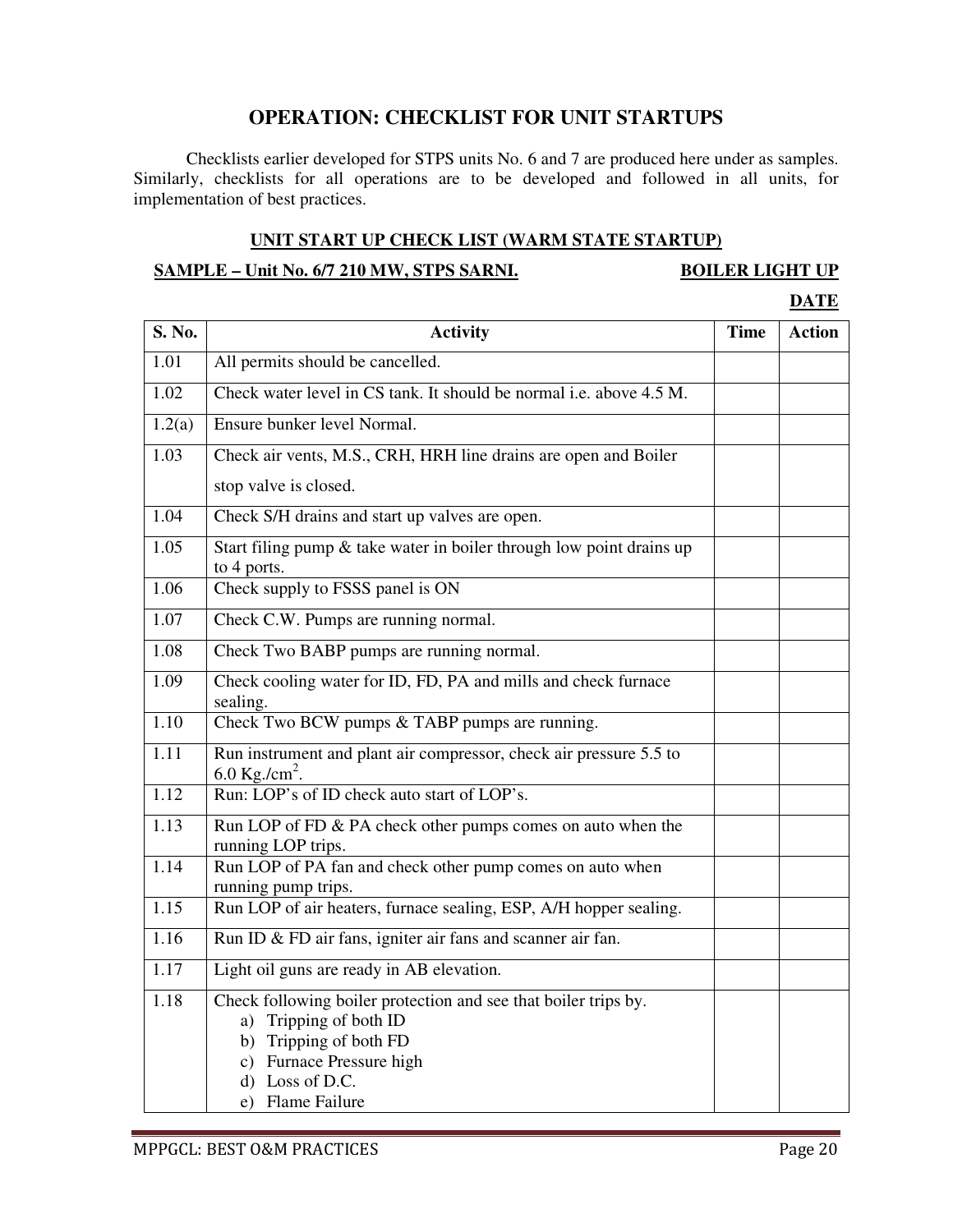| 1.19 | Run L.D.O. pumps.                                                                                                                          |  |  |  |  |
|------|--------------------------------------------------------------------------------------------------------------------------------------------|--|--|--|--|
| 1.20 | Select L.D.O.                                                                                                                              |  |  |  |  |
| 1.21 | Check water level in drum is $+50$ mm, Check LPD valves.                                                                                   |  |  |  |  |
| 1.22 | Start purging.                                                                                                                             |  |  |  |  |
| 1.23 | Open igniter trip valve after purging.                                                                                                     |  |  |  |  |
| 1.24 | Take igniters of AB, CD and EF elevation in service.                                                                                       |  |  |  |  |
| 1.25 | Check for healthiness of flame and oil leakage.                                                                                            |  |  |  |  |
| 1.26 | Start A/H soot blowing.                                                                                                                    |  |  |  |  |
| 1.27 | Open LDO trip valve.                                                                                                                       |  |  |  |  |
| 1.28 | Light up the boiler with one pair of LDO guns in AB elevation.<br>Check for leakage and healthiness of flame, note time.                   |  |  |  |  |
| 1.29 | Change the LDO gun pair of AB elevation after 30 minutes.                                                                                  |  |  |  |  |
| 1.30 | Take 4 LDO guns in AB elevation 1 hour after changing pair. Check<br>for oil leakage and flame.                                            |  |  |  |  |
| 1.31 | Monitor flame condition and steam coming out from air vents.                                                                               |  |  |  |  |
| 1.32 | Close air vents at 5.0 kg drum pressure.                                                                                                   |  |  |  |  |
| 1.33 | Check temp. of flue gas at air heater inlet.                                                                                               |  |  |  |  |
| 1.34 | Charge heavy oil heating station.                                                                                                          |  |  |  |  |
| 1.35 | Change to HFO when flue gas temp. at air heater inlet exceeds $170^0$ C                                                                    |  |  |  |  |
| 1.36 | Gradually start opening main stream stop valve (Boiler) at 10 kg/cm <sup>2</sup><br>drums pressure.                                        |  |  |  |  |
| 1.37 | Increase firing rate by taking additional guns in CD elevation and<br>maintain pressure of 40-50 kg/cm <sup>2</sup> till start of rolling. |  |  |  |  |
| 1.38 | Increase firing rate by taking additional guns in CD elevation and<br>maintain pressure of 40-50 kg/cm <sup>2</sup> till start of rolling. |  |  |  |  |
| 1.39 | At 1200 rpm start PA fans, coal mills and coal feeders, scale air fans<br>inter connection of seal air.                                    |  |  |  |  |
| 1.40 | Before synchronizing the machine keep coal mill ready for loading.                                                                         |  |  |  |  |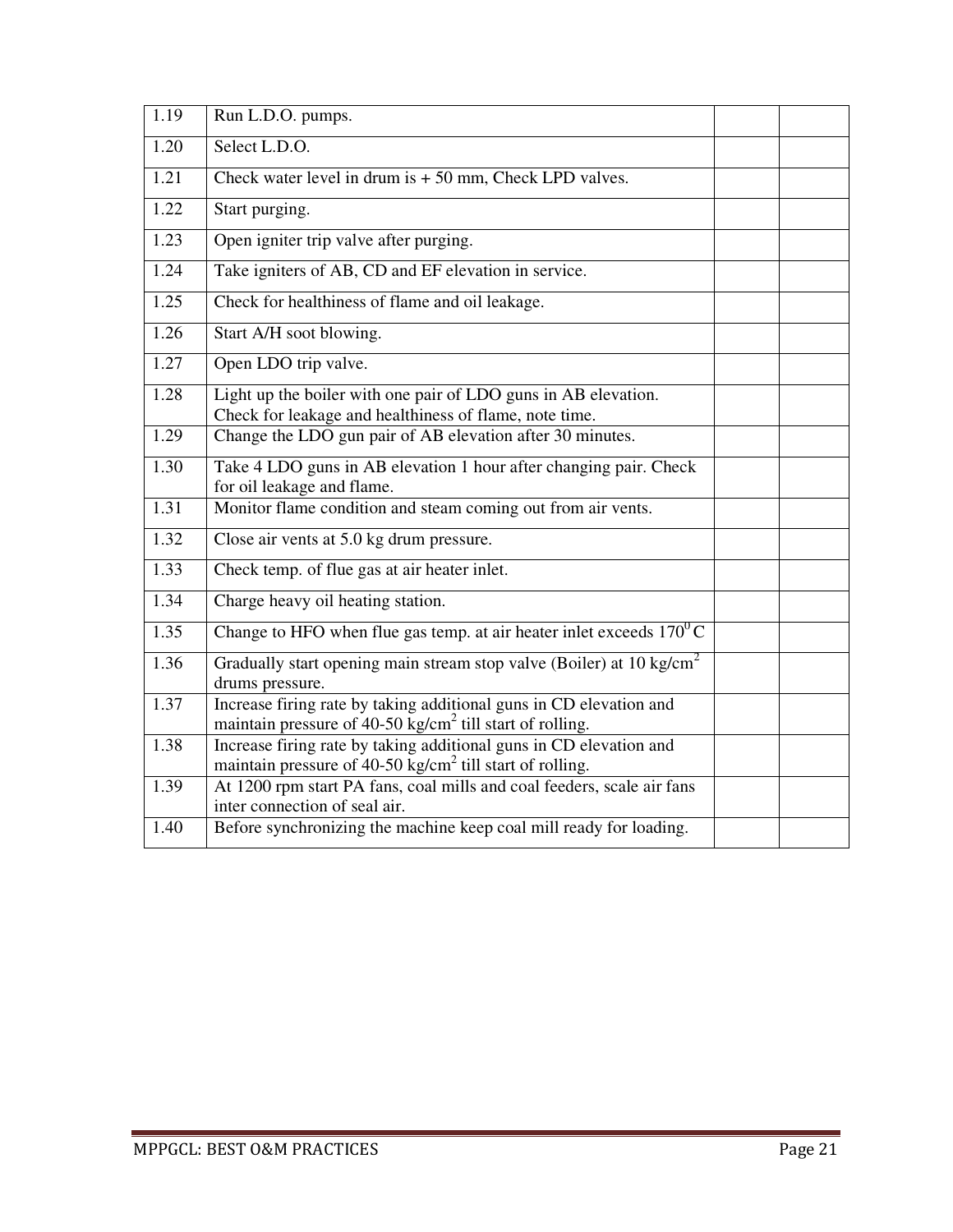#### **TURBINE START UP (COLD START)**

Sample Check List

#### **UNIT NO. 6/7, STPS**

| S.  | <b>ACTIVITY</b>                                                                                       | <b>TIME</b> | <b>ACTION</b> |  |  |
|-----|-------------------------------------------------------------------------------------------------------|-------------|---------------|--|--|
| No. |                                                                                                       |             |               |  |  |
| 01  | Check that drains of MS, CRH, HRH aux PRDS station, gland sealing                                     |             |               |  |  |
|     | steam header are open.                                                                                |             |               |  |  |
| 02  | Check M.O.T. level is normal.                                                                         |             |               |  |  |
| 03  | Check that seal oil system lub oil system is charged.                                                 |             |               |  |  |
| 04  | Check machines on barring (for min 8 hours before rolling.)                                           |             |               |  |  |
| 05  | Check H <sub>2</sub> pressure is 3.0 kg/ cm <sup>2</sup> / for # 6 & 3.5 kg/ cm <sup>2</sup> for # 7. |             |               |  |  |
| 06  | Check turbine lub oil protection through OPDR and note the values                                     |             |               |  |  |
|     | for $:$                                                                                               |             |               |  |  |
|     |                                                                                                       |             |               |  |  |
|     |                                                                                                       |             |               |  |  |
|     |                                                                                                       |             |               |  |  |
| 07  | Check opening of ESV, IV control valve, V2-6, V2-7, V2-8 from                                         |             |               |  |  |
|     | local and speeder gear.                                                                               |             |               |  |  |
|     | ESV start opening at 5.5 mm of speeder gear and fully open at 6.8 mm                                  |             |               |  |  |
|     | of speeder gear.                                                                                      |             |               |  |  |
|     | IV opens at 4.5 mm of speeder gear and fully open at 5.8 mm of                                        |             |               |  |  |
|     | speeder gear.                                                                                         |             |               |  |  |
|     | CVSM starts opening at 8.5 mm of speeder gear and fully opens at                                      |             |               |  |  |
|     | 10.5 mm of speeder gear.                                                                              |             |               |  |  |
|     | Note: - Protections air to be checked before light up of the boiler.                                  |             |               |  |  |
| 08  | Open atmosphere drains of Gland sealing header                                                        |             |               |  |  |
| 09  | Check emergency turbine trip from local                                                               |             |               |  |  |
| 10  | Check emergency turbine trip from PCR                                                                 |             |               |  |  |
| 11  | Check that ESV, IV are closed.                                                                        |             |               |  |  |
| 12  | Check Aux. PRDS, V/V flange heating V/v stud heating V/v are                                          |             |               |  |  |
|     | closed                                                                                                |             |               |  |  |
| 13  | Check that isolating V/v, PRDS2 are closed.                                                           |             |               |  |  |
| 14  | Check at least one CEP is running                                                                     |             |               |  |  |
| 15  | Check deaerator level is normal 2300 mm                                                               |             |               |  |  |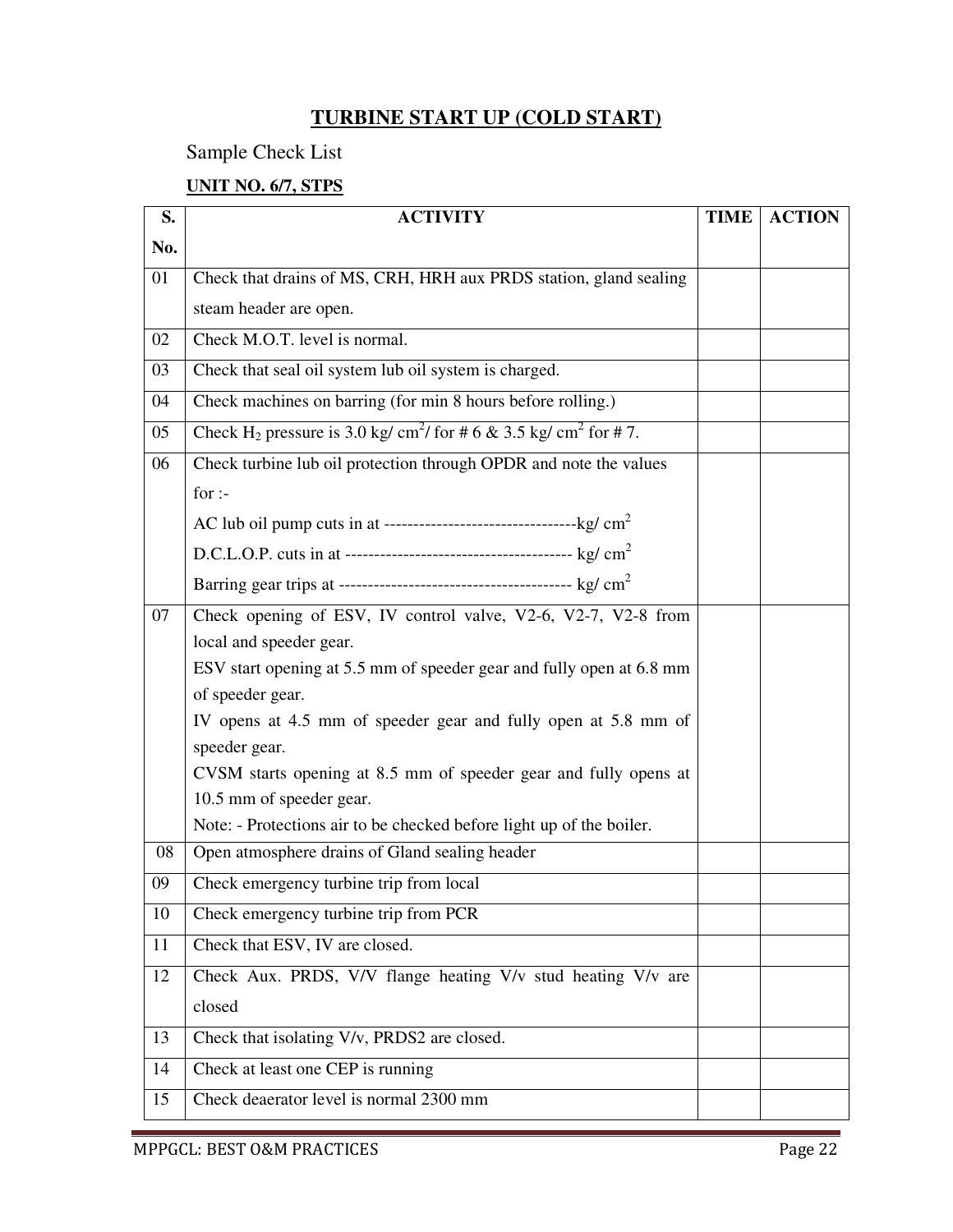| 16 | Check hot well level is normal 700 mm                                             |  |  |  |  |
|----|-----------------------------------------------------------------------------------|--|--|--|--|
| 17 | Make one feed pump ready for service.                                             |  |  |  |  |
| 18 | Check steam admission, valve to gland cooler is closed.                           |  |  |  |  |
| 19 | Check all the six V/v of Gland seals to HP, IP, L.P. closed.                      |  |  |  |  |
| 20 | Check that spray valve for Aux. PRDS is in closed condition.                      |  |  |  |  |
| 21 | Check that drains are open.                                                       |  |  |  |  |
| 22 | Charges Aux. PRDS station open V2-15 gradually at MS pressure 25                  |  |  |  |  |
|    | Kg/ $\text{Cm}^2$ .                                                               |  |  |  |  |
| 23 | Gradually open regulating valve of bypass line.                                   |  |  |  |  |
| 24 | Charge steam line up to ejector                                                   |  |  |  |  |
| 25 | Start vacuum pulling through starting ejector                                     |  |  |  |  |
| 26 | Check siphons are full.                                                           |  |  |  |  |
| 27 | After vacuum reaches 150/200 mm, charges sealing steam to glands                  |  |  |  |  |
|    | and maintain pressure 0.15 to 0.25 kg / $\text{cm}^2$ .                           |  |  |  |  |
|    | Ensure GST temp.> $150^{\circ}$ C & Open all six V/V of Gland seals.              |  |  |  |  |
| 28 | Charge main ejectors and maintain steam pr. about $10 \text{ Kg/} \text{ cm}^2$ . |  |  |  |  |
| 29 | Check vacuum is 600 mmHg (Min).                                                   |  |  |  |  |
| 30 | After achieving MS pressure to 40 Kg/ $\text{Cm}^2$ and temp. 300 $\text{°C}$ .   |  |  |  |  |
| 31 | Open of DSS-1 and DSS-2.                                                          |  |  |  |  |
| 32 | Open isolating V/V V2-27 for PRDS-2                                               |  |  |  |  |
| 33 | Check cooling water ESV and IV is charged.                                        |  |  |  |  |
| 34 | Look IV in closed position.                                                       |  |  |  |  |
| 35 | Open V2-7 and crack open V2-8                                                     |  |  |  |  |
| 36 | Open ESV 20 to 30 mm                                                              |  |  |  |  |
| 37 | Check steam pressure before IV is 1.0 kg                                          |  |  |  |  |
| 38 | Open IV by 10 to 15 mm                                                            |  |  |  |  |
| 39 | Heat steam admission pipes check ESV IV body temp.                                |  |  |  |  |
| 40 | Check IPT casing, V/V are heated to about 100 $%$ c                               |  |  |  |  |
| 41 | Close V2-27                                                                       |  |  |  |  |
| 42 | Close PRDS 2 control valves.                                                      |  |  |  |  |
| 43 | Check pressure in CRH & HRH line drops.                                           |  |  |  |  |
| 44 | Close main and isolating. Valve of DSS 1 and DSS 2.                               |  |  |  |  |
|    |                                                                                   |  |  |  |  |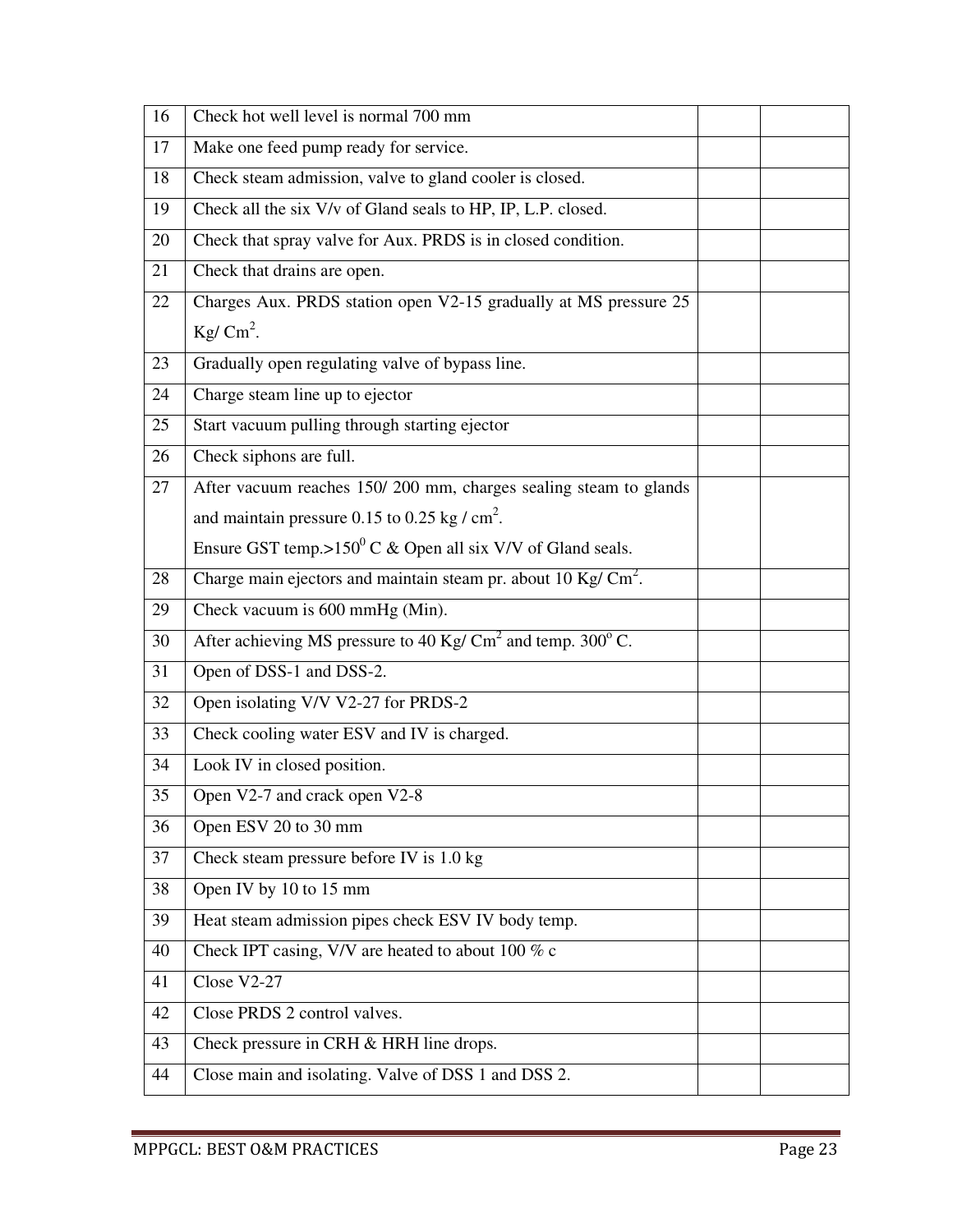| 45 | Check turbine parameters (A.S., HP. Diff. eccentricity O/A              |  |  |  |  |  |
|----|-------------------------------------------------------------------------|--|--|--|--|--|
|    | expansion) See that eccentricity should be less than 70 microns.        |  |  |  |  |  |
| 46 | Close ESV. IV. V2-7 and V2-8                                            |  |  |  |  |  |
| 47 | Unlock ESV & IV                                                         |  |  |  |  |  |
| 48 | Open MS by pass isolating valve V2-7                                    |  |  |  |  |  |
| 49 | Open ESV, IV through speeder gear and continue till control valve       |  |  |  |  |  |
|    | open and machine rolls check machine for sound, vibration, check oil    |  |  |  |  |  |
|    | flow through flow glasses.                                              |  |  |  |  |  |
| 50 | Check barring gear trips when machine speed more than 3-4 rpm.          |  |  |  |  |  |
| 51 | Open HP cylinder IP cylinder drain for 5 mints & close.                 |  |  |  |  |  |
| 52 | Raise speed gradually to 500 rpm. Check for sound, bearing temp.        |  |  |  |  |  |
|    | Keep close watch on turbine supervisory instruments and note the        |  |  |  |  |  |
|    | readings. During rolling lub. Oil temp, to be maintained around $40^0C$ |  |  |  |  |  |
| 53 | Soak the machine at 500 rpm for 15/20 minutes note parameters.          |  |  |  |  |  |
| 54 | If parameters are normal, raise speed to 1200 rpm gradually. Note       |  |  |  |  |  |
|    | parameters.                                                             |  |  |  |  |  |
| 55 | Start stator water pumps, check availability of stand by pump on auto.  |  |  |  |  |  |
|    | Check water flow.                                                       |  |  |  |  |  |
| 56 | Charge Hydrogen coolers, lub oil coolers, stator water coolers.         |  |  |  |  |  |
| 57 | Soak machine at 1200 rpm for about 1/2 hrs. Note parameter. Check       |  |  |  |  |  |
|    | for constant temperature and normal parameters.                         |  |  |  |  |  |
| 58 | Close 220 KV isolators.                                                 |  |  |  |  |  |
| 59 | Gradually increase speed to 3000 rpm crossing critical range quickly.   |  |  |  |  |  |
| 60 | Build up the voltage on auto mode of AVR                                |  |  |  |  |  |
| 61 | Synchronise the machine, take load of 5/10 MW                           |  |  |  |  |  |
| 62 | Charge flange and stud heating system if required.                      |  |  |  |  |  |
| 63 | Close the drain valve MS line, before MSSV MS line between MSSV         |  |  |  |  |  |
|    | & ESV transfer pipe drains.                                             |  |  |  |  |  |
| 64 | Close condenser spray after exhaust temp. reaches $50^0$ C              |  |  |  |  |  |
| 65 | After synchronising the machine, take coal mill in service and raise    |  |  |  |  |  |
|    | the load according to parameters.                                       |  |  |  |  |  |
|    |                                                                         |  |  |  |  |  |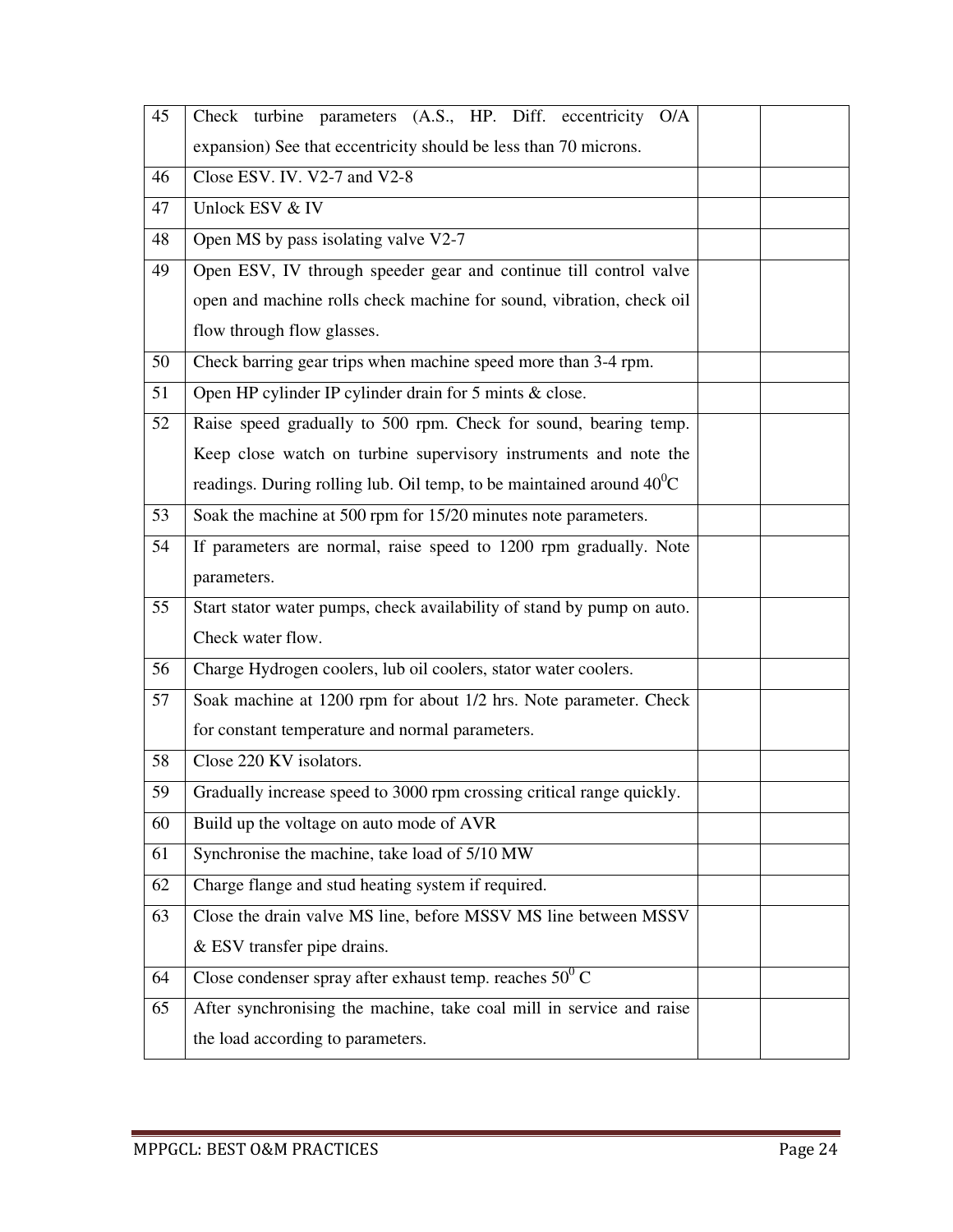#### **3. Practices To Reduce Furnace Pressure Tripping**

- Furnace pressure protection switches (For high as well as low) to be checked and repaired/ replaced as per condition.
- Furnace pressure (High/ Low) Trip set point to be kept OK as per manufacturer's recommendations.
- Coal pipe purging to be done for all Mills on regular periodic basis i.e. once in a shift.
- Orifices of coal pipes are to be checked during opportunity S/D or unit overhaul. To be replaced one by one during every S/D.
- Clean Air & Dirty air flow test to be carried out for all Mills to assess the velocity distribution amongst coal pipes of any Mill.
- SAD's full open to full close operation to be checked for all Sec. air dampers its physical conditions are also to be checked during opportunity S/D for any damage/ erosion etc. and the same should be rectified.
- Oil supports to be taken in low load condition, Gun cleaning frequency should be as per requirement and 04 nos. of cleaning guns are to be always kept ready at firing floor.
- Leakages in primary air side cold & hot air duct to be attended on available opportunity.

#### **4. Operational Support Features for Mill Maintenance**

- External Filtration Unit: A trolley mounted external filtration unit is to be put into service. This can be shifted as per requirement and can enable in-situ filtration of gearbox oil, even in a running mill. This will help in maintaining required purity of oil and avoid pre mature failure of costly bearings.
- Mill Maintenance Bay: In all power stations mill components assemblies are being carried out in a separate place by constructing a mill maintenance bay. The bay has to be equipped with all the facilities required for maintenance activities. Construction of mill maintenance bay has become very useful, as it provides safe and clean environment for working.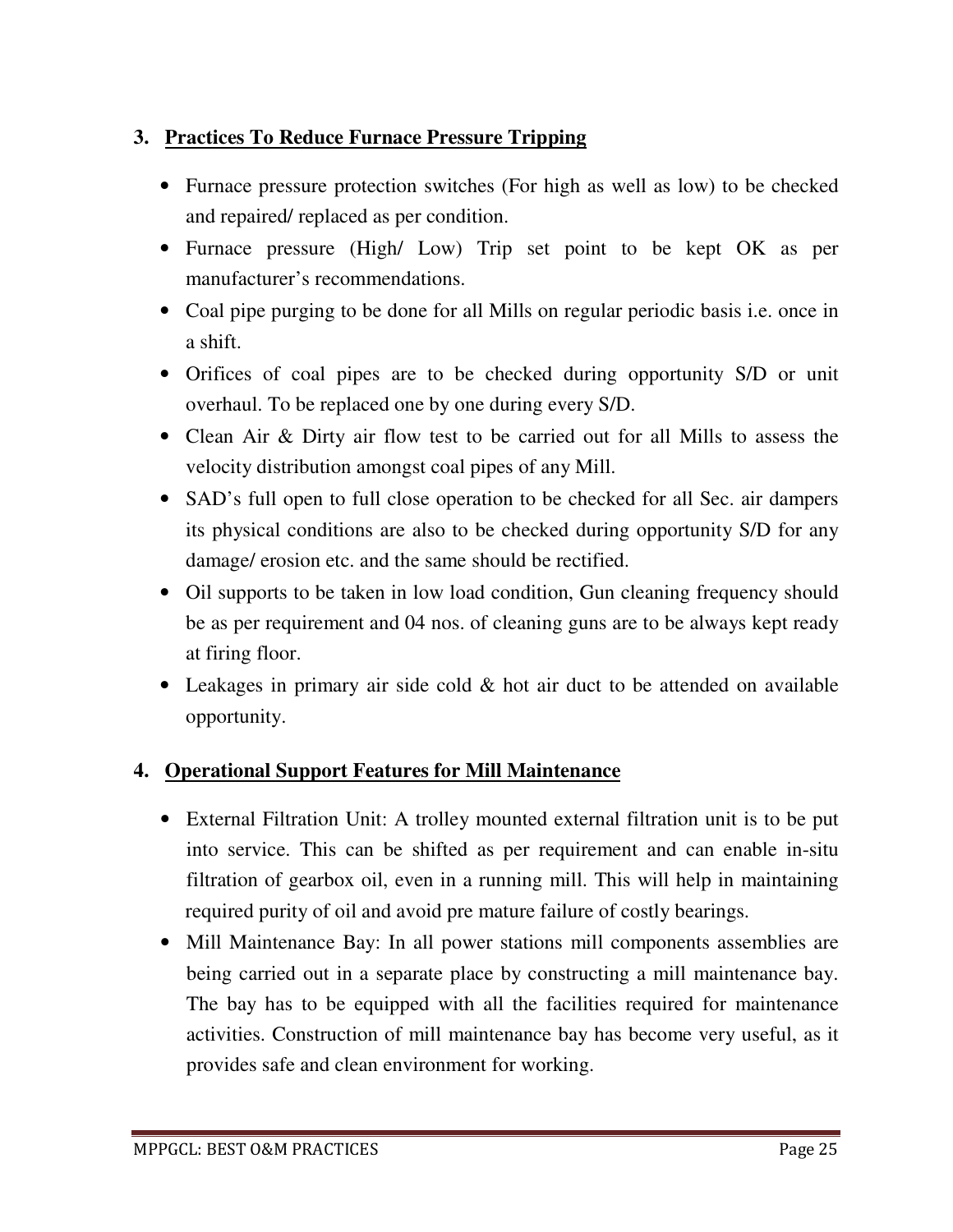• Display of Mill Running Hours: Running hours of mill components should be displayed in all UCBs, Mill Maintenance Room & Sectional Heads Room. While, this helps the operation engineer in loading the mills efficiently, it also helps maintenance engineer to plan spares and draw maintenance schedule.

#### **5. Practices To Prevent Barring Gear Stalling:**

- Monitor the Lub oil temp. and it is to be maintained around  $50^{\circ}$ C.
- Check proper working of steam traps provided in Aux. PRDS.
- Check source aux. steam temperature to be as per OEM's recommendation.
- Check CRH NRV's for proper seat contact and full closure (If it is passing during initial HPBP opening, low temperature steam with spray is likely to decelerate the turbine when on Barring).
- Check that no extra pocket is formed near jacking oil recess and proper jacking oil recess is there inside the bearing.
- Lift Pedestal Covers and see if any abnormality or leakage is there in hose joints, pressure gauge etc.
- Check J.O. Hose of proper length, routing and flexible clamping with adjacent oil piping and clamping of metal pipe in each pedestal.
- Check and set required bearing lift by adjusting jacking oil pressure with one jacking oil pump and Maintain protocol for Jacking oil header pressure, bearing lift and jacking oil pressure at each bearing.
- Checking J.O. pipe supports from MOT room to bearing Pedestal for tightness/adequacy by actual shaking of piping (To prevent pipe failure due to vibration during start up and shut down).
- J.O. Flushing of the system to be done whenever bearings are opened.
- Visually check the condition of Barring Gear Oil supply isolation valve for actual opening.
- Ensure that Pipe for Manual Barring is always available at fixed location near the Barring Gear.
- Check condition of Barring gear nozzle and wheel blades and clearances during Overhauling.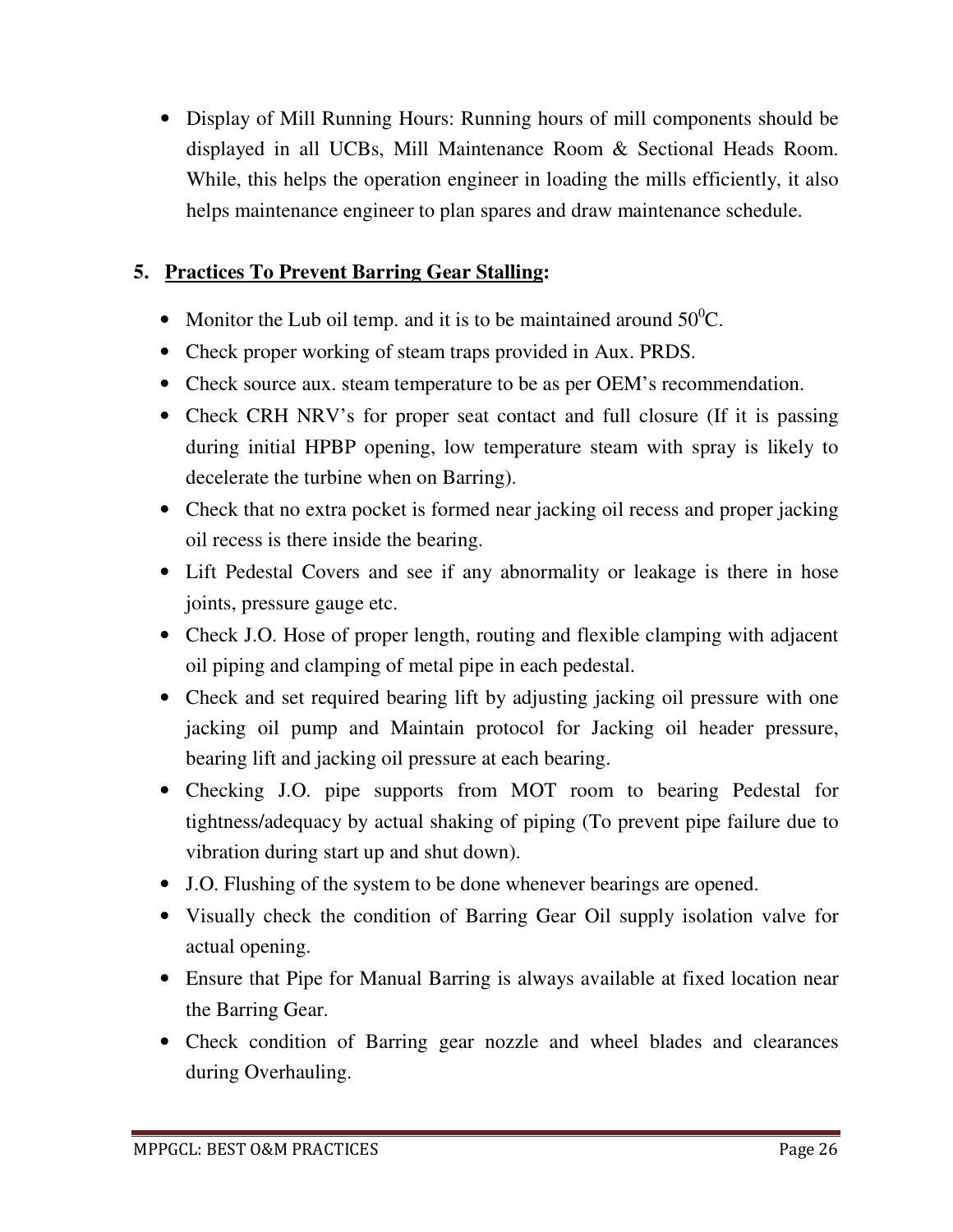#### **6. Practices On Hydrogen Leakage Problem**

- Gaskets are to be procured from OEM only as presently MPPGCL Stations are not having separate quality assurance system.
- All Gaskets neutral as well as phase bushings are to be replaced during Capital Overhaul or every 04 years interval.
- Preservation of these gaskets is to be done under controlled atmospheric conditions i.e. Air conditioned storage space at each station.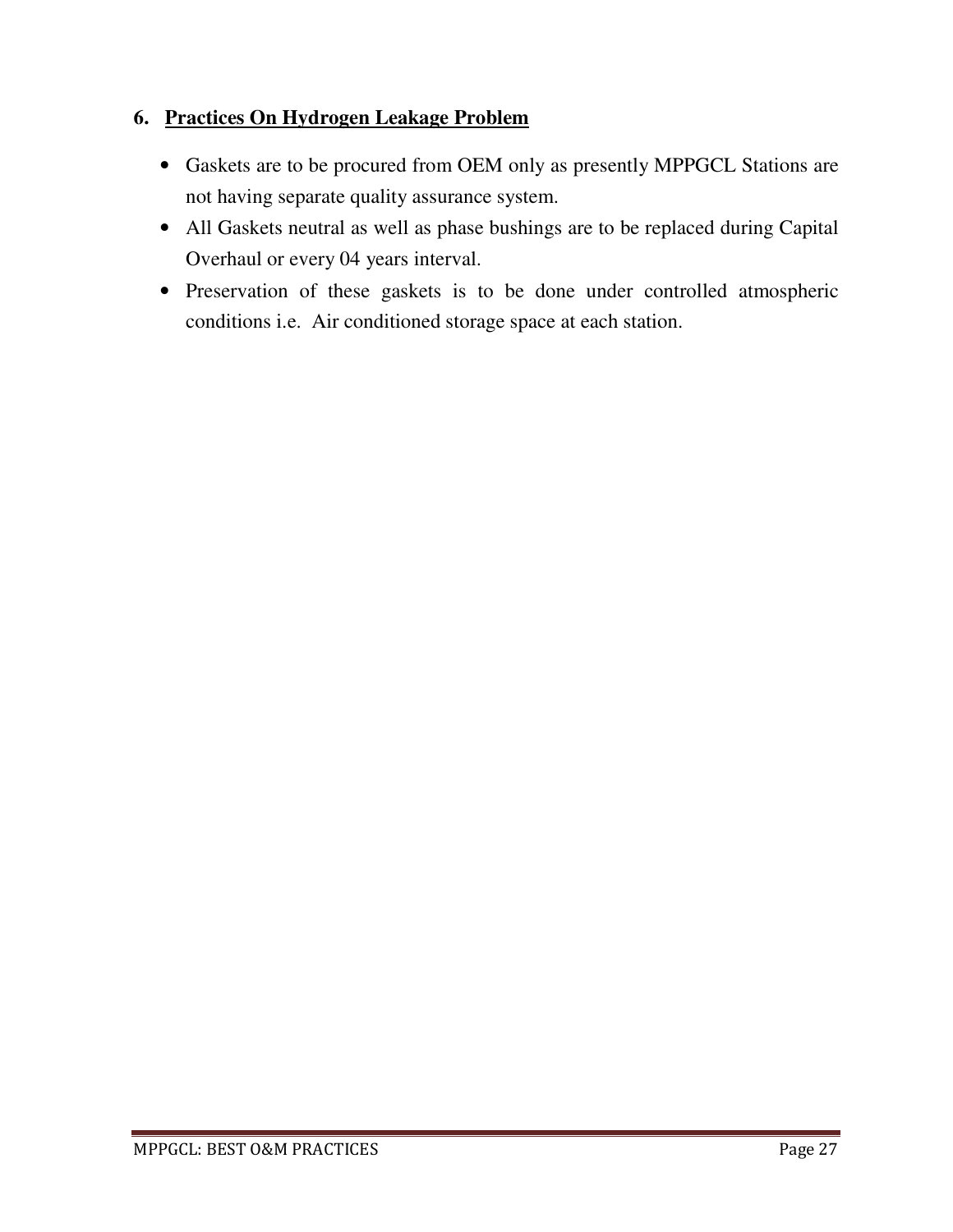#### **7. Best Practices For Electrical Failure Reduction**

- Use of appropriate Fuses as per requirement :
	- I.G General purpose
	- II.M Motor Protection
	- III.T Transformer Protection
- Audit of all fuses for appropriate rating is to be carried out.
- If Seal air fan takes very high starting current, ensure full closing of discharge damper. Seal air fan should be started with discharge damper closed only.
- Reverse rotation of standby fan when not running must be stopped.
- Feeder setting to be seen with respect to fault level.
- Canopy should be provided in Buchholz relay protection to safeguard the same from moisture ingress.
- Bucholz relay cover should be sealed with silicon sealant after dry out.
- Bucholz relay mercury switch should be meggred with 250 megger (never use>250v Megger, do not do if megger is not available) for ensuring healthiness of relay.
- After every unit OH excitation system from auto to manual & manual to auto should be checked.
- After overhauls AVR should be checked for a "tuck-tuck" like sound if any. This may be to improper insertion of cards in their slots.
- The practice of measurement of resistance of the thyristers of excitation system during routine maintenance should be discarded, as it tends to harm the thyristers themselves.
- There should not be any joint in protection cable from switchyard to Unity control Room.

During overhauling trip cable from breaker is to be meggered for phase to phase and phase to ground.

- Replacement of Lightning Arrestor (LA) when megger value of individual stack is less than 10000 Mega Ohm OR  $3<sup>rd</sup>$  harmonics testing to check the healthiness of LA.
- To ensure the healthiness of CVT, tan-delta testing or secondary voltage monitoring to be done.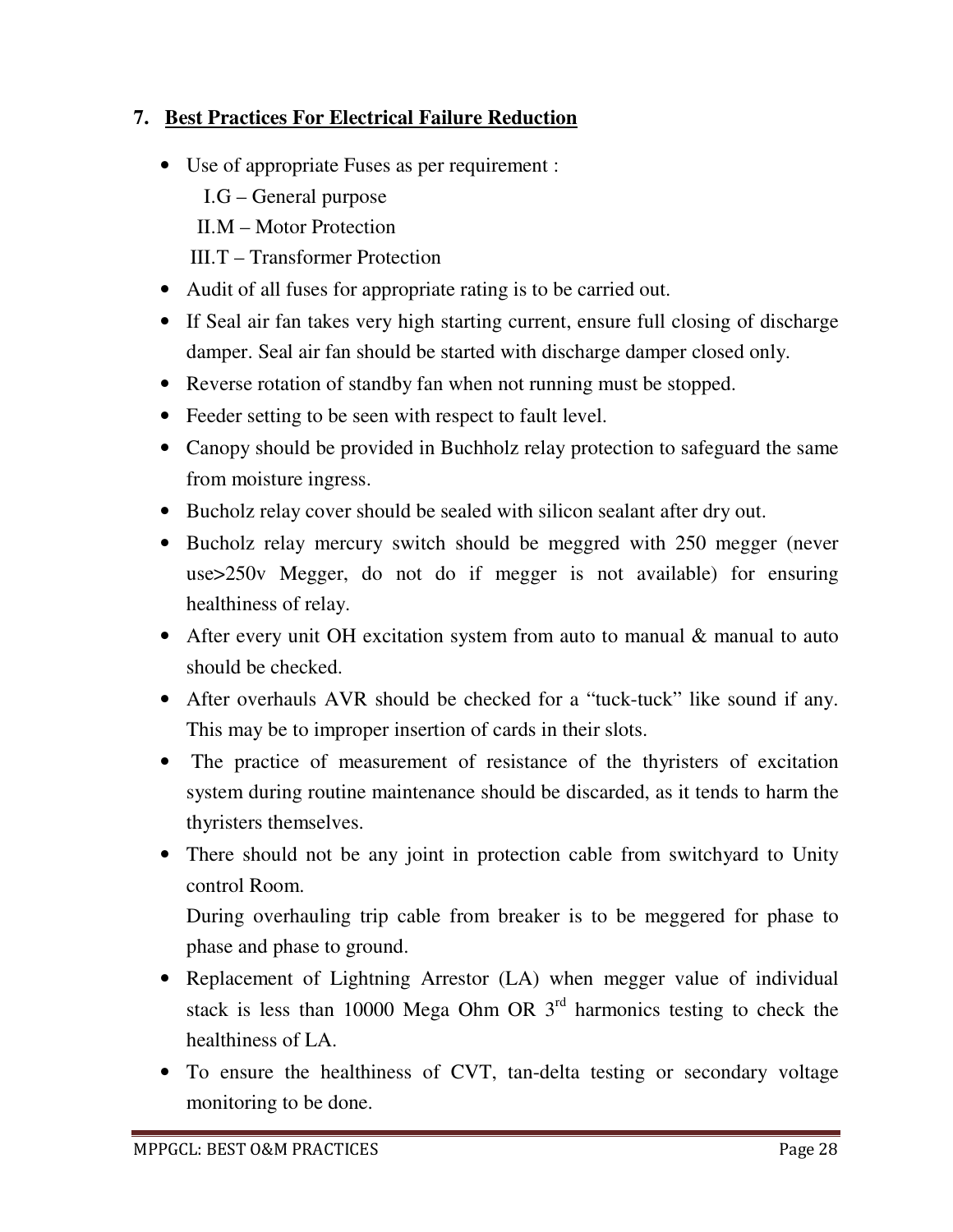If tan delta of stacks is more than 0.8% or capacitance more than 10% of specified value replace CVT. Ensure proper earthing of CVT. For old CVT damping resisters if installed need to be removed if failure is reported.

- Thyrister rooms/ Excitation Room should be furnished with Air conditioner. All rooms are to be sealed against water/ dust ingress from outside.
- On startup after short shut down measurement of IR Values of Generators  $\&$ Generating Transformer separate and combined and HT motors must be done and analyzed before putting into service.
- Condensed water from Breakers in Switch Yard and compressors and its line in PH are drain out as per routine practice and daily in rainy days.
- The practice of long duration shut down of 220 KV, bus must be stopped. PTW on bus should be returned before evening and bus should be charged with all protections in service.
- Audit of all LT, HT panels should be carried out and sealing ensured through gasket and appropriately locking the panel doors. Wherever panel-locking arrangement is not available, same should be restored.
- Pieces of GI wires loosely lying in switchyard area should be removed. They have been found to be used by birds like kites for making nests, which give them potential free space but are liable to cause short circuits.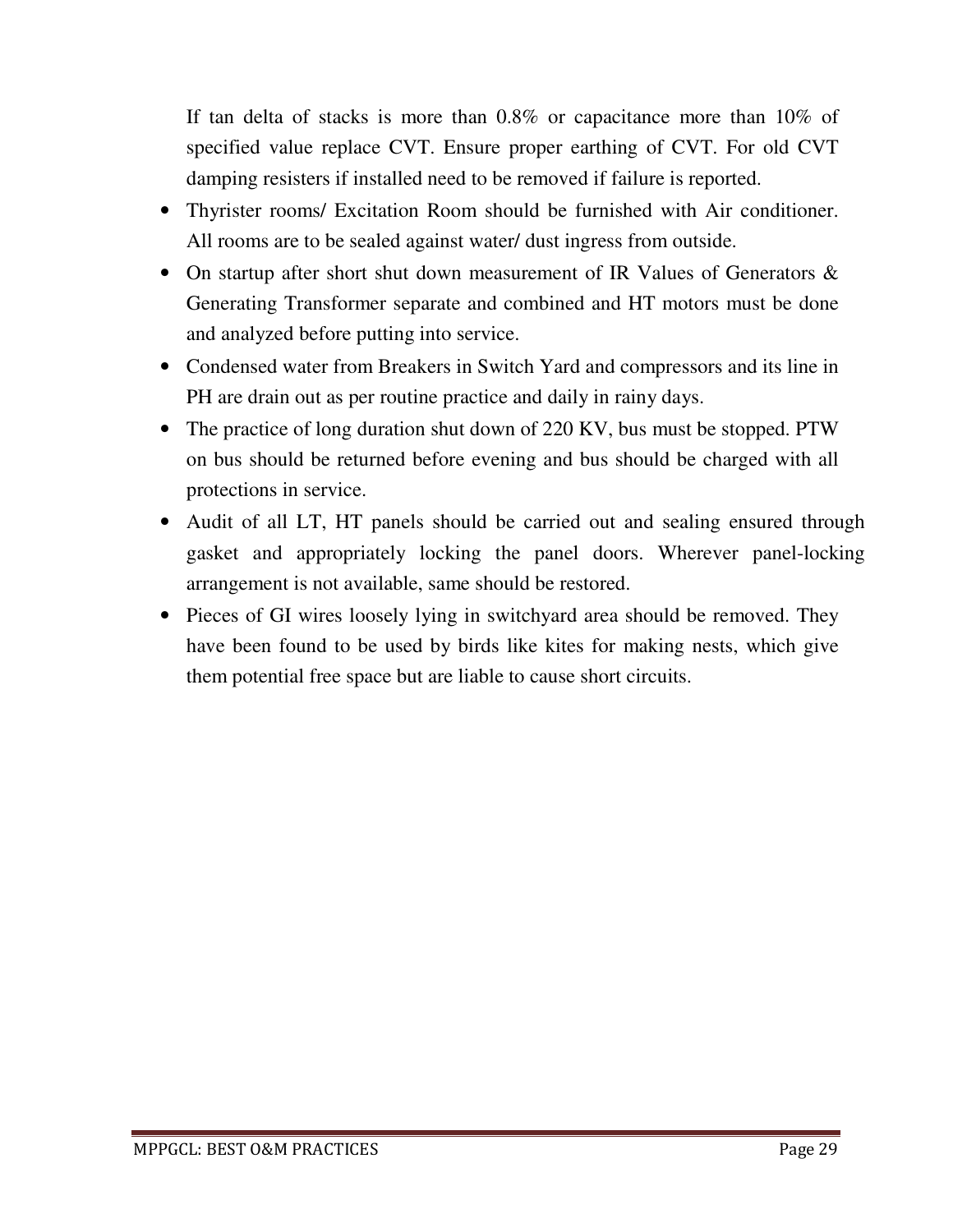#### **8. Best Practices of Overhaul of units**:

#### Arrangements for Overhaul of Units

#### **A. Pre OH External Arrangements :**

- Scrap, Coal mill rejects, Ash & clinker removal from boiler zero meter area.
- Removal of filled & empty oil drum from boiler zero meter & ID fan area.
- Area lighting in boiler area to be improved by providing extra flood lights.
- Drinking water arrangement should be done at around 40 m level in boiler.
- Availability of Boiler Lift is to be ensured during AOH.
- Work is to be continued 24X7.
- Arrangement of one 10 T hydra/ fork lifters and one trailer to facilitate quick removal of scrap coils & scrap APH sector plates & baskets, burner tips etc. during overhauling period. Passage of hydra & trailer are to be kept clear.
- 10 T winch in good working condition i.e. motor in healthy condition and black colour cadmium oil pasted on the rope are to be arranged on both side of Boiler for lifting heavy material like coils/ baskets, sector plates, burner tips, elbows, coal pips, bellows etc.
- Load testing of all chain pulley blocks, hook-chooks, winches to be used in AOH by the contracting agencies is to be ensured and duly certified by Competent Person.
- All bunkers are to be emptied before S/D to facilitate Bunker inspection (For Rat hole/ Choking/ Intactness).
- PID test of string insulations to be carried out.

#### **B. Pre OH discussion with Contracting Agency :**

• Pre AOH meeting with the contracting agencies along with their supervisors is to be conducted to decide the procedure to be followed for coil removing etc. and it should be strictly adhered.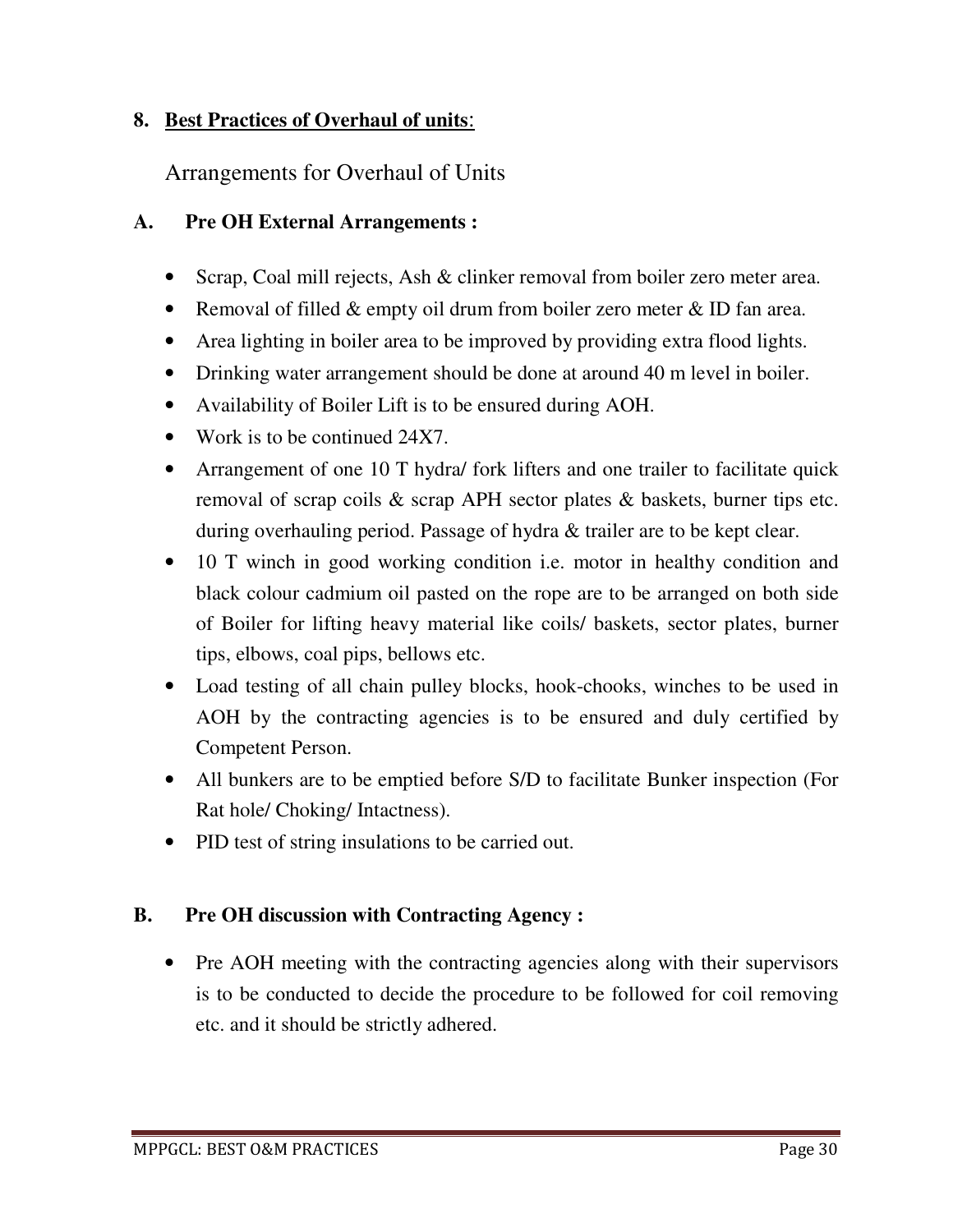- The contracting agency should be intimated accordingly so that there is no extension of stipulated OH duration. Manpower should be mobilized keeping this aspect in consideration.
- All workers should wear personal protective items. The workers should be having valid insurance coverage in the event of any untoward incidents.
- There should be a safety officer each from MPPGCL and contractor side to coordinate and supervise the safety aspects during AOH.
- Cutting of railing or floors if done to facilitate material handling, are to be restricted to the minimum extent. Safety tapes & ropes are to be used for cut railings for barricading the affected area. Any cut floor is to be barricaded by railings made out of old/ scrap boiler tubes.
- All HP welders, LP welders and gas cutters are to be tested before commencement of job.
- All do's and don'ts are to be discussed with supervisors in the pre AOH meeting and displayed wherever possible. System of reward may be contemplated in order to improve the safety awareness of the workers during AOH.
- Proper welding Electrodes as per contract are to be checked and kept deposited at a designated place.

#### **C. Actions during Overhauling :**

- Portable ovens and one big size oven in good working condition are to be arranged keeping in mind regarding the usage of low hydrogen electrodes.
- 100% radiography in true sense of the term is to be carried out and there should be a supervisor from the contracting agency who should report about the progress of the radiography of joints in every evening AOH meeting.
- Radiography of old joints is to be planned in the initial days of OH and contracting agency should be informed from beforehand regarding the radiography of old joints.
- Thorough water jet cleaning of furnace, coils and the APH baskets to be done.
- Coil replacement should take place following practices of coil replacement.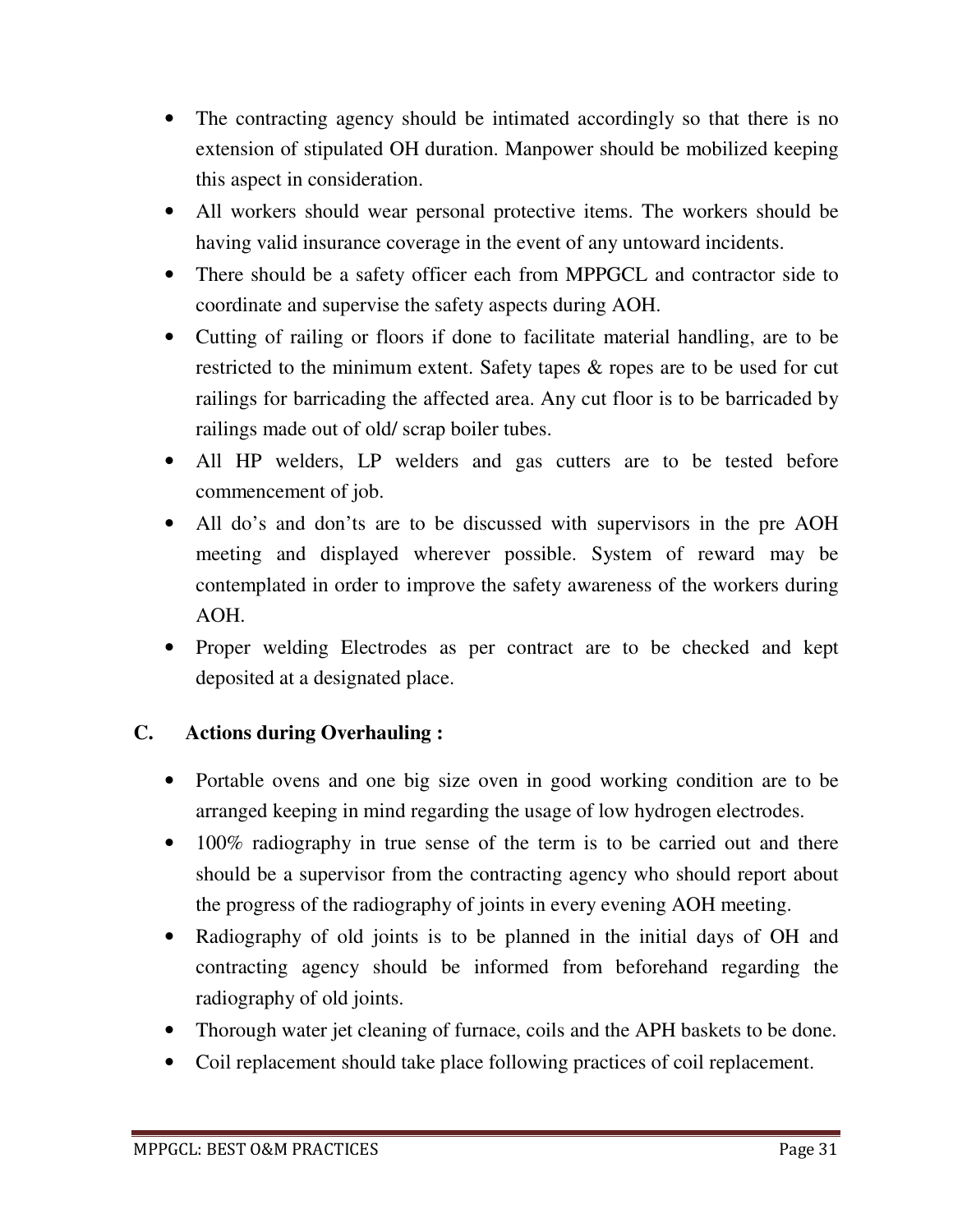- The cup lock scaffolding should be erected properly and must have staircase arrangements. There should be complete sealing at 40 m level and above Spanel level to allow parallel work without any risk and trouble. Safety nets are to be used at 2-3 levels.
- Oxide scale measurement in SH & RH coils is to be done once in two years and remaining life of tube is to be assessed.
- If RH coils and S panel tubes are to be replaced simultaneously then complete sealing above S-panel is to be erected. Sideways and corners are to be sealed with rubber/ conveyor belt pieces.
- The expansion joints which are due to be replaced are to be identified from beforehand and pre-fabrication of expansion joints is to be started. If need be separate group may be engaged as early as possible.
- Furnace Air tightness test to be carried out and air leakages are to be attended before boiler light-up.
- Condenser Water box tube cleaning, Hotwell & Deaerator cleaning & condenser flood test, CEP/ BFP strainers cleaning should be done.
- CW Inlet & Outlet duct inspection & cleaning to be carried out.
- CW Pump butterfly v/v inspection & operational checks to be carried out.
- High energy drains valves' defects, as identified in Pre OH survey to be attended.
- Heat Exchangers cleaning to be done.
- HT & LT switch gear sections (Bus/Modules/breakers/relays/ contractors / transducers/timers) overhaul to be done.
- Testing of protections of incomers/bus couplers/auto changeover to be done as per schemes.
- Servicing of HT/ LT motors (Bearing inspection, Greasing Lugs inspection, fan inspection, insulation varnish, rubber cord replacement, hydraulic test of water cooler, meggering tan-delta test) to be carried out.
- Hydrogen & Exciter coolers servicing to be carried out
- Transformers servicing (cleaning. OLTC checking, Conservators cleaning, Protection elements checking, Silica gel replacement, Oil sampling, Oil flushing & Testing) to be carried out.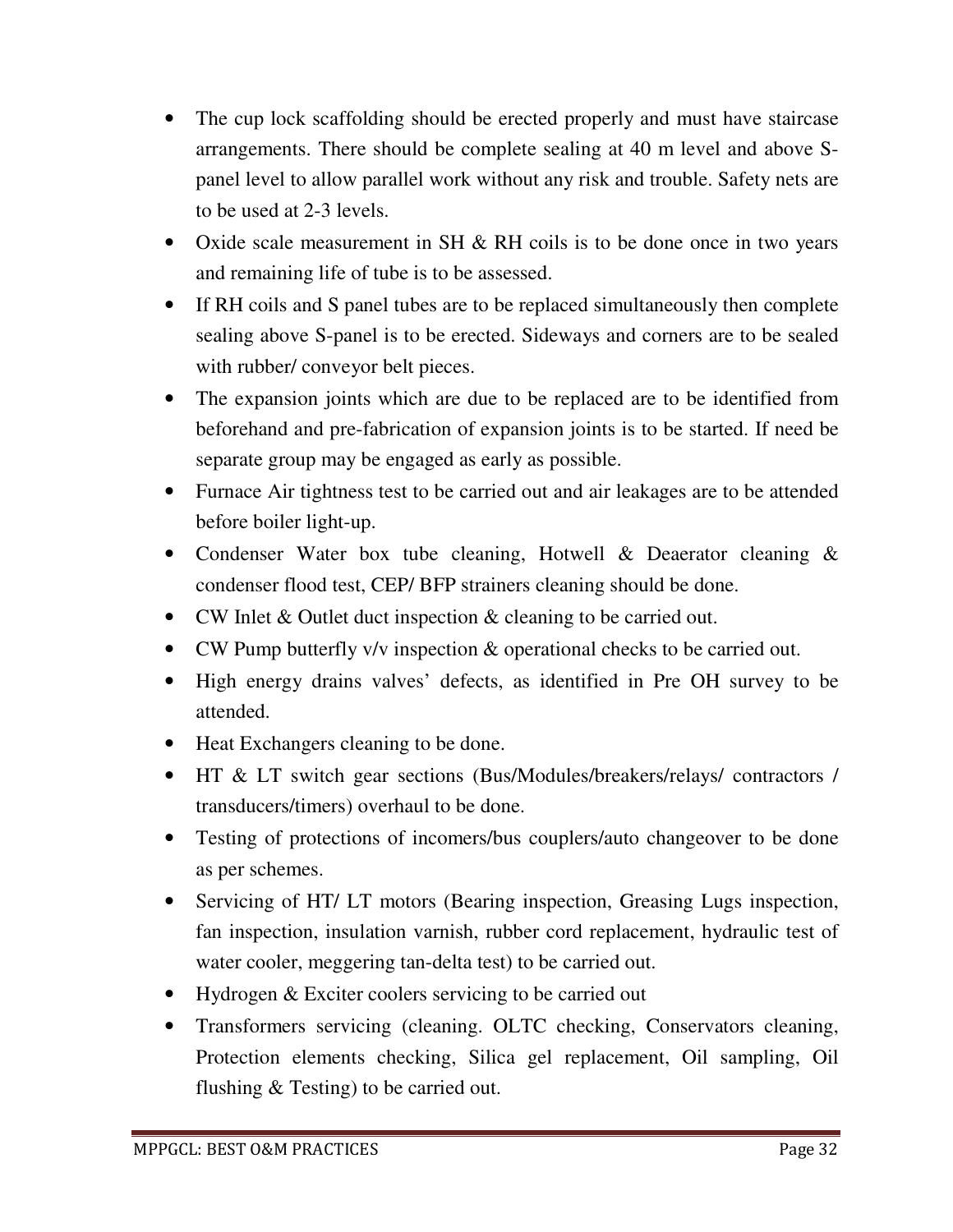• Among all the main activities during a unit overhauling in a power plant, the turbine overhauling generally remains on critical path. Therefore, any reduction in the duration of turbine overhauling would ultimately bring down the overall unit outage time. Turbine overhaul is therefore to be monitored closely and empowered with resources.

#### **D. Post Overhaul Review :**

- Surprise issues and Learning from them to be recorded separately so that preparations can be done accordingly for future OH and time/ effort can be saved.
- Deviation from the planning, if any should be recorded and reasons thereof to be analyzed for future corrections.
- Performance of contracting agencies to be assessed.
- Post Overhaul Efficiency test (Boiler & Turbine) to be carried out.
- Comparison of Pre & post performance test results to be done to estimate the improvement.
- Overhaul reports should be prepared with list of spares consumed and cost of overhaul.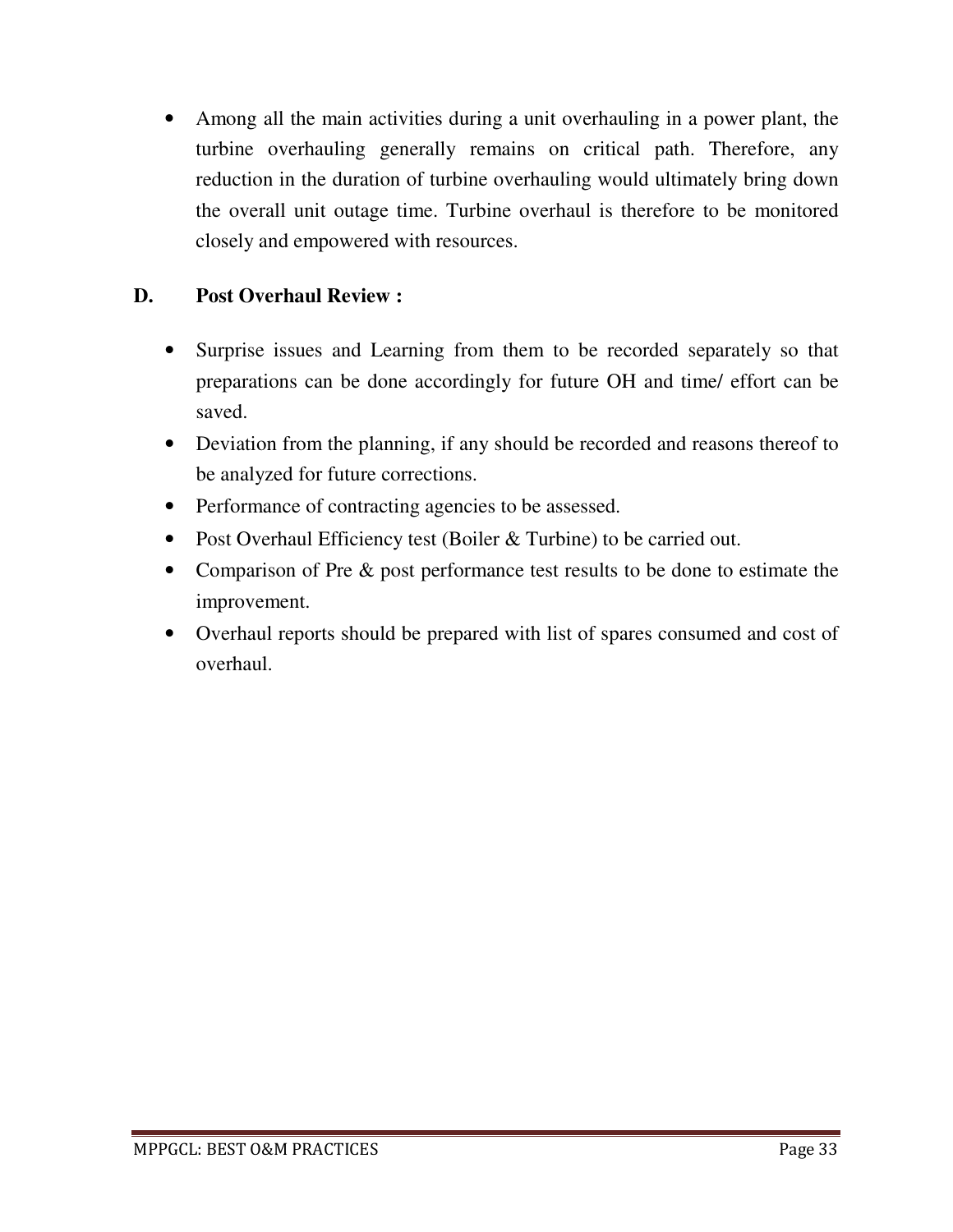#### **9. Practices In Chemical Treatment**

| S. No.         | Parameter                 | Units      | Normal Operation |             | During Start       |
|----------------|---------------------------|------------|------------------|-------------|--------------------|
|                |                           |            | Alkaline         | Combined    | up                 |
|                |                           |            | Water            | Water       |                    |
|                |                           |            | Treatment        | Treatment   |                    |
| 1              | pH                        |            | Min 9.0          | $8.0 - 8.5$ | Max 9.0            |
| $\overline{2}$ | Cation<br>After<br>Column | $\mu$ s/cm | Max 0.2          | < 0.15      | Max <sub>0.5</sub> |
|                | Conductivity              |            |                  |             |                    |
| 3              | Dissolved Oxygen          | ppb        | $<$ 5            | 30-150      | <b>Max 100</b>     |
| $\overline{4}$ | Iron                      | ppb        | $\leq$ 2         | $\leq$ 2    | <20                |
| 5              | Sodium                    | ppb        | $\leq$ 2         | $\leq$ 2    | <10                |
| 6              | Silica                    | ppb        | <10              | <10         | $30$               |
| 7              | Turbidity                 | <b>NTU</b> | <2               | $\leq$ 2    | $<$ 5              |

The Specifications of feed water have to under following limits-

Operational Actions To Be Ensured-

- Scale formation due to hardness, silica and corrosion product deposits can decrease heat exchange capacity and efficiency of boiler. With higher operating pressure of boiler, the purity requirements are also high. Therefore boiler water quality standards must be strictly adhered to.
- Condensate polishing units to be kept in service, wherever available.
- Preservation of boiler during short and long shut down must be done as below-
	- Wet: For one month to six months; with 200 ppm N2H4, pH>9.0 at pressure 5.0 Kgf/ Cm2
	- Dry: For short period
- Closed Cycle Condenser Cooling Water.
- As there are evaporation cycles in cooling tower, there is a concentration effect of the water. There are various CoC limits recommended by the OEMs. In order to maintain the parameter blow down of cooling water to be performed and key parameters to be monitored closely.
- Alkalinity and hardness are to be monitored to evaluate the calcium carbonate precipitation risk. pH measurement must be less than the critical pH (8.3) where calcium carbonate begins to precipitate; H2SO4 is injected for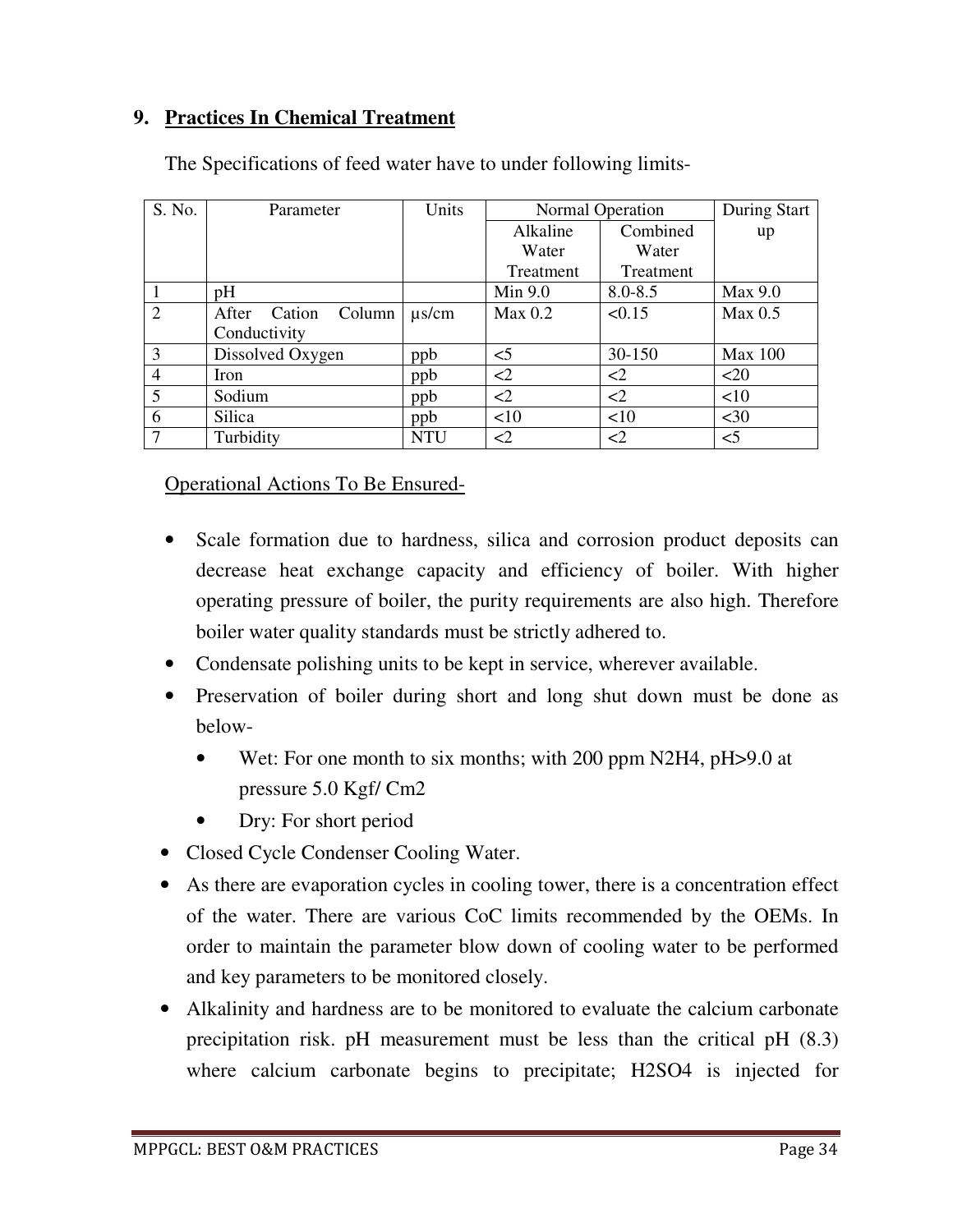decreasing total alkaline carbonates (TAC). Nevertheless, if pH level escalates above 8.3, H2SO4 is to be injected to avoid calcium carbonate precipitation.

• Biocides must be added to the clarified/ raw water to minimize microbiological induced corrosion and therefore to avoid bacteria ingress into cooling system which could rapidly damage condenser tubes.

#### **10.Operation and Maintenance of Locomotives**

- 1. Before commencing the inspection of Locomotive, ensure the following
	- a) The hand brake is applied
	- b) The Driver's Valve is 'OFF' position (at '0')
	- c) Handles of air brakes must be in normal position
- 2. Following daily checks of Locomotives are to be carried out before dispatch from the yard:
	- a) Check the exterior of the Locomotive and running gear for slackness of bolts, nuts or missing bolts, cotter pin etc.
	- b) Check centre buffer couplers for operation
	- c) Check brake blocks for wear and clearances and get them adjusted, if necessary. The normal clearance between and wheel tread should not exceed 5 mm. Clean brake valves and brake cylinders.
	- d) Check fuel oil and top up, if necessary
	- e) Check fuel supply lines; lube oil piping, water pipes. Transmission air pipes for leakages and get them rectified, if necessary
	- f) Check and replenish, if necessary, the following
		- i) Diesel engine cooling water in radiator
		- ii)Lube oil in diesel engine sump
		- iii) Transmission oil in sump
		- iv) Oil level in final drive gear box
		- v) Oil level in compressor
	- g) For diesel Engine, transmission, compressor and grease points of Loco, use recommended grade of oil/grease; do not mix different grades.
	- h) Check whether sand boxes are filled with dry sand
	- i) See that all cocks and stop valves are in correct position
	- j) Drain condensate from air reservoir
	- k) Check 'V' belt driving radiator fan, compressor, alternator, water pump
		- i) If broken, missing or torn replace with new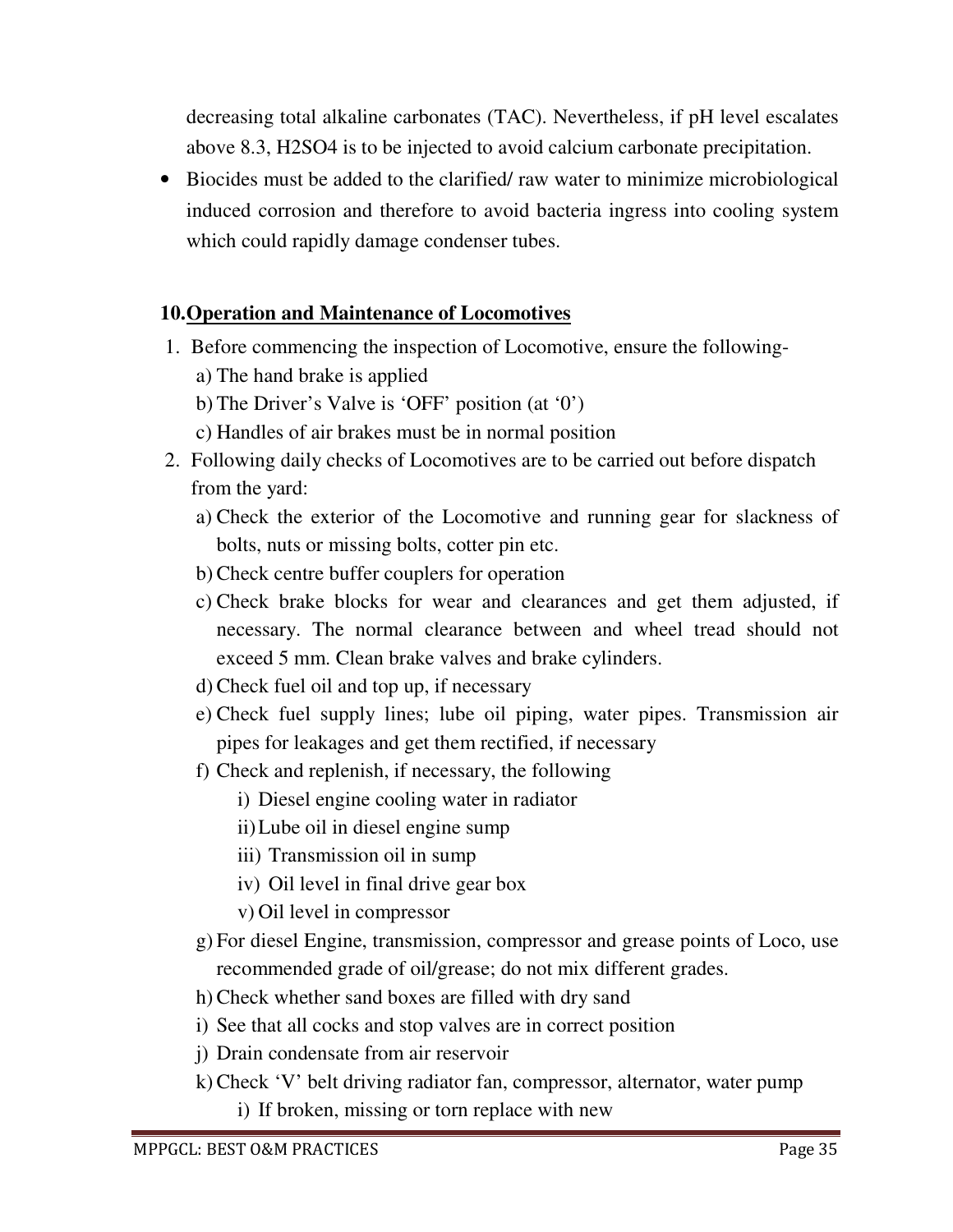ii)If loose, adjust as required

Note: while renewing belts, it must be ensured that all belts on the same drive are matched correctly

- l) Check that battery connections are tight.
- m) Check carbon brushes of traction motors.
- 3. Operational Practices:
	- a) Allow the engine to warm up for some time to allow the lubrication to be established. Ensure that the engine has warmed up sufficiently and that the engine water temperature reaches about 70**<sup>0</sup>**C.
	- b) Brake System- Before moving the Locomotive, check that the brake system of the Locomotive is operative.
	- c) The main reservoir pressure should be about 6.5 to 8 kg/cm**<sup>2</sup>**
	- d) The brake cylinder should build up to 3-3.5 kg/cm2. Check physically that the brake blocks are hard against tyres.
	- e) Measure brake cylinder piston travel. If it exceeds 75 mm, brake linkage requires adjustment.
	- f) Release independent air brakes.
	- g) Locomotives should not overshoot the cut point without permission of the station master of the area.
	- h) Sufficient point men should be engaged with locomotive for changing the point or for crossing. Point operation must be done strictly as per railway norms and after confirmation of closing of point and clamping, the locomotive may be moved by the driver.
	- i) During supply/ pushing of load wagons. Point man has to start the hooter for safety warning.

#### OPERATIONAL CARES

1. Operation on down gradient:

While operating on down grade take care not to EXCEED THE MAXIMUM PRESCRIBED LOCOMOTIVE SPEED. Locomotive transmission is endangered due to over speed

- 2. Precaution before leaving the Cab:
	- a) Move the driver's valve hand wheel/lever to '0' position
	- b) Bring the handle of transmission cut off valve to 'OFF' position /run switch to idle position
	- c) Stop diesel engine, if the duration of absence is long, otherwise, the engine can be left idling at 690-750 rpm.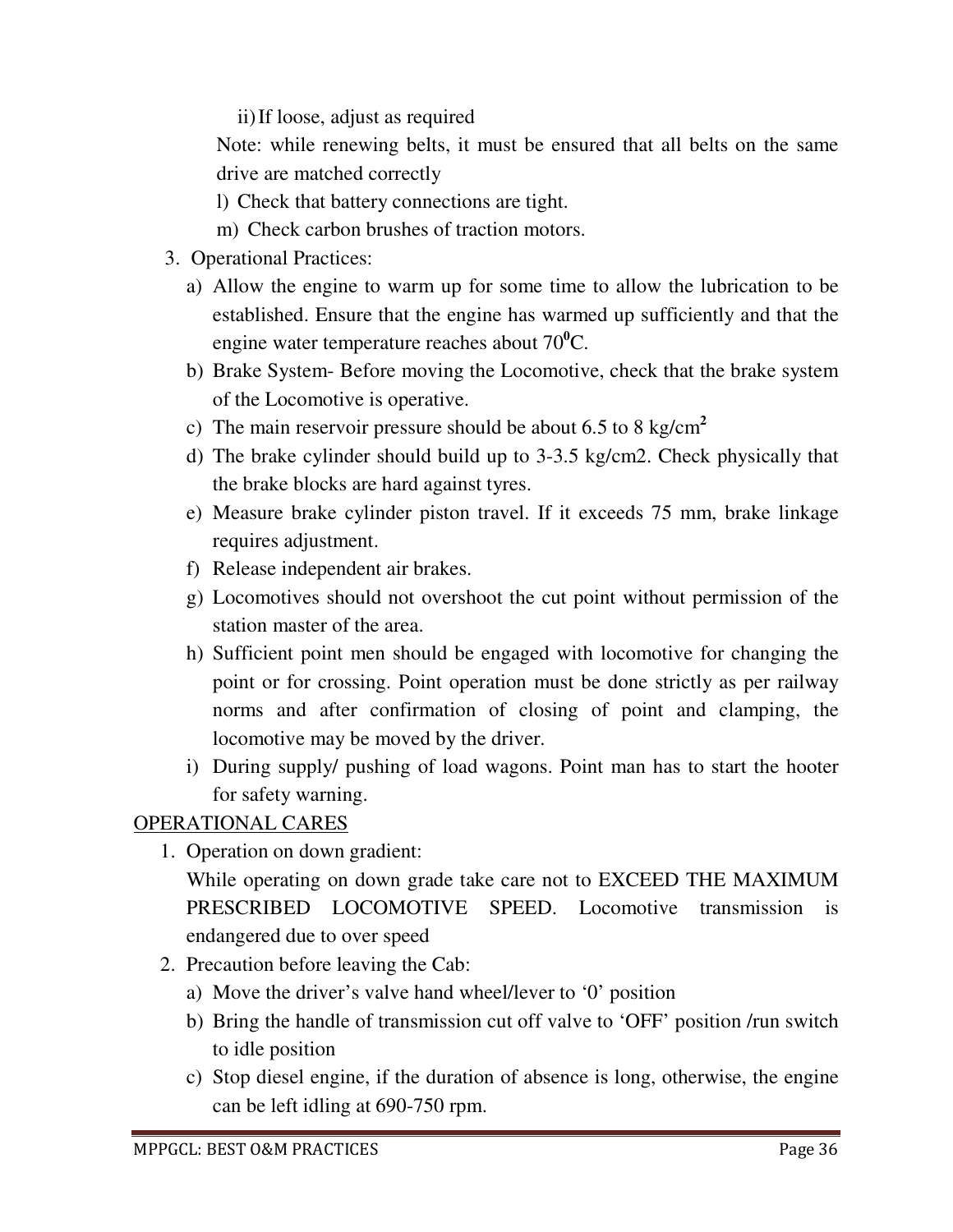- d) Apply hand brake.
- 3. Shutting down the Locomotive:
	- a) Move the driver's valve hand wheel/lever to '0' position
	- b) Bring the handle of transmission cut off valve to 'OFF' position /run switch to idle position
	- c) If cooling water/transmission temperatures are high, allow the engine to idle for some time
	- d) Switch off all lights, cab fan, wiper etc.
	- e) Apply hand brake
	- f) Close all windows and doors of the Locomotive
	- g) Check Locomotive externally and internally for leaks
	- h) Bring any defects observed to the notice of maintenance personnel
	- i) Shut down the diesel engine
	- j) Set the battery switch to 'OFF' position
	- k) Drain the condensate from the air reservoir
- 4. Forced shut down of diesel engine:
	- a) The diesel engine will be shut down completely if the water temperature is too high ( $> 93^{\circ}$ C) or the lub oil pressure is too low ( $< 0.7$  kg/cm<sup>2</sup>). If the shutdown occurs due to water temperature high, check:
		- i) Fan belt for breakage, looseness etc
		- ii) Low water level (this check must be done after water has cooled to a reasonable level. Never open radiator cap when temperatures are very high)
	- b) Shutdown could also occur due to any one or more of the following:
		- i) Dirty oil
		- ii) Choked or dirty filters
		- iii) Incorrect regulating valve, relief valve adjustments
		- iv) Dirty or clogged lube oil cooler
		- v) Leakages in piping
- 5. Proper signaling system, fouling mark, point & crossing and rail tracks should be maintained as per Indian Railways norms.
- 6. Retired Indian Railway's Locomotive drivers should be engaged for operation of MPPGCL's Locomotives.
- 7. Locomotives should, at all times, navigate only within the siding limit point/cut point, and, under no circumstance, enter into rail section reserved for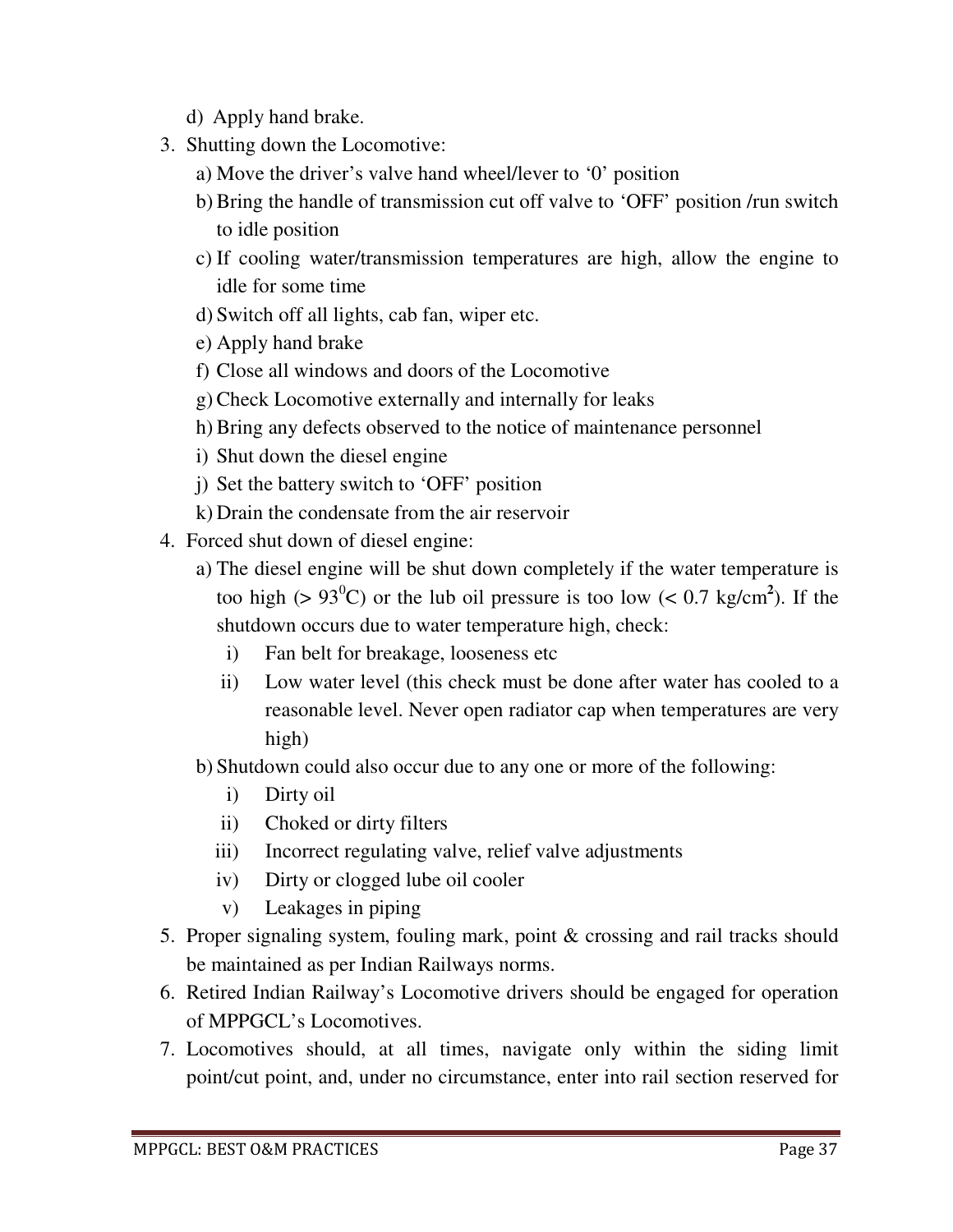movement of Indian Railway Locomotives, without prior permission of Railway Authority.

- 8. All operation procedure should be carried out as pre-decided, any operational change is permissible after obtaining consent from Railways.
- 9. Sufficient point men are to be engaged with locomotive for changing of points and crossings (as per Indian Railways norms). Locomotive movement may be commenced only after confirmation of point closing and clamping.
- 10.During supply/pushing/backing of load wagons, point man must turn on hooter for safety of men and machine
- 11.Locomotive driver should blow the horn/flash lights before level crossing as per Indian railways norms
- 12.Do not over speed, keep within prescribed shunting speeds as recommended for the siding
- 13.Do not board or disembark when locomotive is in motion
- 14.Periodically test/service hand and emergency brakes
- 15.Periodically check/test all protections
- 16.Periodically carry out detailed inspections of Locomotive structure, bogies, wheels-axles, pivots, transmission, diesel engine etc. for any abnormality.
- 17.Idle or shut down Locomotive, light or with trailing load should be parked correctly with respect to fouling mark.

#### **10. Weather Specific Precautions**

#### During Summer:

- Loose roof sheet and loose material lying upon roof should be taken care of against flying off during high wind.
- All the materials which are susceptible to fire including coal dust, oil papers, cloth, leaves etc. be cleared from the nearby areas of trench.
- All the fire tenders and fire protection devices to be kept ready for use in emergency.
- All the cable trenches are to be cleaned and materials susceptible to fire are to be removed there from.
- EOT/ Tower Cranes/ Derricks are locked to avoid over run.
- Proper lighting CHP area housekeeping, specially dewatering of tunnel.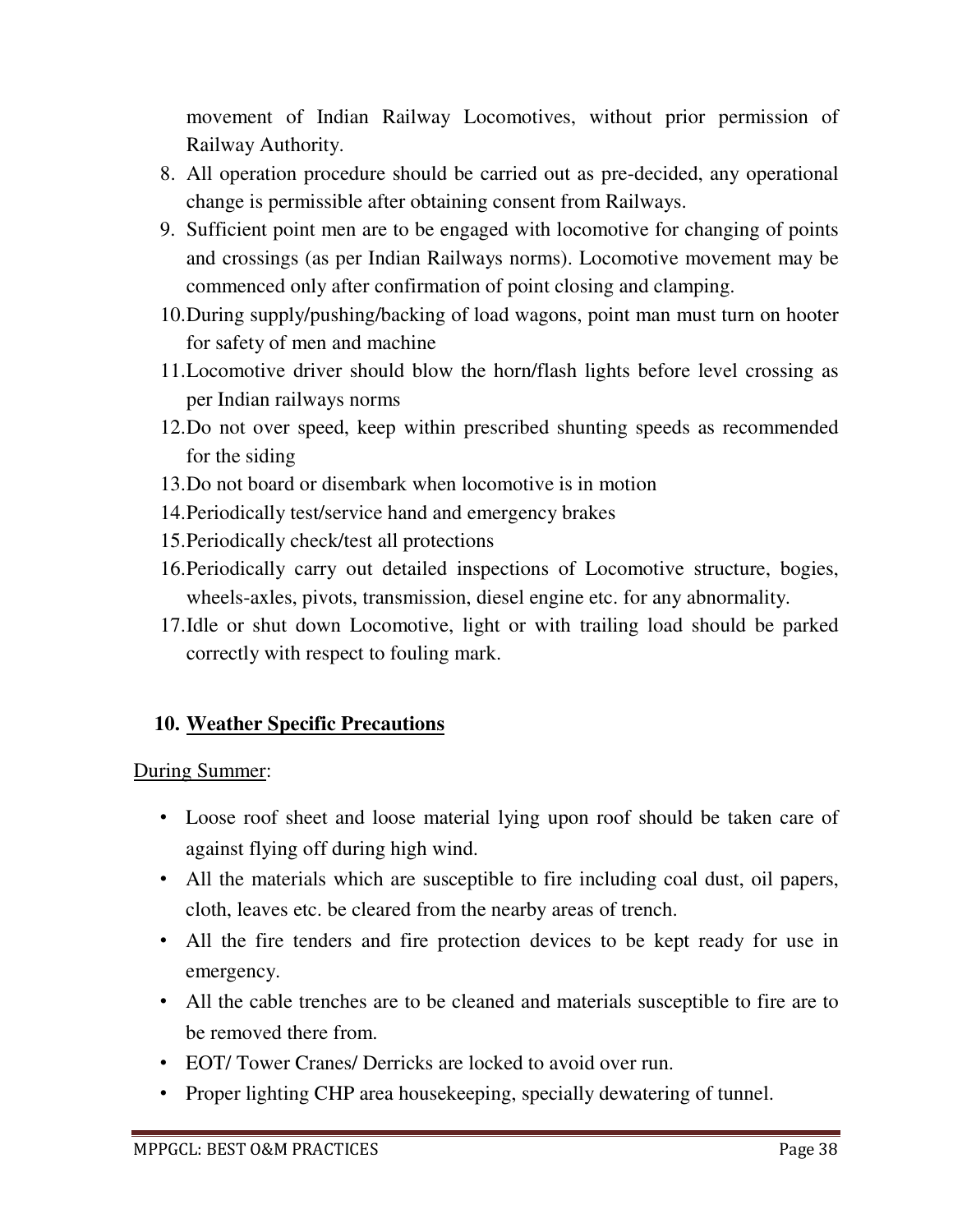• In order to achieve the proper cooling, preventive opportunity based maintenance such Back Washing and tube cleaning are carried out in oil coolers of Mill, Fans, BFP etc.

#### Pre-Monsoon Works:

- All surfaces/ sub-surfaces, roof drain & the trenches in and around the power station are to be cleaned.
- All leakage/ seepages from roof/ opening etc. to be checked and repaired to avoid ingress of water and wetting of panels/ equipments.
- Dewatering pump and submersible pump are to be made ready & trail to be taken to meet emergency.
- Maintenance of stacker/ re-claimers to be completed and made available to feed crushed coal in case of problems in unloading system.
- Cleaning, testing and replacement of silica gel in breathers etc. of Transformers are to be done.
- All the junction boxes in outdoor area are to be properly sealed to avoid water ingress.
- Testing of oil filled electrical equipments & corrective action thereof is to be taken up.

#### **11. Energy Efficiency Measures**

During Normal Operation & Maintenance (Other than O.H.)

- Maintain Main Steam Pressure, Main Steam Temperature & HRH Steam Temperature close to the design values in narrow band as far as possible through process optimization.
- Closely monitor air ingress into boiler furnace and flue gas duct/ Expansion Joints/ ESP by daily round through visual inspection and attend them at every opportunity.
- Maintain DP across Feed control valves as low as possible.
- Keep soot blowers available and implement its operation frequency based on monitoring of furnace temperature in various zones (as per availability of measurement)/ spray water flow.